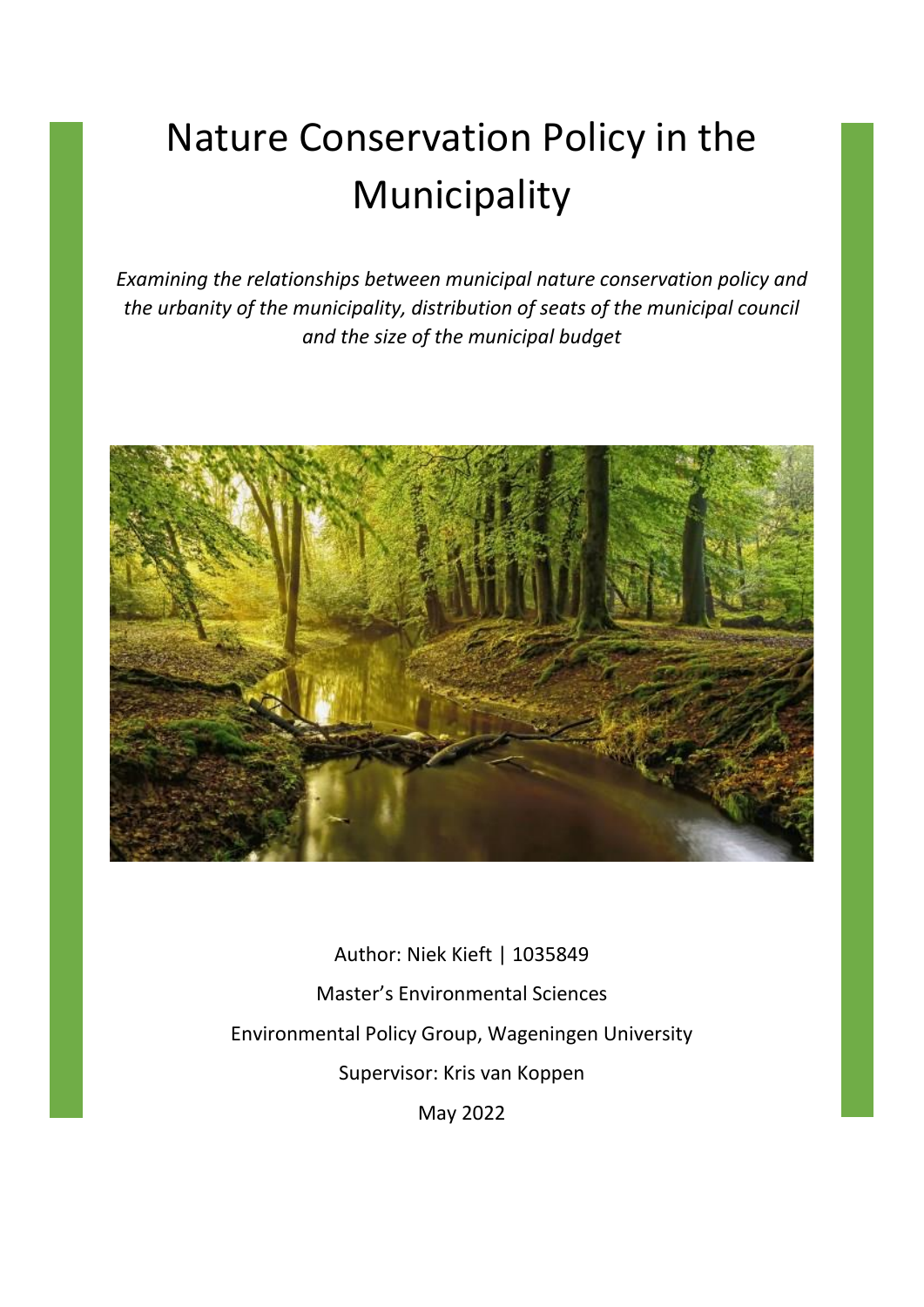### Summary

Municipalities play an important role in addressing nature deterioration in the Netherlands. On the one hand, municipalities have various legal obligations with regard to nature conservation. For example, municipalities are responsible for controlling whether initiators who apply for a permit (omgevingsvergunning) complied with the laws and regulations concerning the protection of nature. On the other hand, municipalities also have responsibilities that are not mandatory by law. For example, municipalities often contribute to conserving or enhancing landscapes or urban green that are not under legal obligation and can design their own policy to organize these activities. However, Dutch municipalities often differ in their nature conservation policy: some municipalities decide to adopt and implement certain policies that others still lack. The available literature on the subject of municipal nature conservation policy focusses mainly on assessing the nature conservation policy of municipalities, rather than examining the factors that can explain the differences between municipalities. Therefore, this thesis analyses the relationships between municipal nature conservation policy and the urbanity of the municipality, distribution of seats of the municipal council and the size of the municipal budget with the aim to identify and gain understanding of the factors, processes and dynamics that influence municipal nature conservation policy. In analysing the relationships, this thesis focusses on policy agenda setting and adoption, which are two stages of policy making. The theoretical framework for this thesis consists of three different parts. First, the five stages of the policy cycle are explained: (1) agenda setting, (2) formulation, (3) adoption, (4) implementation and (5) evaluation. Second, the stages of policy agenda setting and adoption are put into the context of municipalities to examine how these processes are executed in municipalities. Finally, the theoretical framework is concluded by examining the processes and dynamics that may contribute to shaping the relationships between the factors.

In order to analyse the relationships between municipal nature conservation policy and the urbanity of the municipality, distribution of seats of the municipal council and the size of the municipal budget, a Pearson correlation test and a hierarchical, multiple regression test was executed. Municipal websites and documents were mainly used to collect the required data. To examine the processes and dynamics that shape the relationships between the factors, interviews with five different municipalities were conducted, the municipalities being: Barneveld, (ex-) Ede, Wageningen, West Maas en Waal and Zaltbommel. Four of the interviews were conducted with civil servants who work on nature conservation or related themes and one interview was conducted with an alderman of the municipality of Wageningen. Before interpreting the results, the interviews were coded to organize the findings.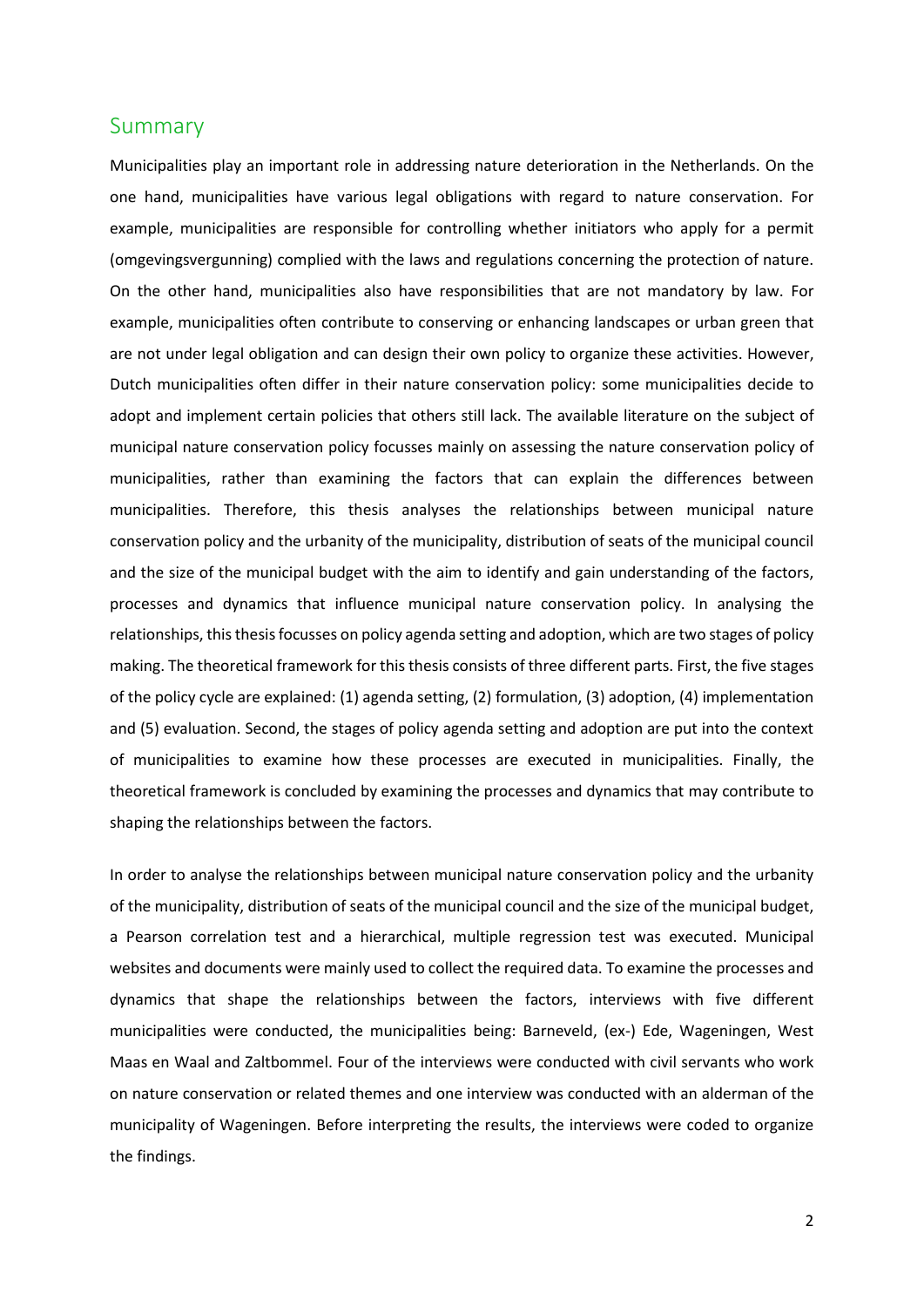The findings of this the research show that, of the three factors, the size of the municipal budget is the most important for municipal nature conservation policy. Municipalities that have high budgets are more likely to allocate their attention towards nature conservation and adopt nature conservation policies. This size of the municipal budget also has the highest relative influence on the adoption of nature conservation policies. The interviews showed different processes that shape these relationships. First, municipalities in difficult financial situations are more likely to cut the budget of nature conservation because of the low priority it has. On the other hand, municipalities with healthy financial situations give more attention to themes with a lower priority. Second, municipalities with high budgets have a higher capacity than municipalities with a low budget. A high capacity, which means that the municipality employs multiple experienced civil servants with high expertise, enables the municipal council to adopt certain nature conservation policies that municipalities with a low capacity are unable to adopt. The (lack of) capacity was mentioned most often in the interviews and really is a determinant in nature conservation policy.

The urbanity of the municipality is, of the three factors, the second most important factor in municipal nature conservation policy. No significant relationship with nature conservation agenda setting was found. On the other hand, it was found that municipalities with a high urbanity are more likely to adopt nature conservation policies. The relative influence of this factor on municipal nature conservation policy could not be reliably assessed. Several processes were found that shape the found relationship. First, as opposed to municipalities with a low urbanity, municipalities with a high urbanity often own and manage nature areas within their border, making them more likely to adopt certain nature conservation policies required to manage and protect the nature areas. Second, there were some indications that the attitude of citizens in municipalities with a high urbanity may be more positive towards nature conservation than in municipalities with a low urbanity. A positive attitude not only pressurizes the municipal council to conserve and enhance nature within the municipality but also affects the composition of the municipal council. As a result, the composition of the municipal council is likely to reflect the positive attitude. Third, the urbanity of the municipality strongly overlaps with the size of the municipal budget, possibly because a higher population and a more left-oriented municipal council results in higher tax incomes.

The distribution of seats of the municipal council is, of the three factors, the least important factor for municipal nature conservation policy. No significant relationship with municipal nature conservation policy agenda setting was found. On the other hand, a positive influence on municipal nature conservation policy adoption was found, implicating that right-oriented councils are more likely to adopt nature conservation policies.

3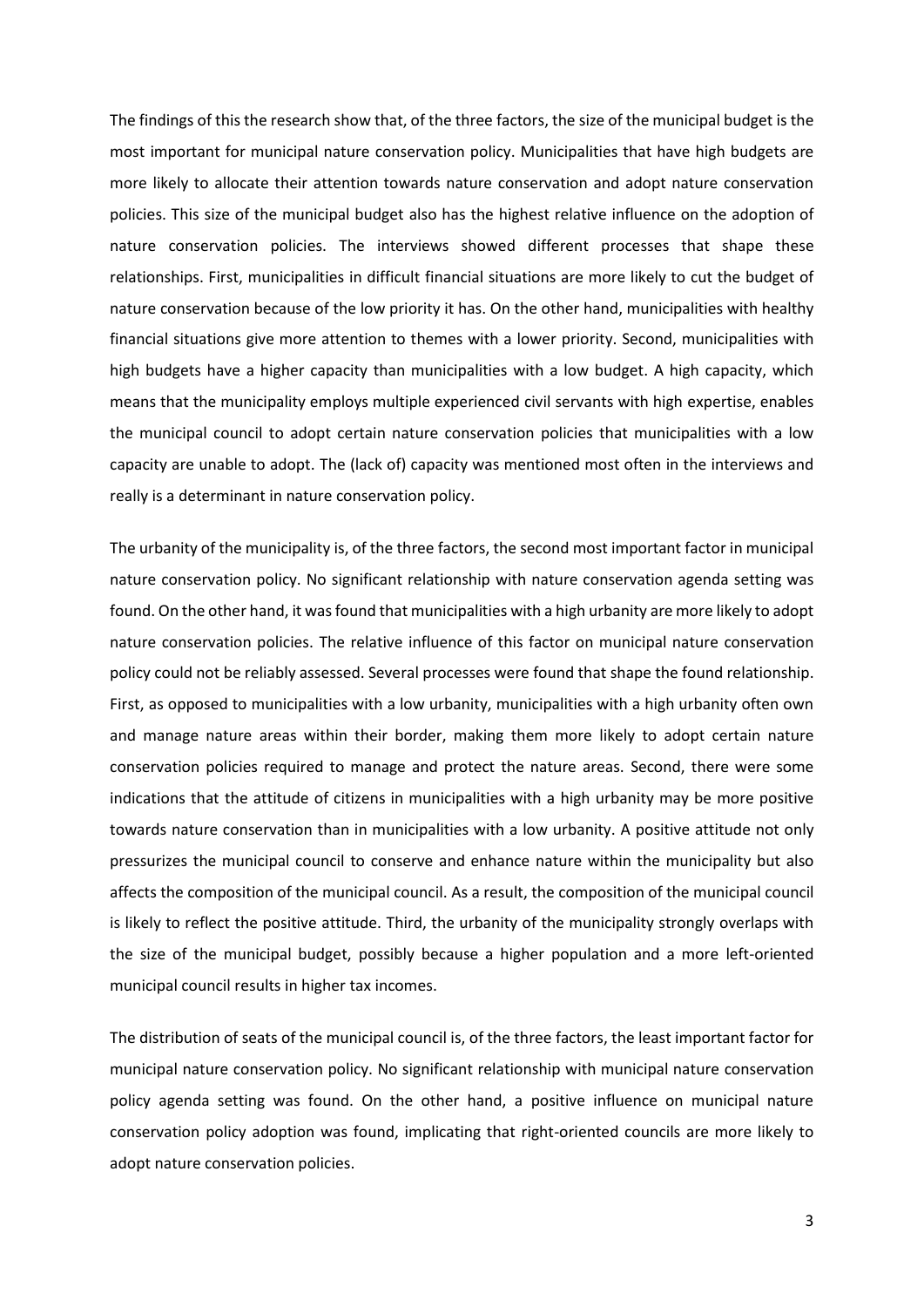However, this positive influence is negated because municipalities with a right-oriented council generally have lower budgets. The processes and dynamics that were found correspond but also contradict the (lack of) found relationships. First, apart from some differences in emphasis, there are no apparent differences between left- and right-oriented parties in the processes of municipal nature conservation policy agenda setting and adoption. Second, the distribution of seats seems to influence municipal nature conservation policy agenda setting and adoption via the election of aldermen. A municipal council that is left-oriented is likely to deliver multiple aldermen from parties that are leftoriented. There are some indications that aldermen from left-oriented parties contribute more to nature conservation than their right-oriented counterparts.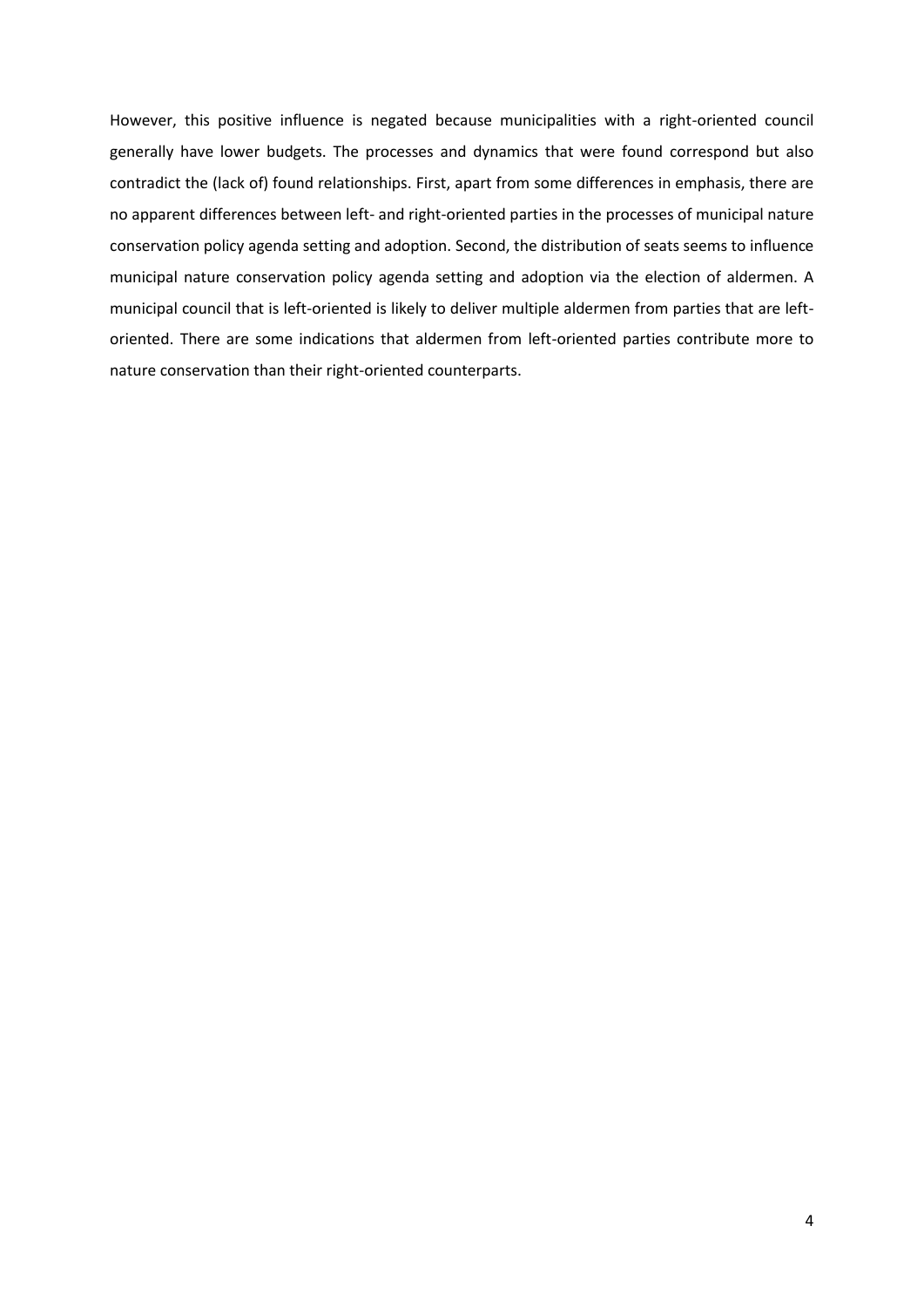# Acknowledgements

I would like to thank you for reading my thesis. During the months of writing this thesis, I have learned a lot and have developed many different skills. I am glad I chose to carry out a combination of a quantitative and a qualitative research since this really contributed to learning about the different elements of these approaches. I am very satisfied with my end result.

First, I would like to thank my supervisor Kris van Koppen for giving me the opportunity to write a thesis on this subject and for aiding me during the seven months in which I wrote this thesis. The supervision I received was very useful and really helped me when I was starting to drift off. Your feedback and foremost your additions to my ideas really helped me look at my thesis from different angles, which is something I would have struggled with otherwise. I really enjoyed and learned from talking about the subject of municipal nature conservation, a subject we are both interested in. I also want to thank Mattijs Smits for being my second reader. Your feedback on my thesis proposal was very useful as it made me think about the societal relevance of my research. This is an aspect of my research I did not really think about enough at the start.

Second, I want to thank my interviewees from the municipalities of Barneveld, West Maas en Waal, Zaltbommel, Wageningen and (ex-) Ede for their time and effort during the interviews. You were all very cooperative and really put effort into explaining municipal processes as clearly as possible for me. Every single interview was very valuable and I learned a lot about municipal nature conservation policy.

Finally, I would like to thank my family and friends for supporting me during these seven months. You really helped me with discussing some of the choices I made and showing me other ways I could carry out certain aspects of my thesis. It was very useful and enjoyable to be able to talk substantively about my thesis.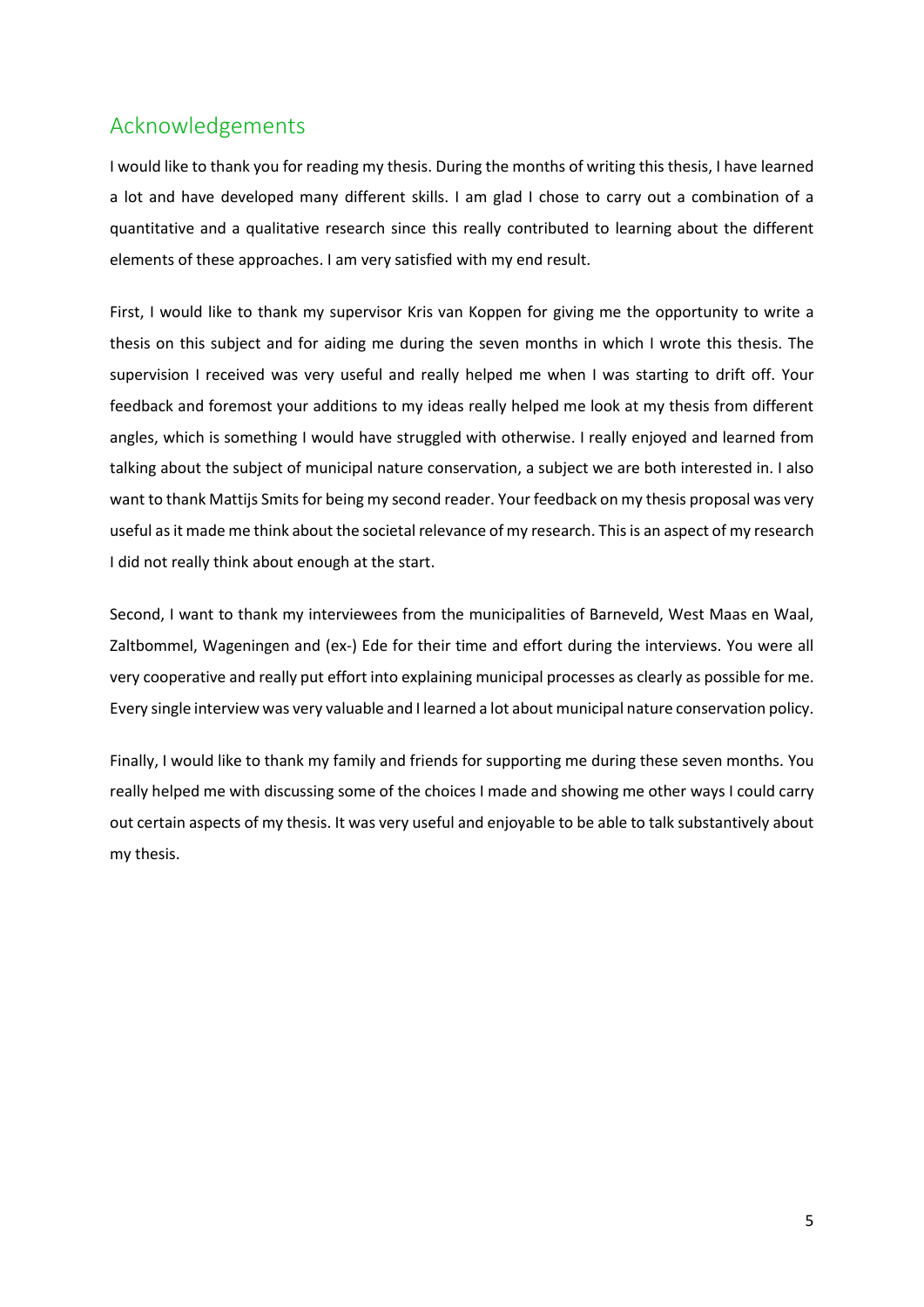# Table of Contents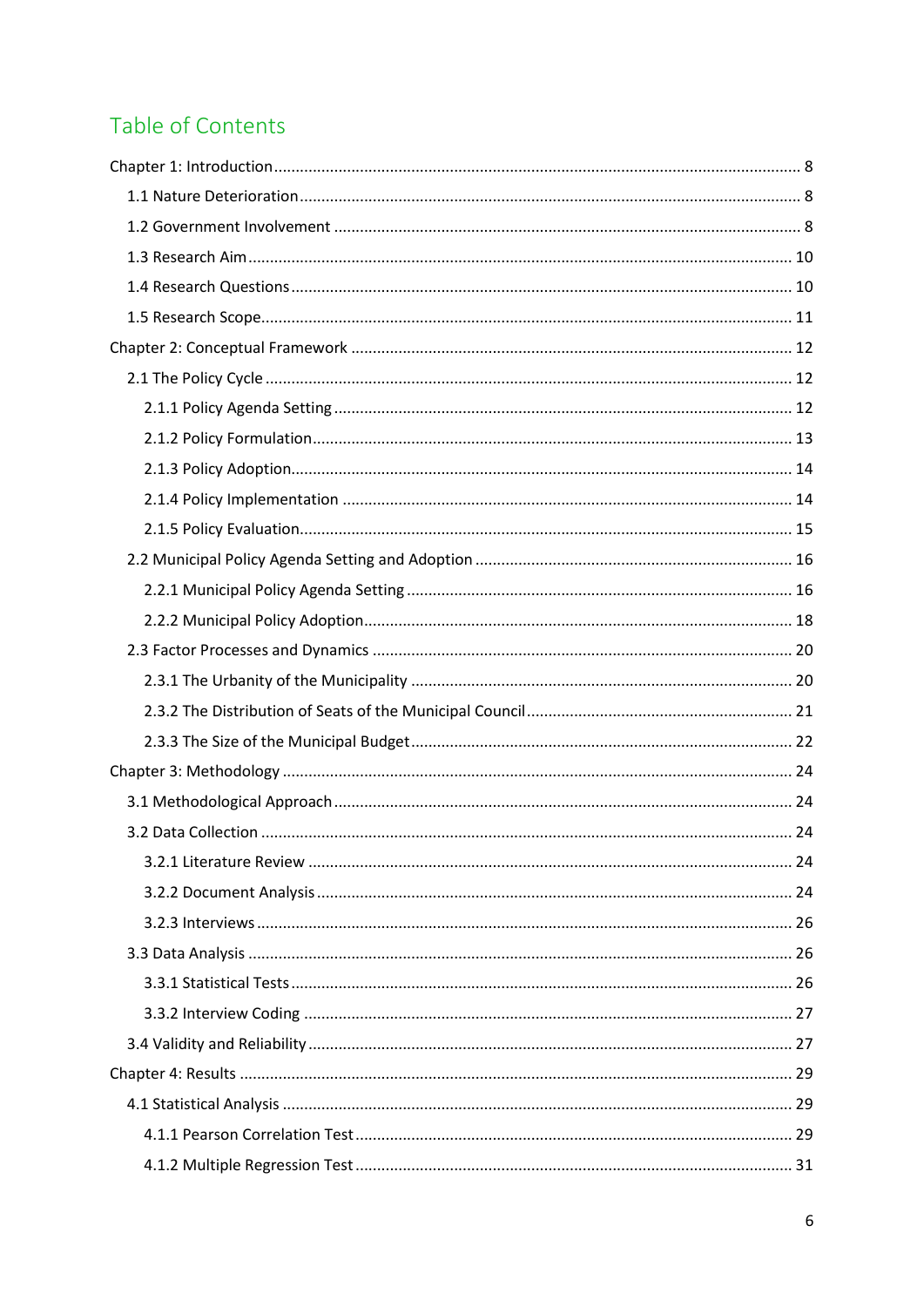# Frontpage image:

Gemeente Putten nodigt ondernemers uit om te leren over natuur. (2019). De Puttenaer | Nieuws uit de regio Putten. Retrieved October 26, 2021, from https://www.deputtenaer.nl/lokaal/overig/308028/gemeente-putten-nodigt-ondernemers-uit-omte-leren-over-natuur-671856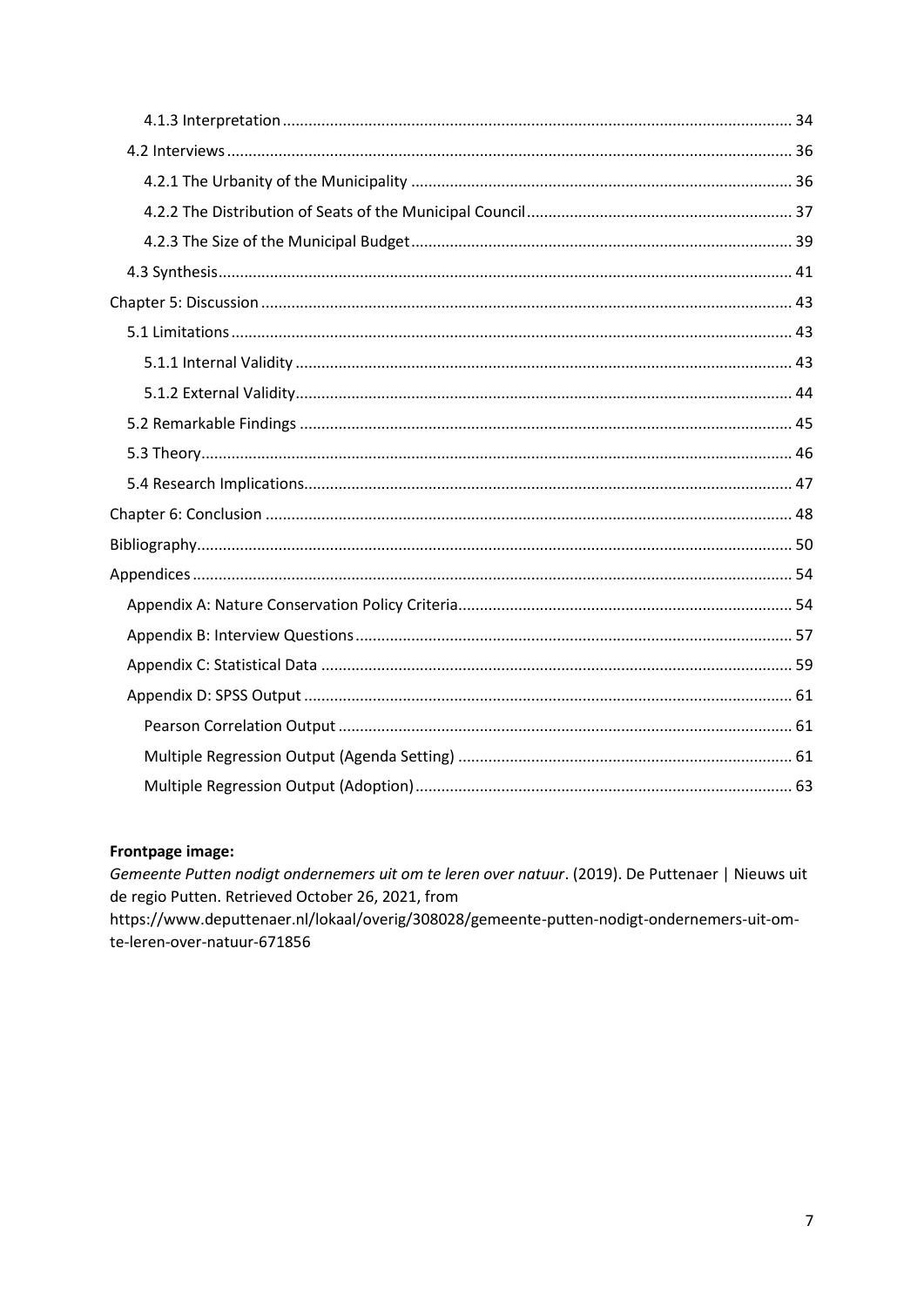# <span id="page-7-0"></span>Chapter 1: Introduction

### <span id="page-7-1"></span>1.1 Nature Deterioration

The global deterioration of nature has been linked to human action for a long time. Since the 1970s, the deterioration of the natural world as a result of human action has shown unprecedented proportions. In order to keep pace with the increasing global demand for commodities obtained from nature, such as food and energy, their production and flow has been maximized. Now, nature, which can be seen as the fabric of life, is struggling to persist. Threatened species population sizes and the completeness of ecosystems, among others, are declining. As a consequence, nature's ability to provide humans with important benefits has been limited (Díaz et al., 2019). These so-called 'ecosystem services' are "the conditions and processes through which natural ecosystems, and the species that make them up, sustain and fulfil human life" (Daily et al., 1997, p. 3). Examples of ecosystem services are the production and availability of ecosystem goods, such as natural fibre and pharmaceuticals (Daily et al., 1997). However, many of these ecosystem services are in decline. For example, according to Fischer et al. (2018), due to intensive agricultural practices, regulating services, such as soil formation, pollination and water quality regulation have been declining in Europe over the past decades.

### <span id="page-7-2"></span>1.2 Government Involvement

Nature deterioration has also been a problem in the Netherlands. An increasing amount of urban nature, in a broad sense, has been disappearing because of the building of new residential and industrial areas. Another factor contributing to nature degradation is the tiling of many of the citizens' gardens (van Hattum et al., 2017). Recent efforts by the Dutch government to address this problem on a national level include the Government Nature Vision (Rijksnatuurvisie) and the Nature Conservation Act (Wet Natuurbescherming). The Government Nature Vision was set up in 2014 to give direction to Dutch nature conservation policy in the upcoming decade. The vision describes that nature belongs amidst society and not only in the already protected nature areas. Additionally, it describes a changing role for society where civilians, businesses, municipalities and organizations receive more opportunities to protect nature (*Beleid*, n.d.). The Nature Conservation Act entered into force in 2017 and replaced three different laws: the Forest Act (Boswet), Flora and Fauna Act (Flora- en Faunawet) and the Nature Conservation Act (Natuurbeschermingwet). The Nature Conservation Act includes many rules and regulations. For example, it obligates all layers of government to act according to the European Bird Directive (Europese Vogelrichtlijn) and the Habitat Directive (Habitatrichtlijn) (*Wet natuurbescherming*, n.d.-a; *Wet natuurbescherming*, n.d.-b).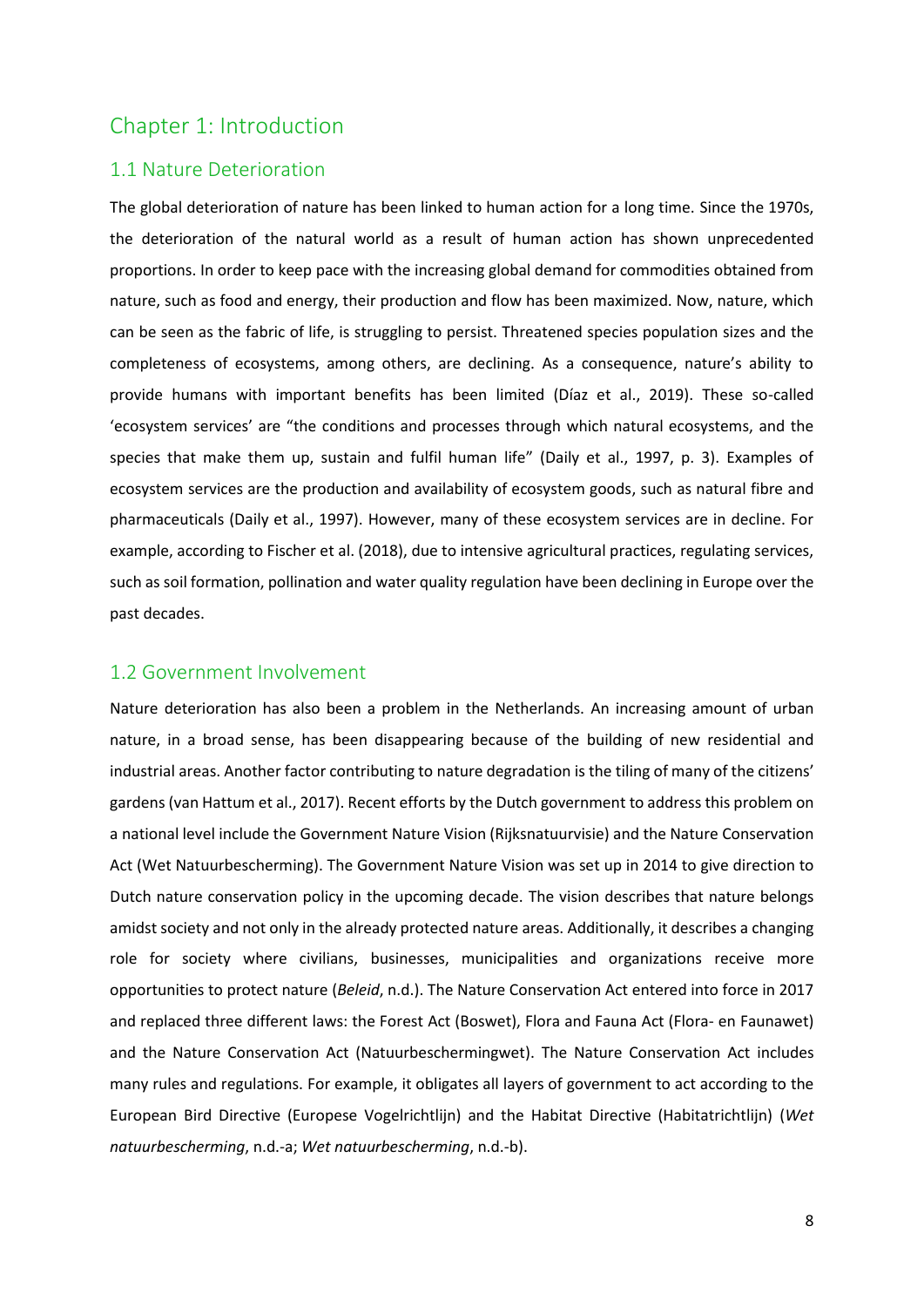Efforts to counteract nature deterioration in the Netherlands are also being made on a local level and municipalities play an important role in this process. On the one hand, municipalities have variouslegal tasks concerning nature conservation. For example, municipalities are responsible for the control of initiators who apply for a permit (omgevingsvergunning). Their task is to ensure that the initiators complied with the laws and regulations concerning protected nature areas (natuurgebieden) and species (Broekmeyer & Sanders, 2016). On the other hand, municipalities also have tasks that are not mandatory by law. For example, municipalities can contribute to conserving or enhancing landscapes or urban green in the municipality that are not under legal obligation (Aalbers & Boonstra, 2004).

Municipalities have the opportunity to design and implement their own nature conservation policy to conserve and enhance nature in the municipality. However, municipalities often differ in their nature conservation policy. Stofmeel (2019), who assessed municipalities in Zuid-Holland on their nature conservation policy, identified many differences between municipalities. Some municipalities were found to put much effort into nature conservation, whereas others were relatively dormant. Additionally, the research conducted by Pruijssers & Ekkel (2016), which, among others, examines the nature conservation policy of Dutch municipalities, also shows considerable differences between municipalities. For example, differences could be seen in the municipalities' ambitions. Some municipalities expressed great ambitions with regard to nature or biodiversity, whereas others lacked such ambitions. Differences between municipalities were also apparent in the number of policy plans in which a municipality lays out her policy and plans to conserve and enhance nature within the municipality. Some municipalities only had a few policy plans, whereas others had a considerably higher number of policy plans.

The evident differences between municipalities raises an important question: what factors can explain the differences between municipalities? In the research of Stofmeel (2019), differences between municipalities existed because of the composition: bigger, urban municipalities contributed more to nature conservation than smaller, rural municipalities. However, other reasons which are relatively unexplored in literature could also explain the differences between municipalities. For example, the distribution of seats of the municipal council may affect municipal nature conservation policy. The municipal council is the most important governing body inside a municipality and its members make all the important municipal decisions, including those concerning nature conservation policy (Ministerie van Binnenlandse Zaken en Koninkrijksrelaties, 2018). Additionally, the size of the municipal budget may influence municipal nature conservation policy. Municipalities are allowed to manage their own financial resources and thus have to decide on how to allocate the budget between different sectors (Ministerie van Binnenlandse Zaken en Koninkrijksrelaties, 2020).

9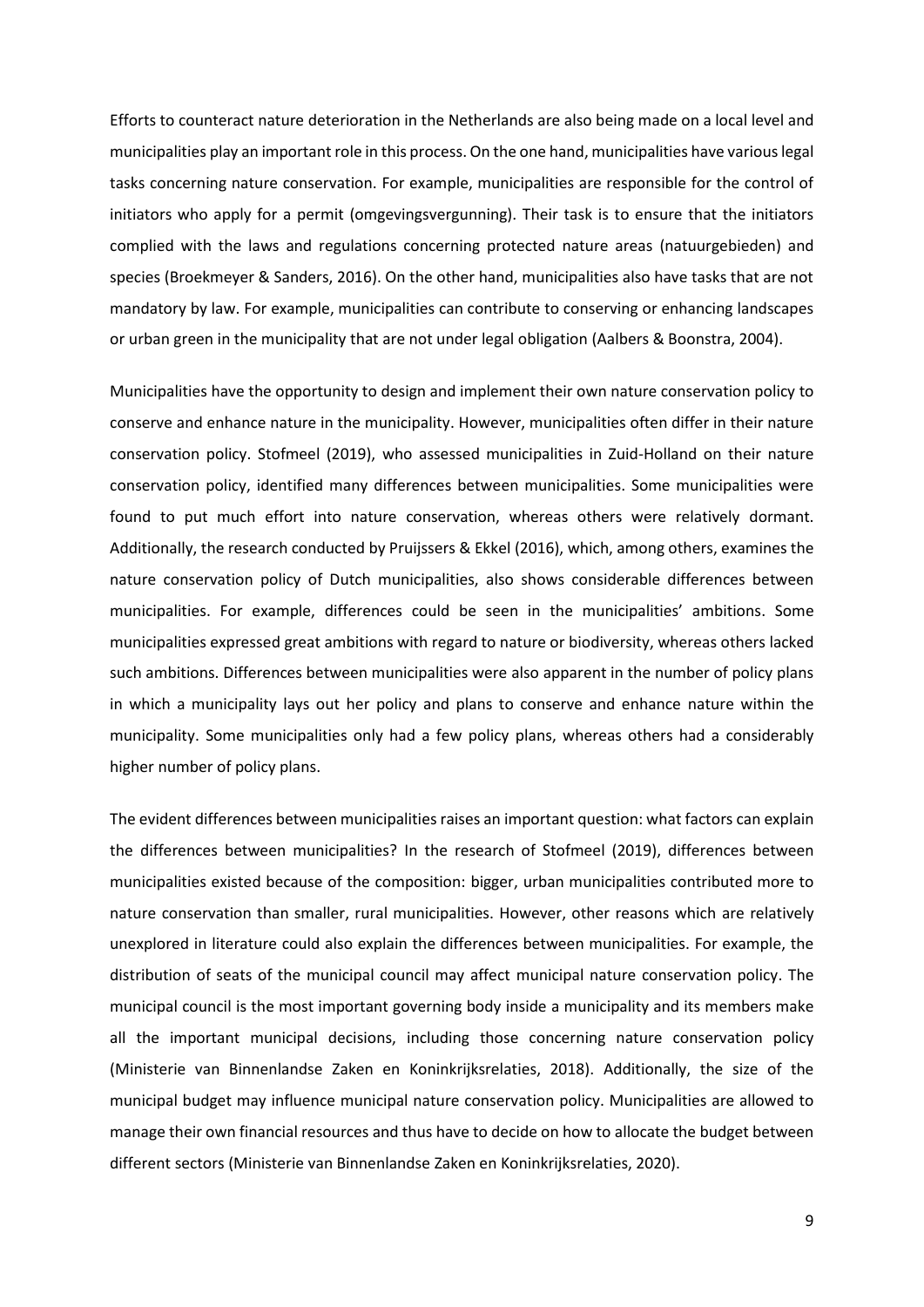Little research can be found on whether and how the urbanity of the municipality, distribution of seats of the municipal council and the size of the municipal budget influence municipal nature conservation policy in the Netherlands. Most of the publications on municipal nature conservation policy in the Netherlands, such as Stofmeel (2019), Pruijssers & Ekkel (2016) and van Beek & Sikkink (2015) focus more on assessing the nature conservation policy, rather than examining the factors that may explain the differences between municipalities.

# <span id="page-9-0"></span>1.3 Research Aim

Analysing the relationships between municipal nature conservation policy and the urbanity of the municipality, distribution of seats of the municipal council and the size of the municipal budget could potentially identify important factors, processes and dynamics that influence municipal nature conservation policy. Therefore, I will further explore municipal nature conservation policy in the Netherlands with the aim to identify and gain understanding of the factors, processes and dynamics that influence municipal nature conservation.

# <span id="page-9-1"></span>1.4 Research Questions

To achieve the aim of this thesis, a main research question and four sub-questions were set up.

The main research question this thesis tries to answer is:

# *"What are the relationships between municipal nature conservation policy and the urbanity of the municipality, distribution of seats of the municipal council and the size of the municipal budget?"*

This main research question was divided into the following sub-research questions:

**(1)** What are the relationships between the urbanity of the municipality and municipal nature conservation policy agenda setting and adoption?

**(2)** What are the relationships between the distribution of seats of the municipal council and municipal nature conservation policy agenda setting and adoption?

**(3)** What are the relationships between the size of the municipal budget and municipal nature conservation policy agenda setting and adoption?

**(4)** What are the underlying processes and dynamics that shape the relationships between the three factors and municipal nature conservation policy agenda setting and adoption?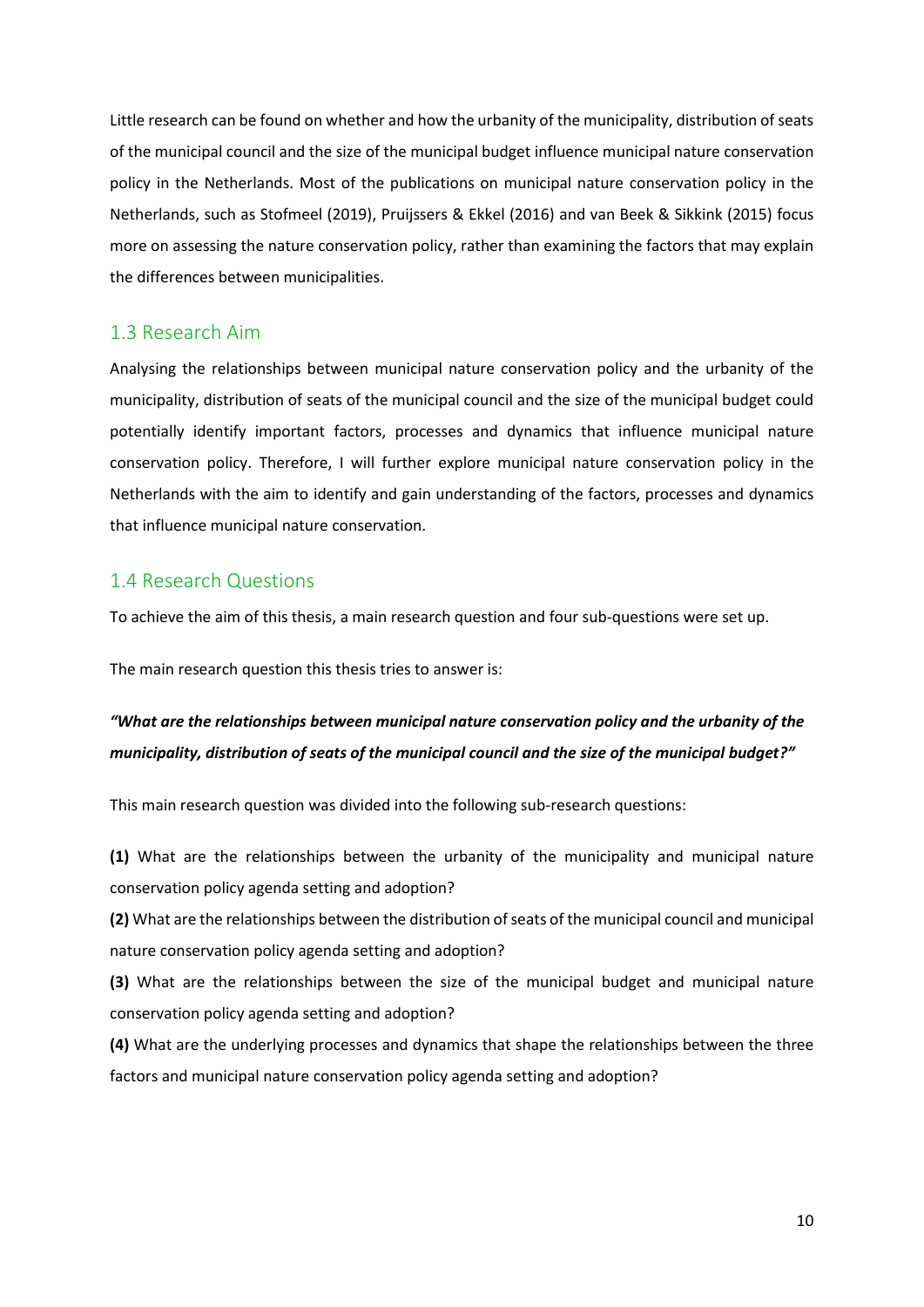# <span id="page-10-0"></span>1.5 Research Scope

In analysing the relationships between nature conservation policy and the urbanity of the municipality, distribution of seats of the municipal council and the size of the municipal budget, this thesis will focus on the processes of policy agenda setting and adoption, which are two stages of policy making that will be elaborated in the next chapter. I chose to limit the scope of the research by choosing these two stages, instead of the whole policy cycle, because of time limitations. Another reason for choosing agenda setting and adoption is that, as opposed to policy formulation, implementation and evaluation, they are relatively easy to research. By researching policy agenda setting and adoption, I can examine whether municipalities are currently aware of the importance of nature conservation and whether they also put effort into conserving or enhancing nature within the municipality.

This research is restricted to the province of Gelderland. I chose Gelderland, instead of municipalities from different provinces, because all municipalities in Gelderland are affected by the same provincial nature conservation policy, ruling out a potential external factor. Additionally, my choice fell on Gelderland because of my personal interest in researching familiar municipalities close to my residence.

I will start this thesis by providing a conceptual framework, which organizes different theories, concepts and models that contribute to demarcating the research and answering the research questions. Thereafter, I will explain what methods were used to collect and analyse the data and discuss any reliability or validity issues. Furthermore, I will provide the results from the statistical analysis and the conducted interviews. Finally, I will discuss some important results and draw a conclusion.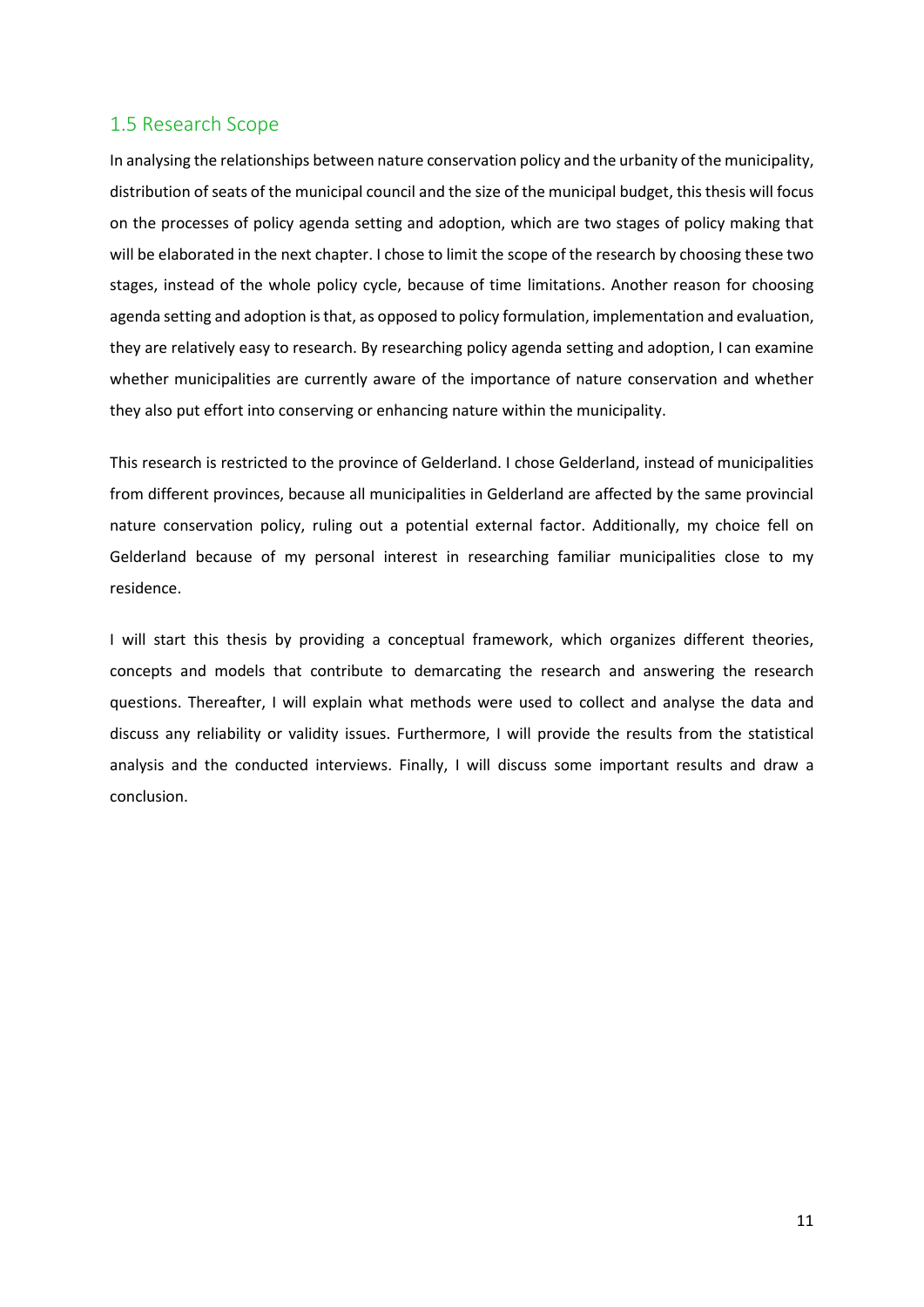# <span id="page-11-0"></span>Chapter 2: Conceptual Framework

This chapter provides a conceptual framework that serves as a basis for answering the research questions and demarcating the research. First, the model of the policy cycle is explained. Second, the stages of policy agenda setting and adoption are elaborated upon and put into the context of municipalities. Finally, the last section focusses on the processes and dynamics that may shape the relationships between municipal nature conservation policy and the urbanity of the municipality, distribution of seats of the municipal council and the size of the municipal budget.

# <span id="page-11-1"></span>2.1 The Policy Cycle

According to Birkland (2001, p. 132) public policies are "government statements of what it intends to do or not to do, including law, regulation, ruling, decision or order". They are designed for "achieving defined goals and present solutions to societal problems" (Knill & Tosun, 2008, p. 1). Thus, in the context of municipal nature conservation, public policies are the 'statements' by municipalities that are designed to address the problem of nature deterioration. The policy cycle is a broadly used framework in political science that models the design of such public policies. It structures all the policyrelated literature and divides policy making into five different stages: agenda setting, formulation, adoption, implementation and evaluation. This five-stage model is a simplification of reality. In the real world, these stages may overlap and actors may be working on different stages simultaneously. However, the policy cycle provides a heuristic approach to policy making in order to clearly illustrate its different processes (Knill & Tosun, 2008).

#### <span id="page-11-2"></span>2.1.1 Policy Agenda Setting

The first stage of the policy cycle is agenda setting. In this stage, societal problems or issues are identified and put on the public agenda to be addressed by a government institution. Many societal problems exist in this world but only a few get the required attention by government officials (Knill & Tosun, 2008). Agenda setting can be seen as a process in which problems, policies and politics interact with each other. Although these aspects are autonomous and have their own regulations and processes, they sometimes converge, causing policy to form or change (Kingdon, 1995). Agenda setting can vary in different settings. The rules and regulations of agenda setting can differ between parliaments in different countries (Knill & Tosun, 2008). Agenda setting is seen as an important and necessary stage because problems that are included in the public agenda are given priority as opposed to problems that are not (Shepsle & Weingast, 1987).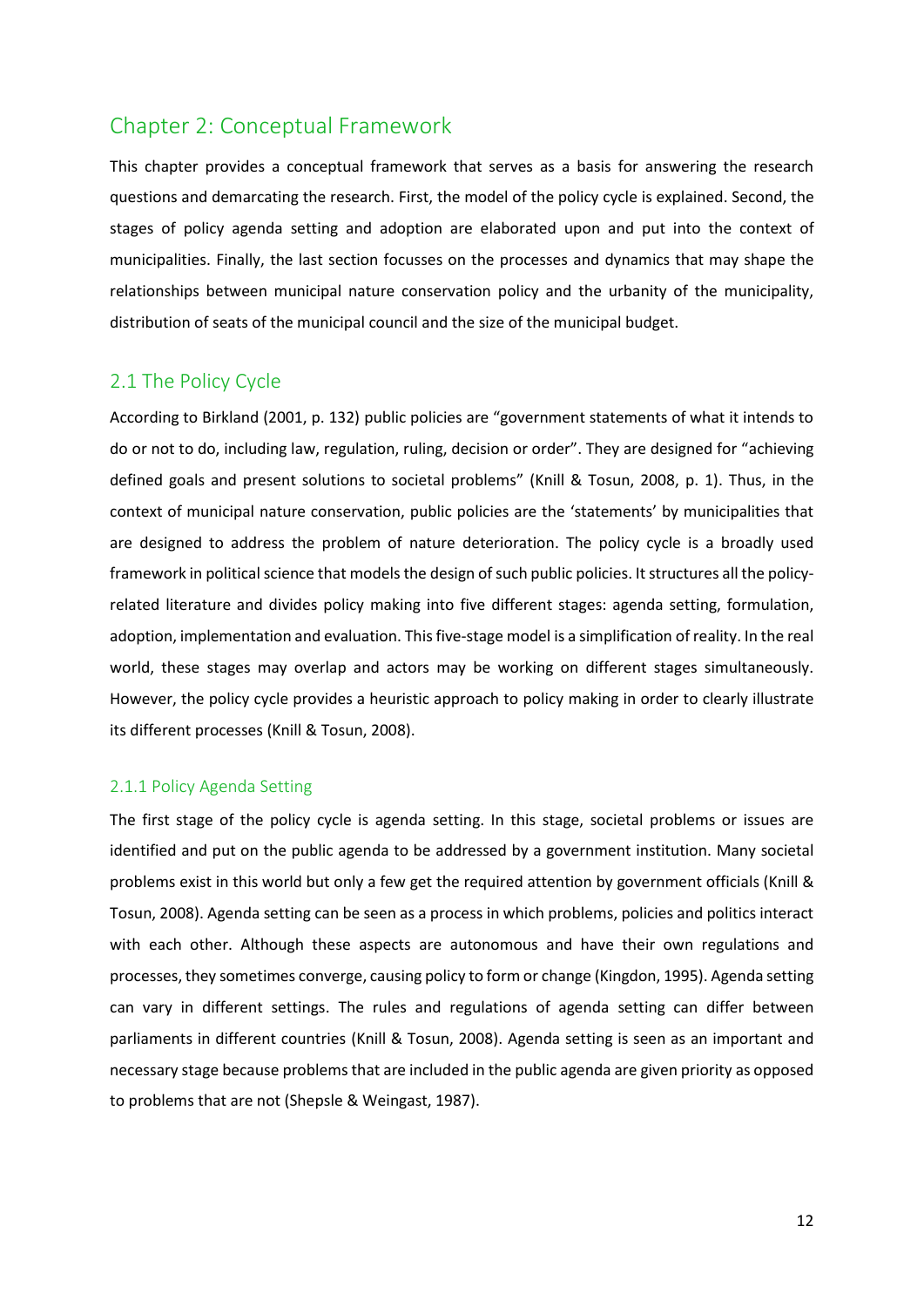Cobb & Elder (1972) describes two types of public agendas: the systemic and institutional agenda. The systemic agenda, also known as the discussion agenda, includes all societal problems that require public attention or awareness. On the other hand, the institutional agenda, also known as the action agenda, is more specific and includes all the problems that require action. Different factors can influence the public agenda, such as cultural, political and social factors (Knill & Tosun, 2008).

There are different actors capable of influencing the public agenda: (1) public officials, (2) bureaucrats, (3) (mass) media and (4) interest groups (Gerston, 2004). First, public officials, who are elected by the public, are the most influential agenda setters (e.g., the president or the parliament). They have the capability to raise awareness on a problem and they can even design policies themselves. Second, bureaucrats can affect agenda setting in different ways. Bureaucrats are able to influence the organization of a public agenda and, in certain circumstances, are able to serve as a stand-in to function as an agenda setter themselves (Knill & Tosun, 2008). Third, the role of the (mass) media is important in agenda setting. Media are capable of raising awareness and attention on societal problems. However, not all issues raised by the media make it to the public agenda and thus not all problems become political (McCombs, 2004). Finally, interest groups are known to be an important actor in agenda setting. Interest groups try to raise awareness on different societal problems. However, whether the identified problem makes it to the public agenda depends on those in positions of power who are able to realize it (Knill & Tosun, 2008).

#### <span id="page-12-0"></span>2.1.2 Policy Formulation

The second stage of the policy cycle is policy formulation. During this stage, the societal problem is transformed into a governmental plan of action. It is the process of defining, discussing, accepting or rejecting different policies. The policy objectives, tools and instruments are elaborated and discussed and the best approaches are identified (Knill & Tosun, 2008). Policy formulation occurs in many types of organizations: interest groups offices, legislative committees and policy-making organizations (Dye, 2005). Policy formulation resembles policy adoption but whereas formulation is generally seen as the process of identifying alternative policies or actions, adoption is seen as the process of the legal acceptance of that policy (Fischer & Miller, 2006). Additionally, whereas policy adoption lies in the hands of government institutions, policy formulation often involves other actors, such as interest groups. Interest groups play an important role in policy formulation because they collaborate with government officials to design policy outlines (Knill & Tosun, 2008).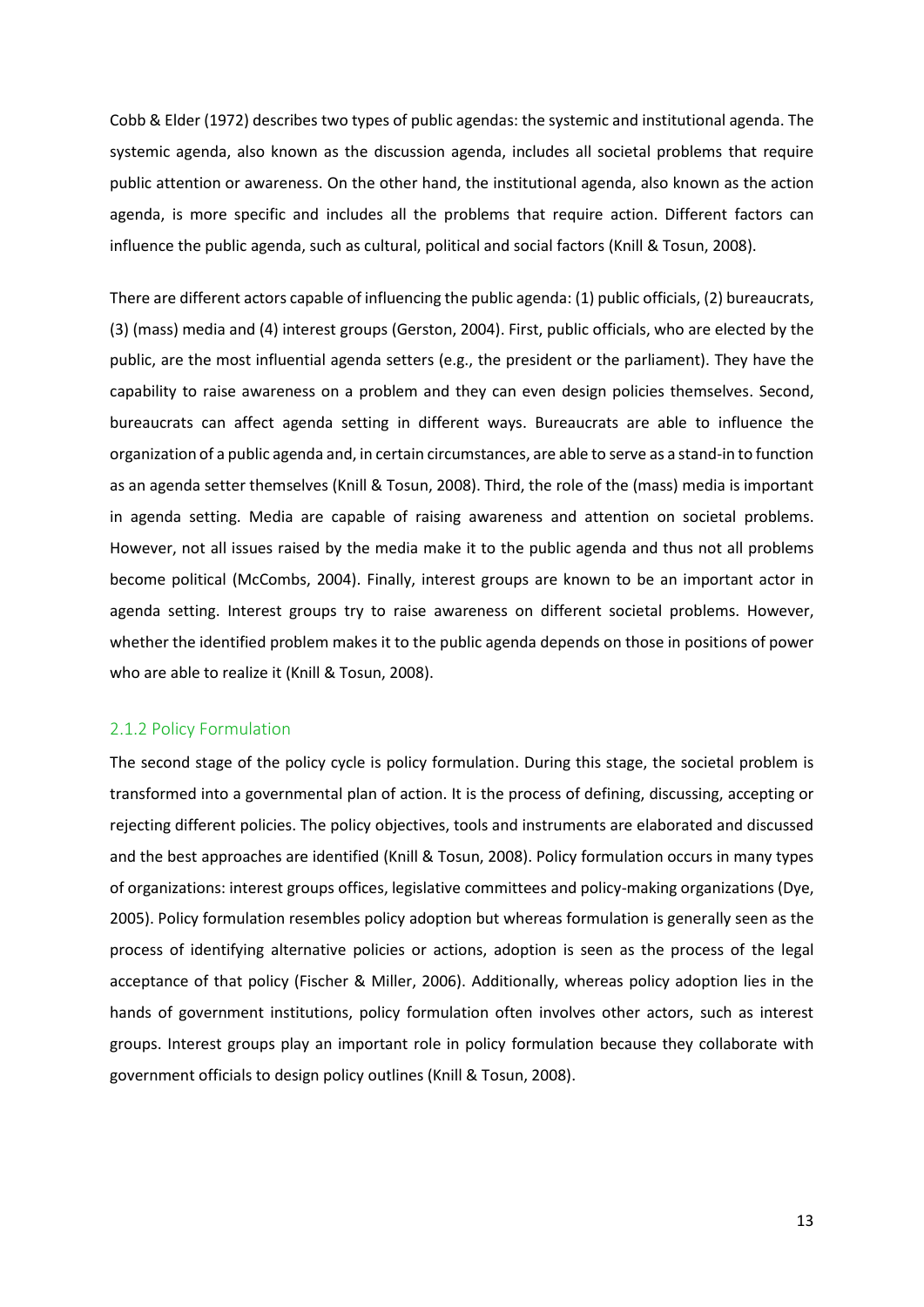#### <span id="page-13-0"></span>2.1.3 Policy Adoption

Policy adoption is the third stage of the policy cycle and it involves the adoption of a policy by a government institution. This stage often involves bargaining and compromising between political parties (Hayes, 2001). There are different factors that influence policy adoption. First, for the adoption of a policy a political majority can be required, which may hamper the process. Political parties need to discuss the policy while considering different public opinions, norms and values before adoption can take place. Possibly the most important consideration may be party affiliation or party loyalty (Bowler et al., 1999). Party affiliation istherefore an important indicator for the success rate of policy adoption. Second, the expected costs and benefits of adopting a policy is an important factor (Knill & Tosun, 2008). According to Weingast et al. (1981), in the context of constituency politics, a member of a parliament is likely to vote for the adoption of a policy when the benefits for that constituency are higher than the costs. Fischer & Miller (2006) confirms the importance of this factor by explaining that the process of policy adoption is affected by considerations about the scarcity of financial resources. Third, the division of competencies between actors involved in policy adoption influences the process. For example, in the context of tax policy in Germany, the Federal Government is dependent on the verdict of the Federal Parliament and of the Federal Council when trying to adopt a policy (Fischer & Miller, 2006). Finally, the type of state organization affects the speed, success and nature of the adoption process. For example, decision making may be hampered in divided governments because collaboration between political parties is lacking. Additionally, political systems in which legislature is divided into two chambers (bicameral) may also impede the adoption process. For example, Germany's political bicameral system hampers the policy-making process because veto players are able to give the final consent (Knill & Tosun, 2008; Tsebelis & Money 1997).

#### <span id="page-13-1"></span>2.1.4 Policy Implementation

The fourth stage of the policy cycle is implementation and it involves putting the policy into practice. This stage is crucial because agenda setting, formulation and adoption has no significance if implementation is lacking afterwards. The success of a policy depends on how it is implemented (Knill & Tosun, 2008). According to Gerston (2004), implementation is successful if it involves a main actor who: (1) possesses enough resources, (2) is capable of translating policy objectives into policy guidelines and (3) is accountable for its own actions. Additionally, the type of implementation is also important for its success. Implementation can be executed horizontally or vertically. Horizontal implementation involves the implementation by one executive body in which the amount of involved actors is low. Then, implementation can often be executed smoothly. On the other hand, vertical implementation involves the interaction of multiple levels of government on a national and regional level, which may cause difficulties during implementation (Knill & Tosun, 2008).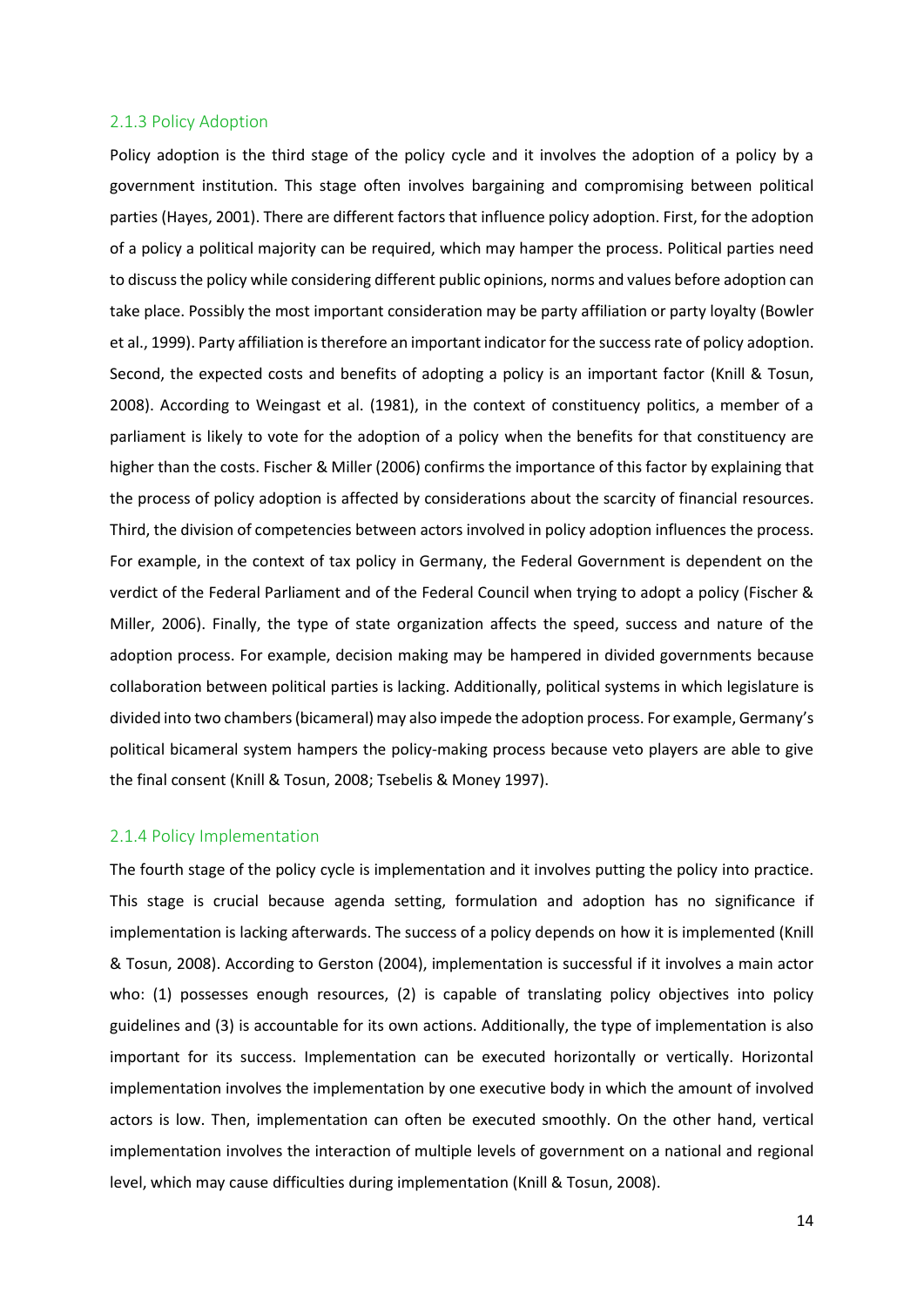Policy implementation is not an automatic result of policy adoption. There can be a gap between new policies and their implementation. Therefore, research is often executed to examine the gap between policy design and its outcomes (Knill & Tosun, 2008).

### <span id="page-14-0"></span>2.1.5 Policy Evaluation

Policy evaluation is the fifth and final stage of the policy cycle. After the adoption and implementation of the policy, evaluation is required to review whether the policy objectives and goals have been achieved (Knill & Tosun, 2008). Evaluation is often executed by experts who possess the required knowledge about the policy processes and objectives (Gerston, 2004). Policy evaluation produces a feedback loop in which possible improvements and mistakes are identified after which the policymaking process will commence again. Policy evaluation is thus able to reframe societal problems that have been addressed by the government (Knill & Tosun, 2008).

Munger (2000) describes five different types of evaluation. First, in purely formal evaluations, routine tasks are monitored and evaluated. Second, client satisfaction evaluation involves evaluating the performance of primary functions. Third, in outcome evaluation the set of policy outcomes and objectives are reviewed. Fourth, cost-benefit evaluation involves the comparison of the costs and benefits of a policy. Finally, the evaluation of long-term consequences involves monitoring whether the problem at stake has been altered. In summary, policies can be evaluated for their efficiency, which involves assessing whether the resource investment also produced the desired results, and their effectivity, which involves assessing whether the policy objectives and goals have been achieved.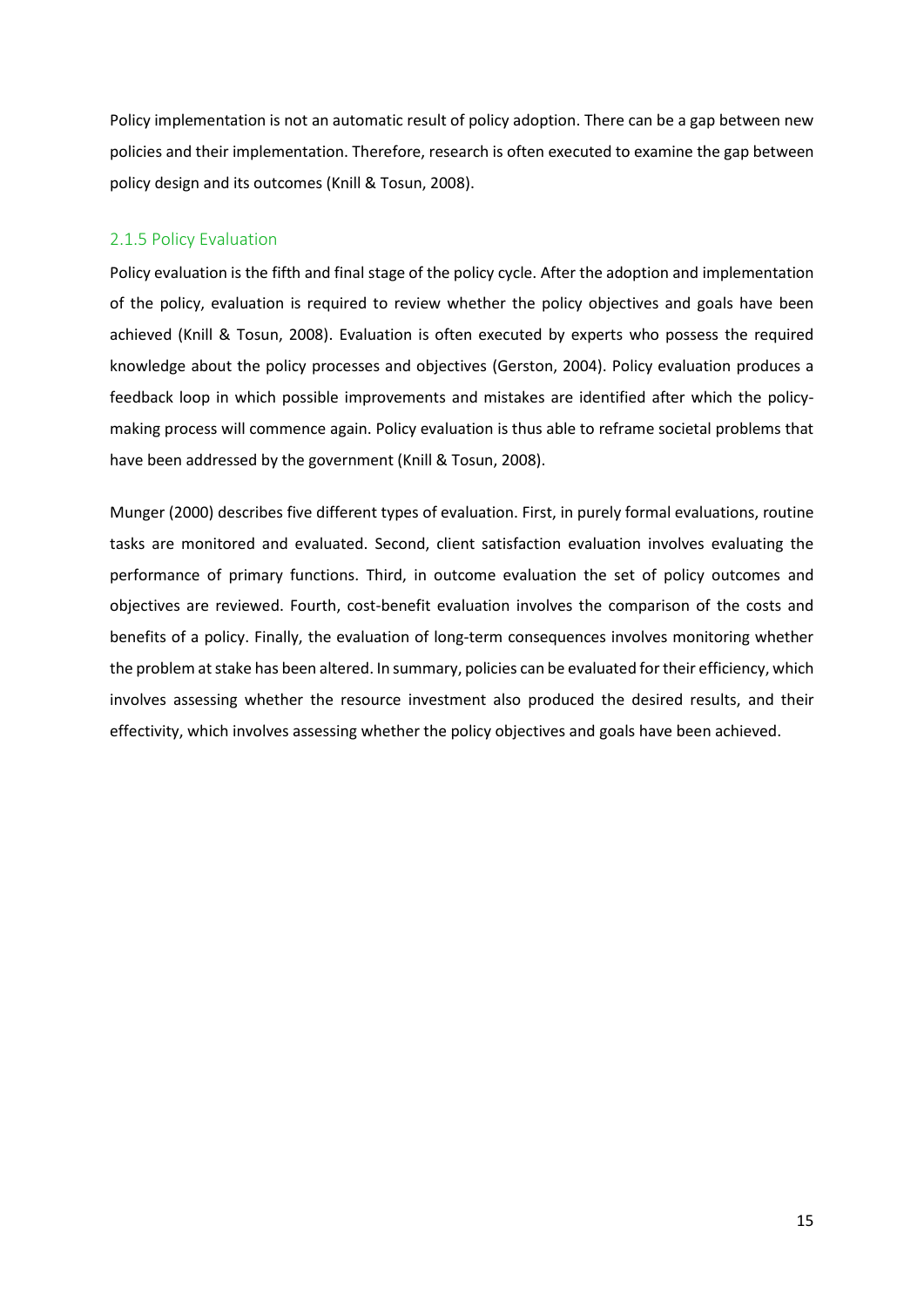### <span id="page-15-0"></span>2.2 Municipal Policy Agenda Setting and Adoption

#### <span id="page-15-1"></span>2.2.1 Municipal Policy Agenda Setting

Agenda setting also occurs at the municipal level and multiple publications contribute to explaining how this process is executed in Dutch municipalities. First, Breeman et al. (2015) analyses the allocation of attention to public policy issues in Dutch municipalities. Six different municipalities are analysed over a 25-year period. According to Breeman et al. (2015, p. 24), municipal agenda setting involves a "continuous process of reordering policy priorities according to perceptions of importance and urgency". The article describes agenda setting as the process of the allocation of attention to policy problems. The municipal agenda includes many societal problems that need governmental intervention. However, municipalities often lack the political resources, such as formal power, and thus need to be selective. Breeman et al. (2015) found that the municipal agenda varies throughout the years because of the emergence of important events. For example, the attention to the economy on the municipal agenda increased in 2010 because of the adoption of state budgetary austerity policies.

Municipalities in the Netherlands have their own democratic legitimacy and are able to set their own local policy agenda. Within these municipalities, political parties organize themselves in a coalition with one or more political parties. The process of agenda setting involves the negotiation between the coalition to set up an executive coalition agreement. This agreement is set up by the parties that form the municipal council and includes the agenda for the next 4-year term, serving as a policy starting point. Thus, municipal executive coalitions play an important role in the allocation of attention to different societal problems that need policy intervention (Breeman et al. 2015).

Municipalities possess a certain degree of autonomy to operate outside of state government control. This degree of autonomy depends on the policy domain the municipality is operating in. There are some areas where municipalities have a high degree of autonomy, such as public order and housing. Other domains force municipalities to share responsibilities with the state government, such as labour and education. There are also domains where municipalities have no control at all, such as nuclear arms and human rights (Breeman et al., 2015; Derksen & Schaap, 2010; Fleurke & Willemse, 2006). Breeman et al. (2015) found that the municipal agenda differed from the state agenda in policy domains where municipalities enjoyed a high degree of autonomy and had no formal jurisdiction. On the other hand, the agendas corresponded on topics that involved the cooperation between the state government and municipalities.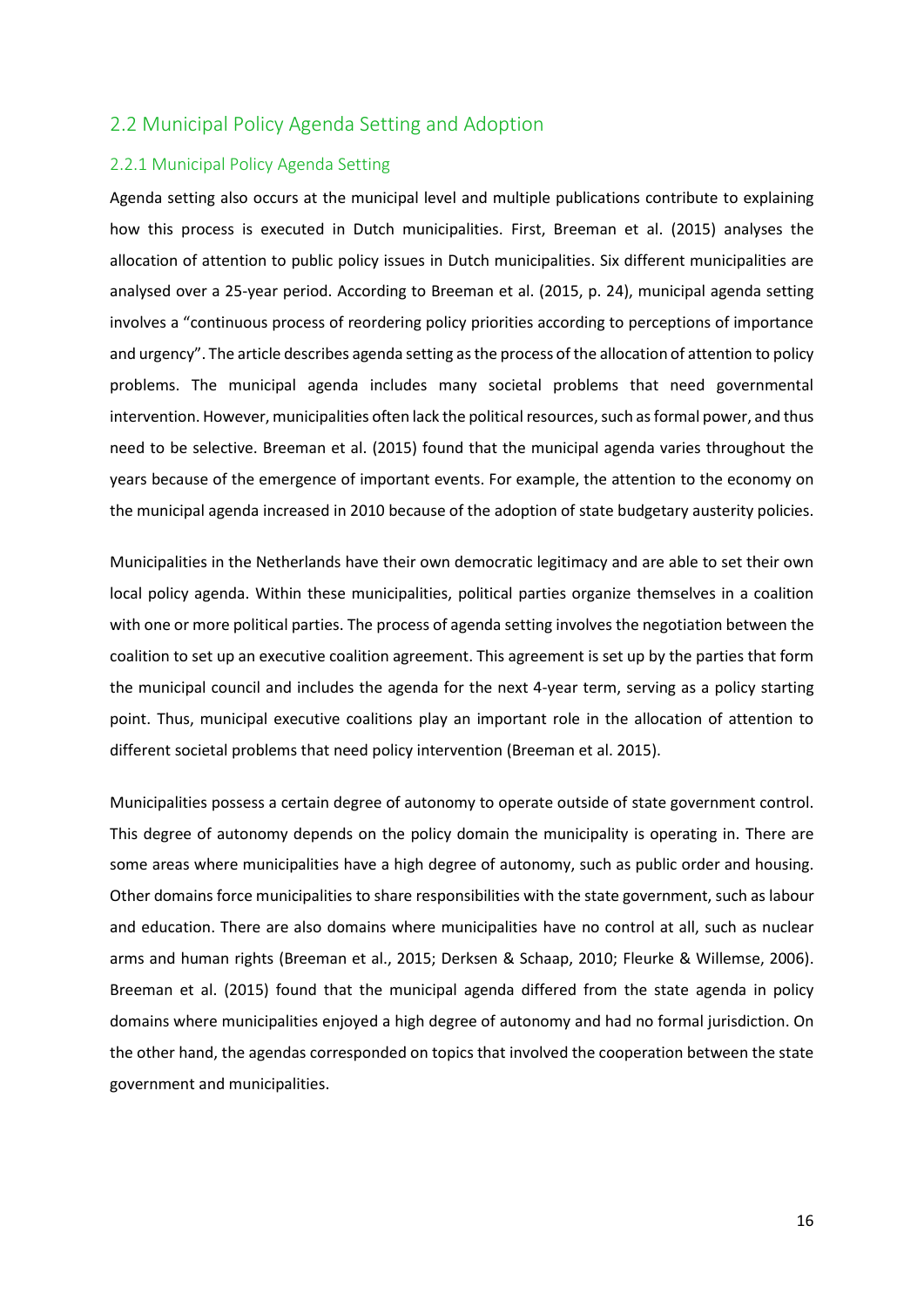Second, van Ostaaijen (2010) provides an analytical framework for explaining the conditions needed for the building of vital coalitions and agenda setting in (local) governments. In his elaboration of agenda setting, he focusses on two important aspects: coalition building and issue framing. According to van Ostaaijen (2010, p. 127), agenda setting is generally defined as "an ongoing competition between issue proponents for the attention of media professionals, the public and policy elites". Socalled policy entrepreneurs, individuals who develop different strategies for influencing the policy agenda, have an important role in agenda setting. They use the following strategies to influence the policy agenda: (1) identifying problems, (2) choosing what issues should be focussed on, depending on the target group, (3) networking in policy circles to develop useful arguments and (4) building coalitions to get supporters (Kingdon, 1995; Mintrom, 1997).

Probably the most effective strategy of setting the agenda is issue construction, which starts with the identification of the problem. This process involves connecting a subject to an important societal issue. The situation is framed as a problem by emphasizing its most relevant aspects (Jones & Baumgartner, 2005; Kingdon, 1995). Framing can be defined as "to select some aspects of a perceived reality and make them more salient in a communicating text, in such a way as to promote a particular problem definition, causal interpretation, moral evaluation, and/or treatment recommendation for the item described" (Entman, 1993, p. 52). Framing is deemed a powerful tool in agenda setting as it is used to shift the focus from one perspective to another, possibly resulting in increased attention (van Ostaaijen, 2010).

Coalition building is also an important aspect of agenda setting. Coalition building involves the selforganization of citizens, private and public actors to operate on behalf of a common societal concern or goal. In other words, an alliance between different stakeholders is formed to try to achieve a common goal. Coalitions contribute to innovative ideas on different subjects and are thus able to put pressure on policy agendas that contain these subjects. Coalition building contributes to receiving support for the problem and increases the chance that this problem will end up on the policy agenda (van Ostaaijen, 2010). Framing is also important for the building of coalitions. For example, framing can determine who should be included in the alliance and who should not be included. Framing can determine what relationships contribute positively to the coalition (Dewulf et al., 2009; Entman, 2003).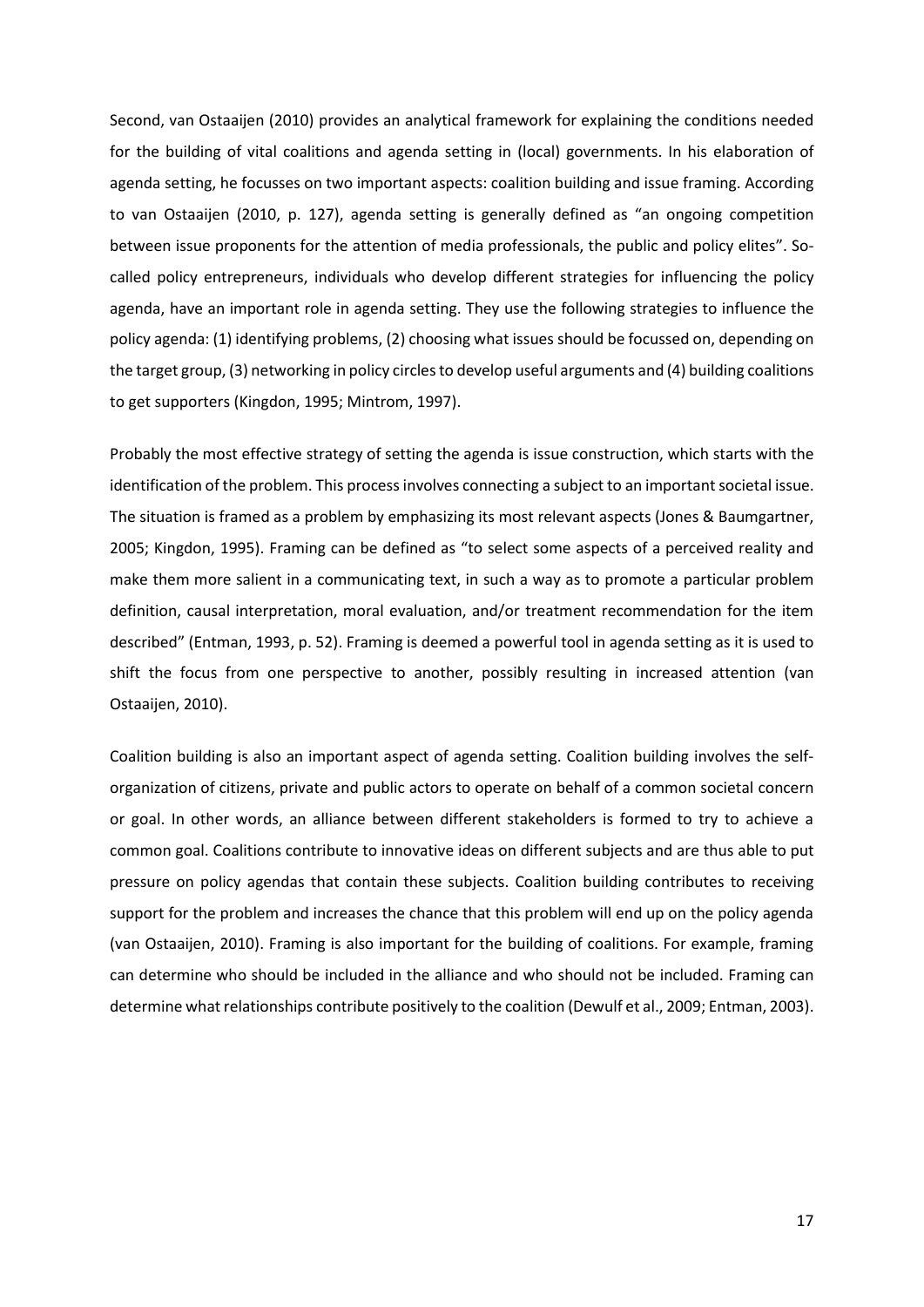#### <span id="page-17-0"></span>2.2.2 Municipal Policy Adoption

Policy adoption is also an important process at the municipal level. New policies can be adopted or rejected by the municipal council. Based on different theories and models, Feiock & West (1993) formulated seven different models for policy adoption, which explain the main incentives for a municipality to adopt a policy.

The first identified model is the need/responsive policy making model. This model explains that local governments will adopt a new policy in order to achieve policy objectives that were set before. Thus, the so-called 'objective conditions' may force local governments to act and may also activate citizens to pressurize policy makers.

The second model is the diffusion-of-innovation model. This model explains that local (progressive) governments will adopt new policies as a response to other governmental institutions. In this context, local governments can be either leaders, which adopt new policies, or laggards, which still lack those policies. Gray (1973) explains that, in the context of state politics, innovative states will be the first to adopt a policy regardless of the policy theme or time period. According to Bowman and Kearney (1986), learning from each other is very common among states and mainly among those that have the same characteristics.

The third model is the political institutions models. This model explains that local governments will adopt policies as the result of electoral competition. According to Mitchell & Feiock (1988), electoral competition may result in a higher level of government activity. Perhaps more importantly, this model also stresses the importance of the form of government, representation systems and policy leadership. The form of government may be relevant for policy decision-making. For example, the councilmanager form of government is often seen as a professional and efficient system. Therefore, this form of government is associated with a high level of support for the adoption of new policies. The representation of a population may also influence policy adoption. Representation can either be atlarge or by district. Representation at-large has been linked to the domination of the public agenda by the business sector, influencing subsequent policy adoption. The presence of a strong executive leader positively affects policy adoption. However, strong leadership may be lacking in a city-manager form of government. On the contrary, a strong, elected mayor may be better capable of gaining support for the adoption of new policies.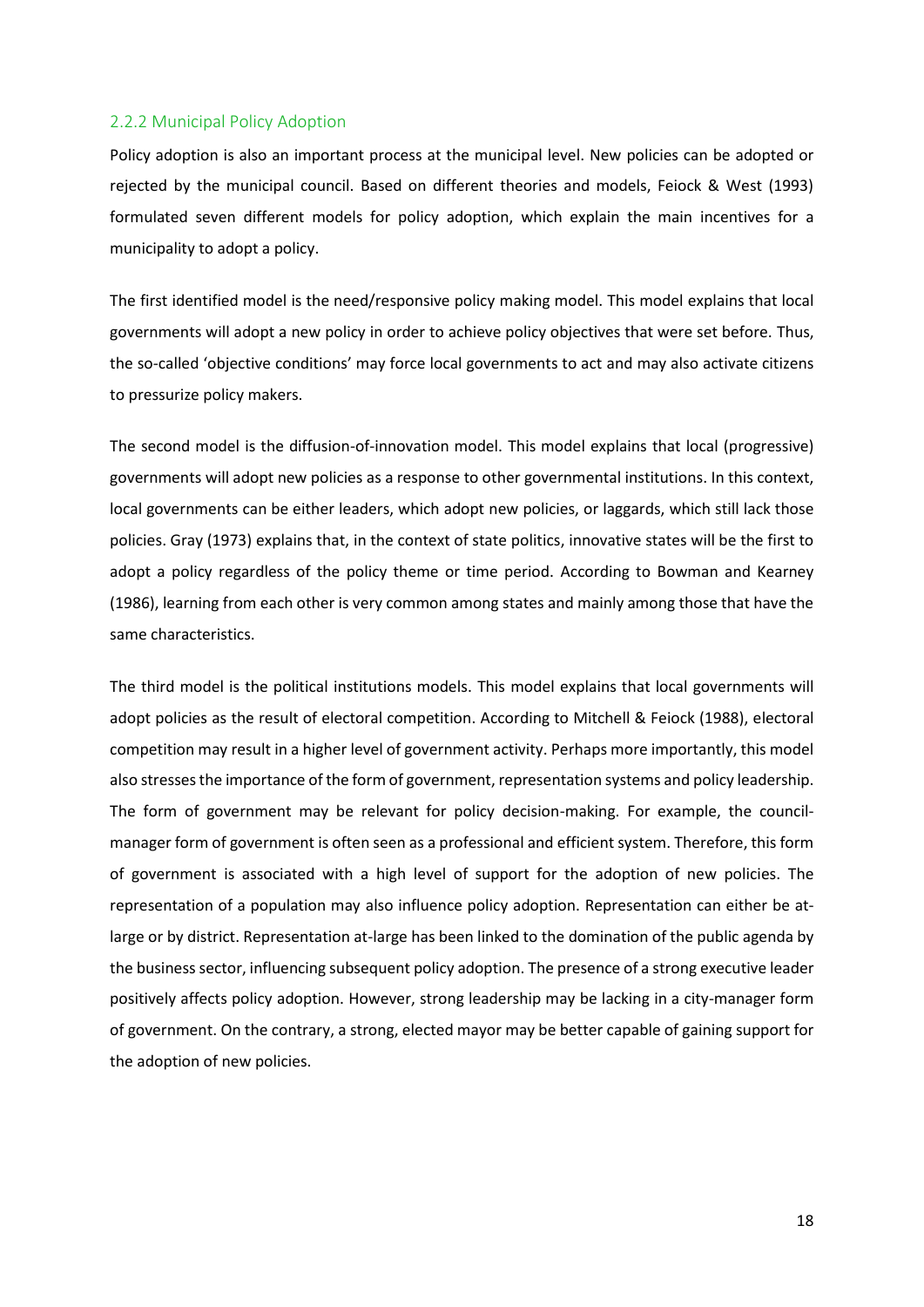The fourth model is the federalism model. This model explains the hierarchical relationships between government institutions that may influence policy adoption. Chubb (1985) describes a principal-agent relationship in which the state (principal) monitors, evaluates and generally influences the local governments (agent). For example, local governments may adopt a policy because of efforts from the national government. The government may have set certain objectives and preferences and may provide local governments with financial resources and technical assistance to meet these requirements.

The fifth model is the economic model. This model explains that communities with higher financial resources will contribute more to policy development and adoption than communities with lower financial resources. Policy adoption sometimes requires the use of high amounts of financial resources: capital investments and start-up costs are not uncommon with policy adoption. Fiscal capacity has proven to be the best predictor of policy activity by states (Dye, 1966; 1979).

The sixth model is the interest group influence model. Interest groups have been known to be an important factor in policy making. Interest groups are able to expand public programs and influence the public agenda. At the local level, interest groups can influence policy choices and the presence of many large, organized interest groups that support a certain policy will increase the chance of the adoption of that policy.

Finally, the seventh model is the administrative capacity model. This model explains that the administrative capacity of government institutions, such as knowledge, skills and expertise, influences policy adoption. The adoption of policies requires a certain level of administrative capacity and therefore it determines whether the adoption of policies is feasible.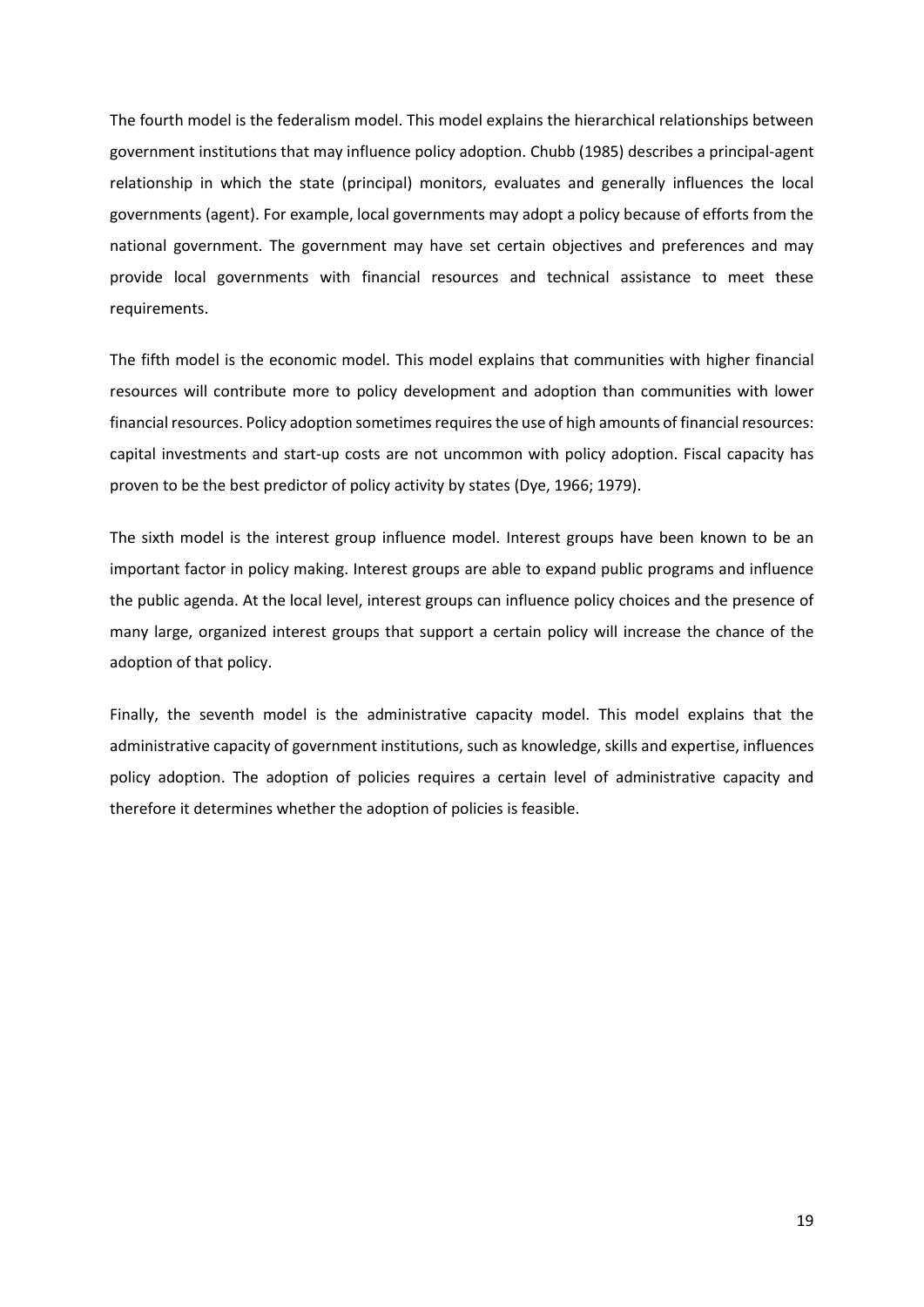### <span id="page-19-0"></span>2.3 Factor Processes and Dynamics

#### <span id="page-19-1"></span>2.3.1 The Urbanity of the Municipality

In this thesis, the urbanity of the municipality refers to the extent to which a municipality is urban, measured by the addresses per square kilometre (omgevingsaddressendichtheid). Rural-urban variations may influence nature conservation policy in different ways and several publications contribute to explaining these effects. First, Stofmeel (2019) found differences in nature conservation policy among municipalities in Zuid-Holland. She found that the bigger, urban municipalities contributed more to nature conservation than the smaller, rural municipalities. Additionally, municipalities with relatively much nature within the municipality gave less priority to conserving it than the municipalities with little nature. Mostly the urban municipalities employed an ecologist and adopted their own specific nature conservation policy plan (natuurbeleidsplan). Stofmeel (2019) explains that a reason for the differences between rural and urban municipalities could possibly be that smaller, rural municipalities often possess less capacity and resources to invest in nature conservation. She also found that the increasing housing pressure creates a challenge for both rural and urban municipalities. However, urban municipalities faced the biggest challenge to combine housing with nature and biodiversity because of the lack of space for urban nature. The challenge for rural municipalities lies in promoting nature-inclusive land use in agricultural areas.

Second, Verburg et al. (2009) also stresses the differences in financial capacities between rural and urban municipalities. This publication explains that municipalities are able to receive a subsidy under the Catalogus Groenblauwe Diensten (CGGD) to implement measures concerning nature conservation. However, municipalities have to co-finance 50% of the total costs. As a result, for smaller municipalities with relatively few inhabitants and big rural areas this can be a big financial burden. On the other hand, bigger municipalities with relatively many inhabitants and small rural areas may not have this experience (Dirkx & van den Bosch, 2009).

Finally, Foster & McBeth (1996) found that, although government officials from urban areas are generally more educated, have a higher income and are younger than those from rural areas, urbanbased policy makers are equally environmentally concerned as their rural counterparts. Thus, there does not necessarily have to be a difference between the environmental awareness among rural and urban policy makers. However, rural-based government officials were found to be more aware of the importance of the environmental quality for the lives of their residents. Therefore, rural government officials may be more likely to advocate for nature conservation, possibly resulting in a higher municipal contribution to nature conservation.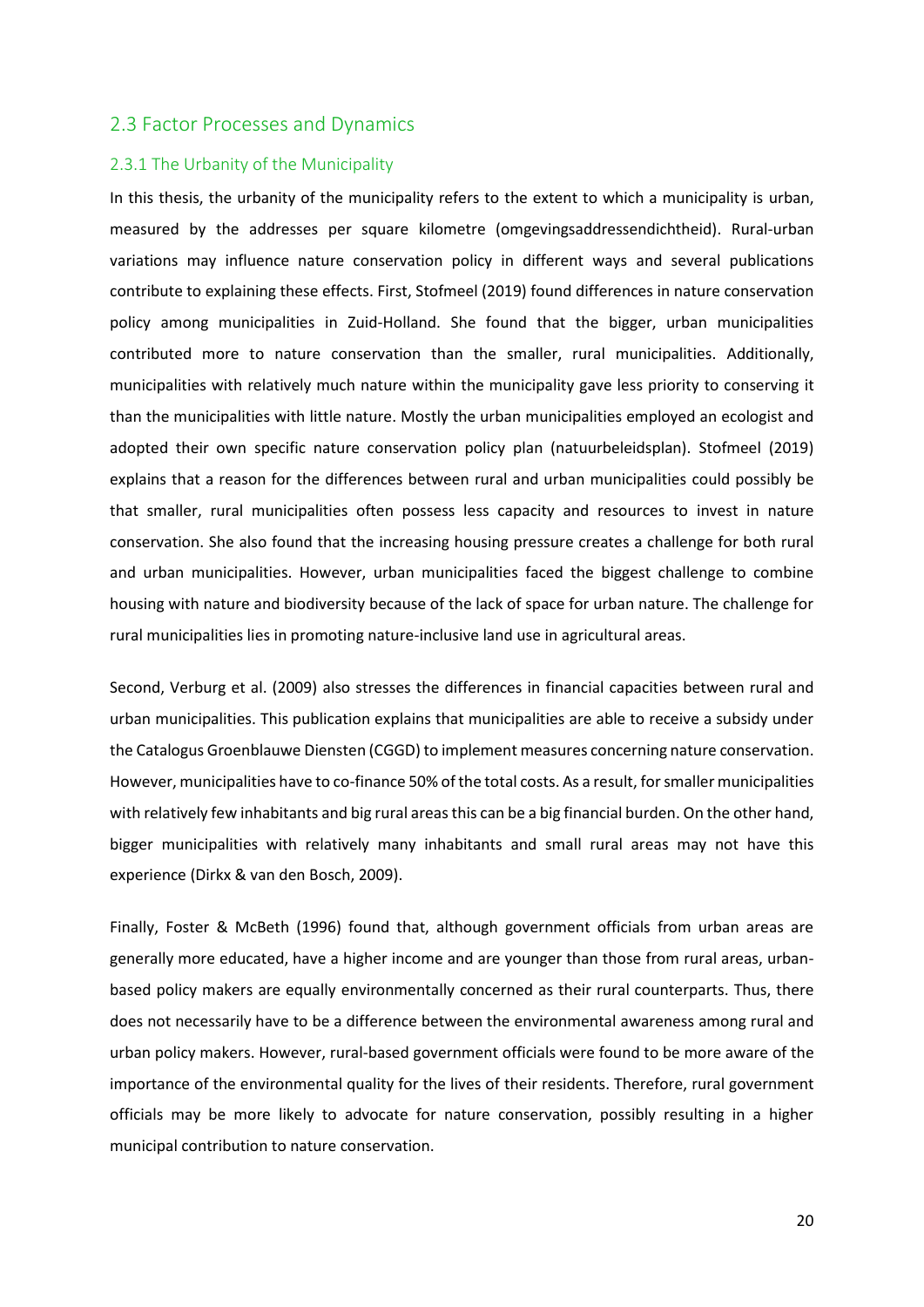#### <span id="page-20-0"></span>2.3.2 The Distribution of Seats of the Municipal Council

In this thesis, the distribution of seats of the municipal council refers to the number ofseats each party receives after the elections to assign a councillor to. This thesis focusses on whether the distribution of seats can be characterized by either being left-, centre- or right-oriented. Relatively little literature on the processes and dynamics behind the distribution of seats of the municipal council in nature conservation policy can be found. Therefore, this section will mainly focus on other areas of policy, rather than nature conservation policy. First, Imbeau et al. (2001) summarizes and assesses the available literature on the relationship between left-right party composition and policy outputs. According to this article, two different 'schools of thought' hypothesize differently with regard to this relationship. On the one hand, the 'convergence school' argues that policy outputs do not differ between industrialized societies in the twentieth century. Such societies face the same kind of problems and design the same solutions to solve them. Thus, this school of thought believes that political, institutional and cultural differences do not influence policy outputs. On the other hand, the 'politics matter school' argues that politics, or party ideology, do influence policy outputs. This school of thought believes there is a relationship between partisan variables and policy outputs. Imbeau et al. (2001) explains that the results from literature on the relationship between party ideology and policy outputs differ between and within policy domains. The article's main conclusion is that, based on their analysis, there is a correlation between the party composition and policy outputs that does not significantly differ from zero. In other words, they did not find any evidence of the influence of party ideology on policy outputs. Based on this finding and factor alone, we may expect municipalities with a left-oriented municipal council to equally contribute to nature conservation as municipalities with a right-oriented council.

Second, Allers et al. (2001) analyses the influence of partisan politics on the municipal tax burden in the Netherlands. The article explains that left-oriented parties are believed to be more in favour of an active state than right-oriented parties. Therefore, we may possibly expect left-oriented councils to be more 'active' in nature conservation than right-oriented councils.

Finally, Blom-Hansen et al. (2006) investigates the impact of party ideology on local revenue policies in Denmark and Norway. According to this article, it seems reasonable to expect an impact of party ideology on public policy. Equivalent to Allers et al. (2001), they also argue that left-oriented parties and governments are more favourable towards government intervention. Therefore, left-oriented municipal councils may require more financial resources than right-oriented councils, resulting in higher taxes. Additionally, Blom-Hansen et al. (2006) found that left-oriented councils are less fragmented than right-oriented councils.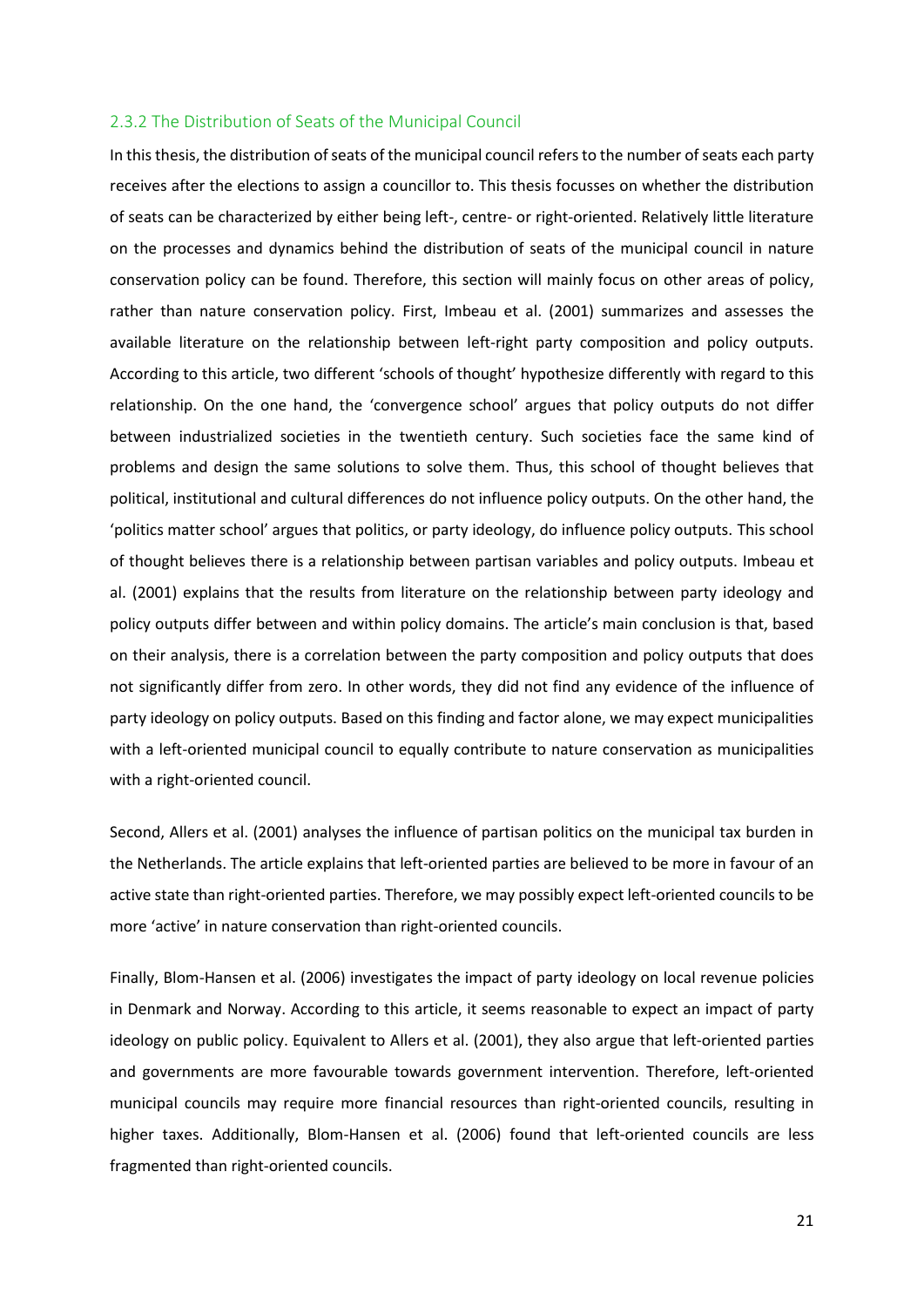Fragmentation may lead to the attenuation of the impact of party ideology on the policy. Thus, nature conservation policies designed by left-oriented councils may be more likely to reflect the party ideology than those designed by right-oriented councils.

#### <span id="page-21-0"></span>2.3.3 The Size of the Municipal Budget

In this thesis, the size of the municipal budget refers to the available municipal financial resources to allocate over different sectors (i.e., the total of income for the municipality). The size of the municipal budget varies among municipalities and municipalities do not allocate a fixed percentage of the budget to nature conservation. Instead, municipalities prioritize certain sectors, which then receive a certain share of the budget. Several publications contribute to explaining the processes and dynamics behind municipal budgetary choices (i.e., possible explanations for municipal decisions with regard to nature conservation). First, in an empirical research in Spanish municipalities, Dorta-Velázquez et al. (2010) found that municipal budget allocation does not follow a random path of behaviour. Instead, there are different factors that influence and help explain municipal budget allocation. Three different models for budget allocation are provided: the anarchy model, incrementalism model and rational model. The anarchy model views organizations, such as municipalities, as "social spaces where multiple rationalities converge and mingle, where the solutions that emerge and the decisions that are taken do not correspond to a clearly defined intentionality" (Dorta-Velázquez et al., 2010, p. 26). Problems are solved by opportunistic people expressing their interest. When new problems are identified, fresh solutions are immediately searched for. In this model, the budget changes rapidly and radically and long-term planning is impossible. The allocation of the budget can be regarded as random and may move in any direction without having a coherent explanation. Thus, we may expect municipalities in the anarchy model to more or less randomly allocate the budget over the different sectors and to fluctuate in their budget allocation over the years.

The incrementalism model explains that budget managers use past experiences, policies and programs to serve as a basis for their budget decisions. The budget will be only incrementally increased or decreased. Budget managers will use 'rule of the thumb' methods to respond to complex decision making concerning the allocation of the budget. In this model, the budget changes slowly and incrementally (Dye, 2005). Therefore, we may expect municipalities in the incrementalism model to have a somewhat steady allocation of the budget over the years. It will be difficult for municipalities to respond to new developments because they will not radically change the budget (i.e., a radical change in investment in nature conservation is unlikely).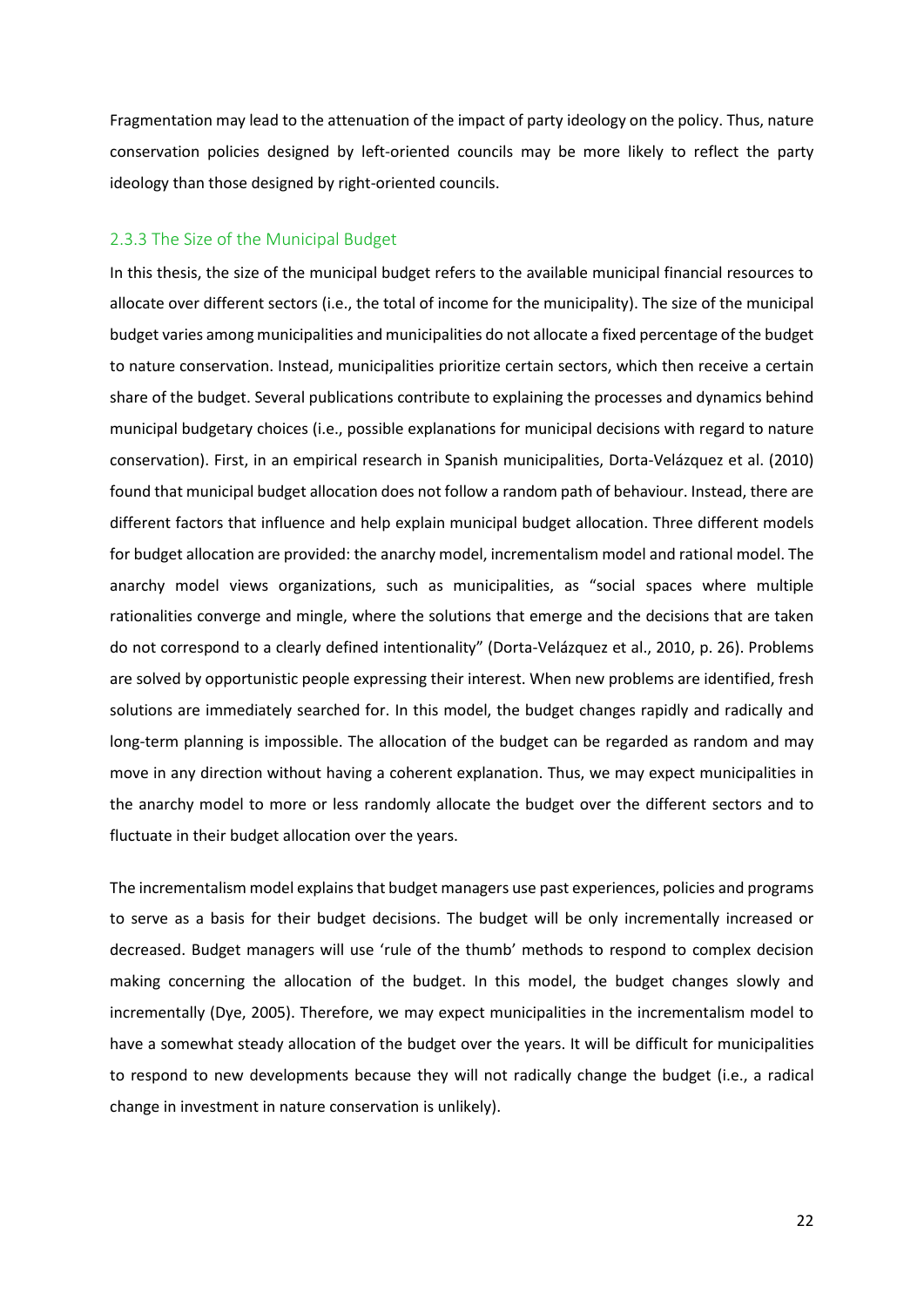The rational model is the third and final model and it explains that budget goals are clearly determined beforehand. All the different options are considered and the information required to determine the best option is available. Calculations will be executed to determine the optimal alternative. The municipality has to justify its decisions by determining its goals for the future and the policies that will achieve the goal. It will then have to evaluate whether these policies succeeded or failed in achieving the goals. Public accounting information is often analysed to support the decisions of (re)allocating the budget. Thus, we may expect municipalities in the rational model to have a budget allocation that fluctuates with (nature) demands. Certain developments may radically change the budget for nature conservation.

Second, Geertsema (2011) tried to find evidence of the presence of Political Budget Cycles (PBC's) in Dutch local governments. He found that municipal expenditure is higher in election years and lower in pre-election years because politicians want to create fiscal room for fiscal policies in the election years. Therefore, we may expect lower municipal expenses on nature conservation in pre-election years and higher expenses in election years. Furthermore, he found that municipalities governed by left-oriented politicians are more likely to show PBC behaviour in both pre-election and election years than municipalities governed by right-oriented politicians. Therefore, we may expect left-oriented municipalities to have higher spending on nature conservation in pre-election and election years than right-oriented municipalities.

Finally, Allers et al. (2001) found that the municipal tax burden increases with fifty cents for every additional one thousand citizens. Thus, we may expect urban municipalities with relatively many citizens to have a higher budget than rural municipalities. This article's most important conclusion is that partisan politics do matter for the municipal tax burden. Municipalities with a council dominated by left-oriented parties had a higher tax burden than those with a council dominated by right-oriented parties. Thus, we may expect the municipal budget to be higher in municipalities with councils dominated by left-oriented parties.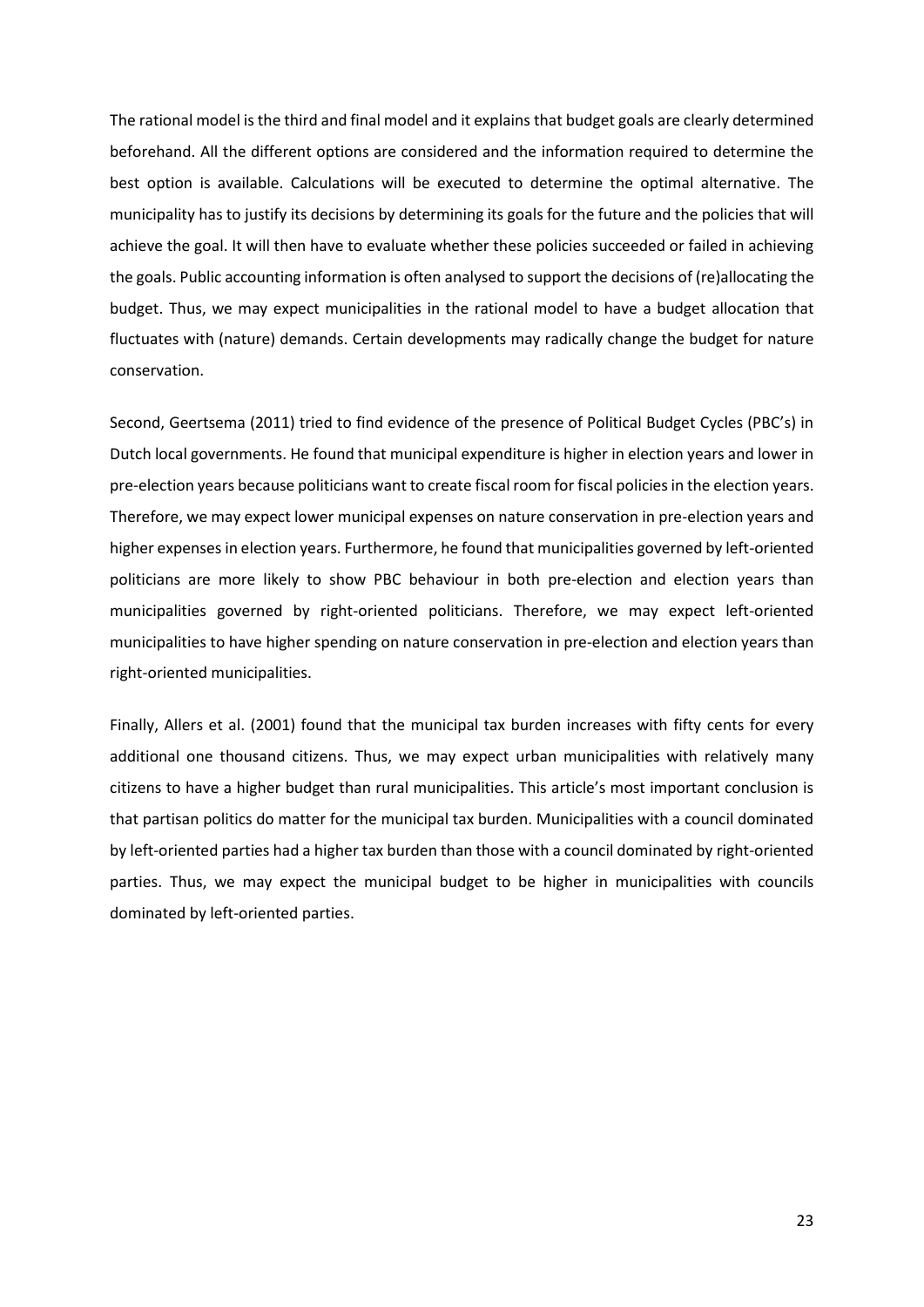# <span id="page-23-0"></span>Chapter 3: Methodology

This chapter provides an overview of the methodology that was used for this thesis. First, the methodological approach is explained. Second, the methods used for the collection and analysis of the data are provided. Finally, any validity and reliability issues or considerations are discussed.

# <span id="page-23-1"></span>3.1 Methodological Approach

This thesis uses a combination of a correlational, quantitative and an exploratory, qualitative approach. It contains quantitative elements in analysing the relationship between municipal nature conservation policy and the urbanity of the municipality, distribution of seats of the municipal council and the size of the municipal budget. The analysis does not include the incorporation of extraneous factors but rather focusses only on those mentioned above. This thesis contains qualitative elements in examining the processes and dynamics that shape the relationships between the factors. It is mainly exploratory as the aim is to identify and gain understanding of the factors, processes and dynamics that influence municipal nature conservation policy in the Netherlands, rather than to provide conclusive results.

# <span id="page-23-2"></span>3.2 Data Collection

Different data collection methods were used in this thesis and both primary and secondary data were collected for analysis. The next sections will explain in detail how these data collection methods were carried out.

### <span id="page-23-3"></span>3.2.1 Literature Review

First, a literature review was executed to examine relevant (municipal) policy-related theories, concepts and frameworks for writing the introduction and the conceptual framework. Additionally, a document analysis, in which mostly government websites and documents were examined, was executed to complement the literature review.

### <span id="page-23-4"></span>3.2.2 Document Analysis

Second, a document analysis was executed to find statistical data to assess the following five variables: the urbanity of the municipality, distribution of seats of the municipal council, size of the municipal budget and nature conservation policy agenda setting and adoption.

For the urbanity of the municipality, data from the CBS (Centraal Bureau voor de Statistiek) was used. This government institution provides statistical data for the urbanity of Dutch municipalities on a scale from one to five. The density of addresses (omgevingsaddressendichtheid) is used as an indicator.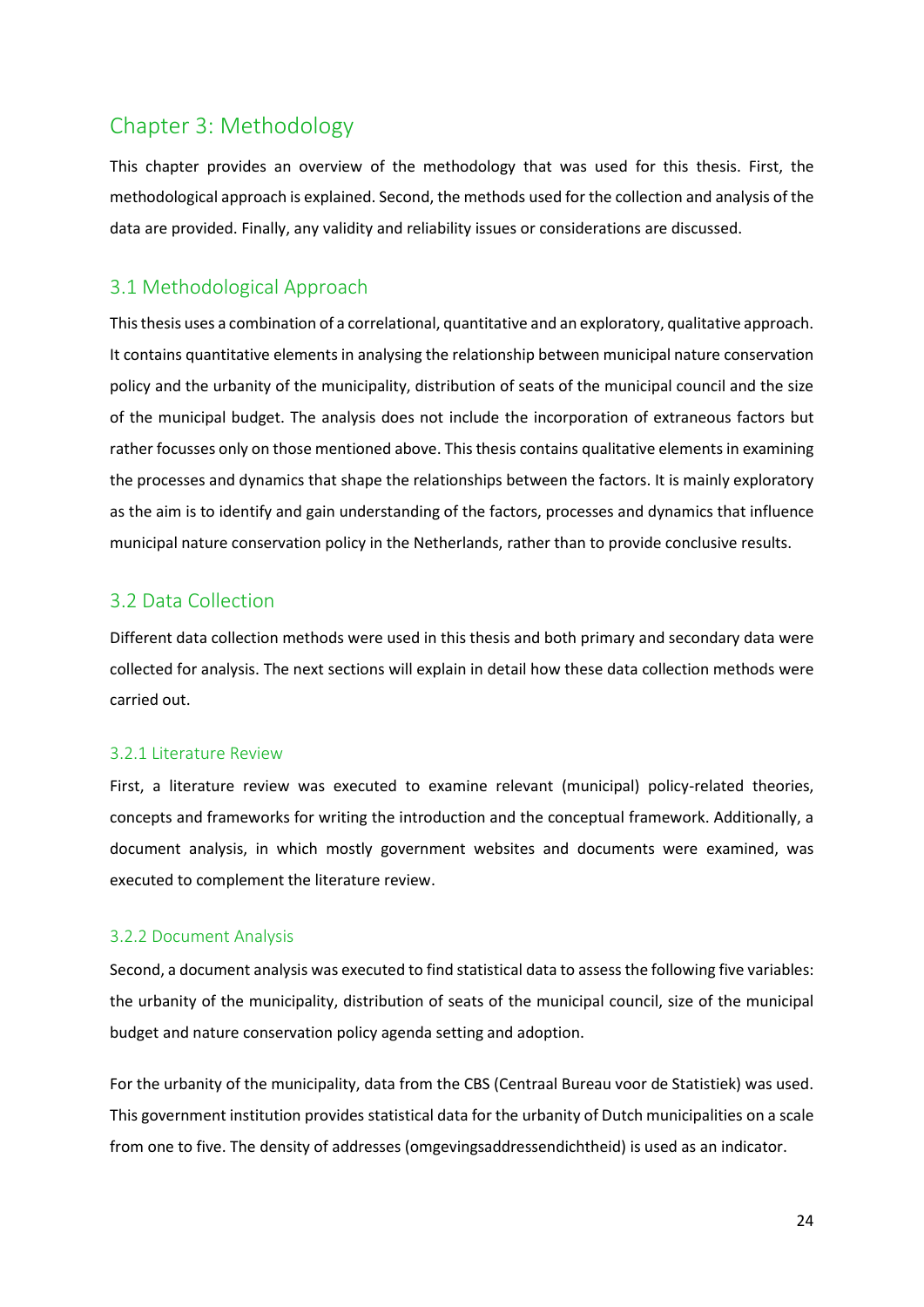For the distribution of seats of the municipal council, the results from the Dutch municipal election in 2018 were examined to identify the parties and the corresponding number of seats in all municipal councils from municipalities in Gelderland. Each party was given a score ranging from 0 to 100 where a score of 0 indicates a left-oriented municipal council and 100 indicates a right-oriented council. The municipal councils often consisted of both national and local parties. National party scores were based on the scores provided by Voorn (2021). This publication administered left-right scores from 0 to 100 to all national parties based on criteria and results provided by Kieskompas. Local party scores were individually assessed by examining the local party's programs and action points. Three main criteria were used to determine the scores: (1) whether the party favours an intervening or dormant government, (2) whether or not the party puts effort into supporting the weakest in society and (3) whether or not the party shows to be environmentally aware and aims to solve environmental problems. Additionally, other indications, such as the party's name and website description were used to assess the scores. Due to time constraints, local parties were excluded from the analysis if their share of seats accounted for less than 10% of the total number of seats. After all the scores were determined, party scores were multiplied by their corresponding number of seats and divided by the total number of seats, resulting in a score from 0 to 100.

For the municipal budget, the government website Findo was used, which contains data on the yearly income and expenses of Dutch municipalities. For every municipality, the annual accounts of 2018, 2019 and 2020 were examined and the total municipal incomes of those years were added up to serve as a measurement for the municipal budget.

For nature conservation policy agenda setting and adoption, all 51 municipalities in Gelderland were tested on four different criteria for each policy stage. For each criteria, municipalities were given a certain amount of points, which finally resulted in two separate scores for policy agenda setting and adoption. Appendix A provides an overview of the different criteria and the distribution of points. Municipal and organization websites and documents were used to find the data. If some information was still missing, the municipality was contacted via mail or phone to ask for the required information.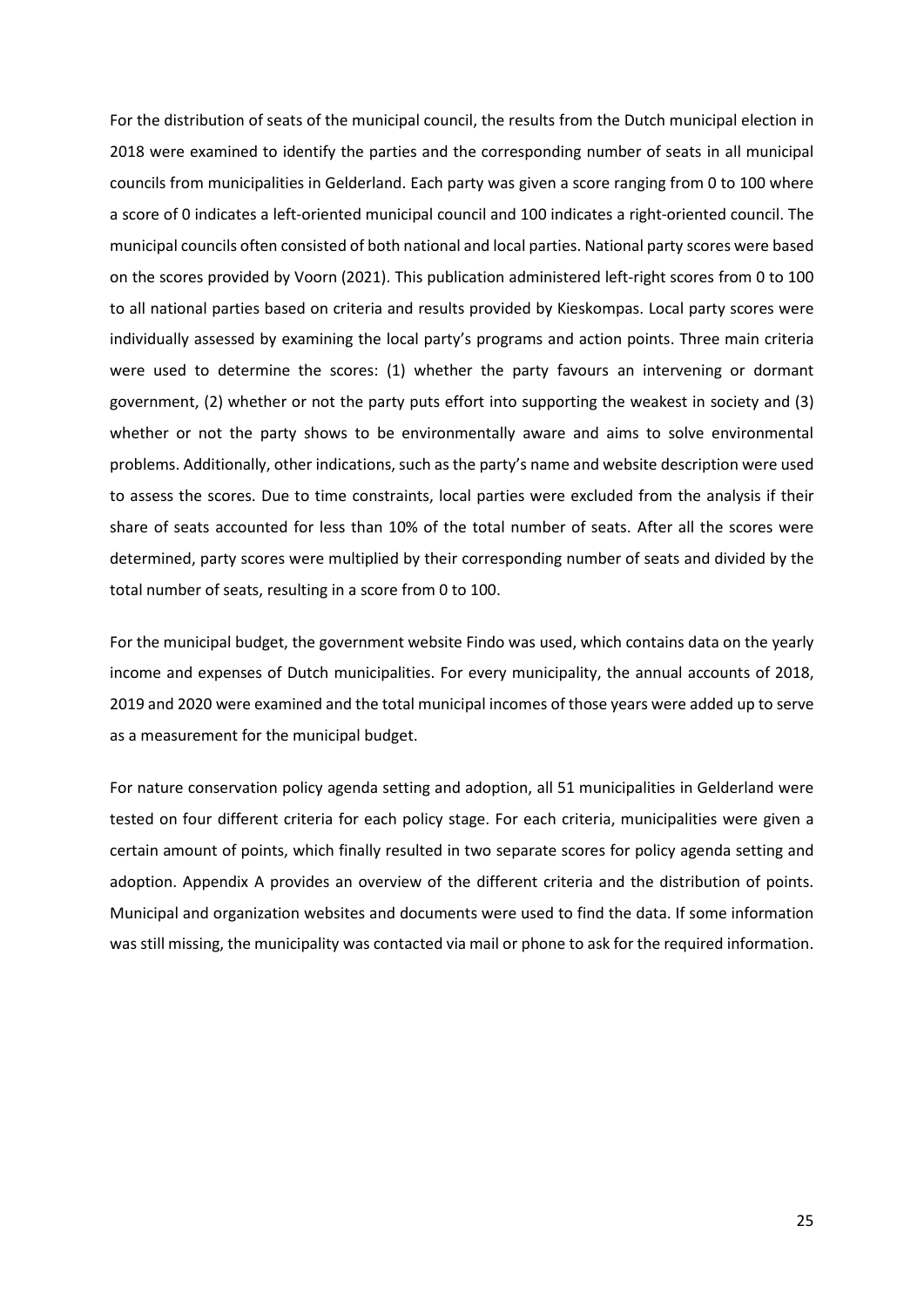#### <span id="page-25-0"></span>3.2.3 Interviews

Finally, five in-depth, semi-structured interviews were conducted to identify the underlying processes and dynamics that shape the relationships between the factors. This type of interview was chosen to be able to have a one-on-one conversation with the respondent and to not be bound to a structured list of questions that may result in missing some interesting insights. *Table 1* shows the different municipalities and interviewees the interviews were conducted with. The municipalities were chosen because of their variation in urbanity, distribution of seats and budget.

| Municipality      | <b>Function</b>                       | Interviewee            |
|-------------------|---------------------------------------|------------------------|
| <b>Barneveld</b>  | Anonymous                             | Anonymous              |
| West Maas en Waal | <b>Project Leader Green</b>           | Hessel van Kessel      |
| Zaltbommel        | Developer Water & Climate             | <b>Martine Kriesch</b> |
|                   | Adaptation,<br>&<br><b>Nature</b>     |                        |
|                   | Landscape                             |                        |
| Wageningen        | Alderman finance, economy,            | <b>Maud Hulshof</b>    |
|                   | participation and green               |                        |
| (ex-) Ede         | Ex-municipal council member           | <b>Bert Komdeur</b>    |
|                   | for the CDA and current               |                        |
|                   | member of the<br>Provincial           |                        |
|                   | <b>Council Gelderland for the CDA</b> |                        |

#### *Table 1: Interview details*

# <span id="page-25-1"></span>3.3 Data Analysis

### <span id="page-25-2"></span>3.3.1 Statistical Tests

Two different statistical tests were executed to analyse the collected data. First, a Pearson correlation test was executed to identify significant correlations between the urbanity of the municipality, distribution of seats of the municipal council, size of the municipal budget and nature conservation policy agenda setting and adoption. Second, to examine the relative influence of the factors, a hierarchical, multiple regression test was executed. Both tests were executed in SPSS.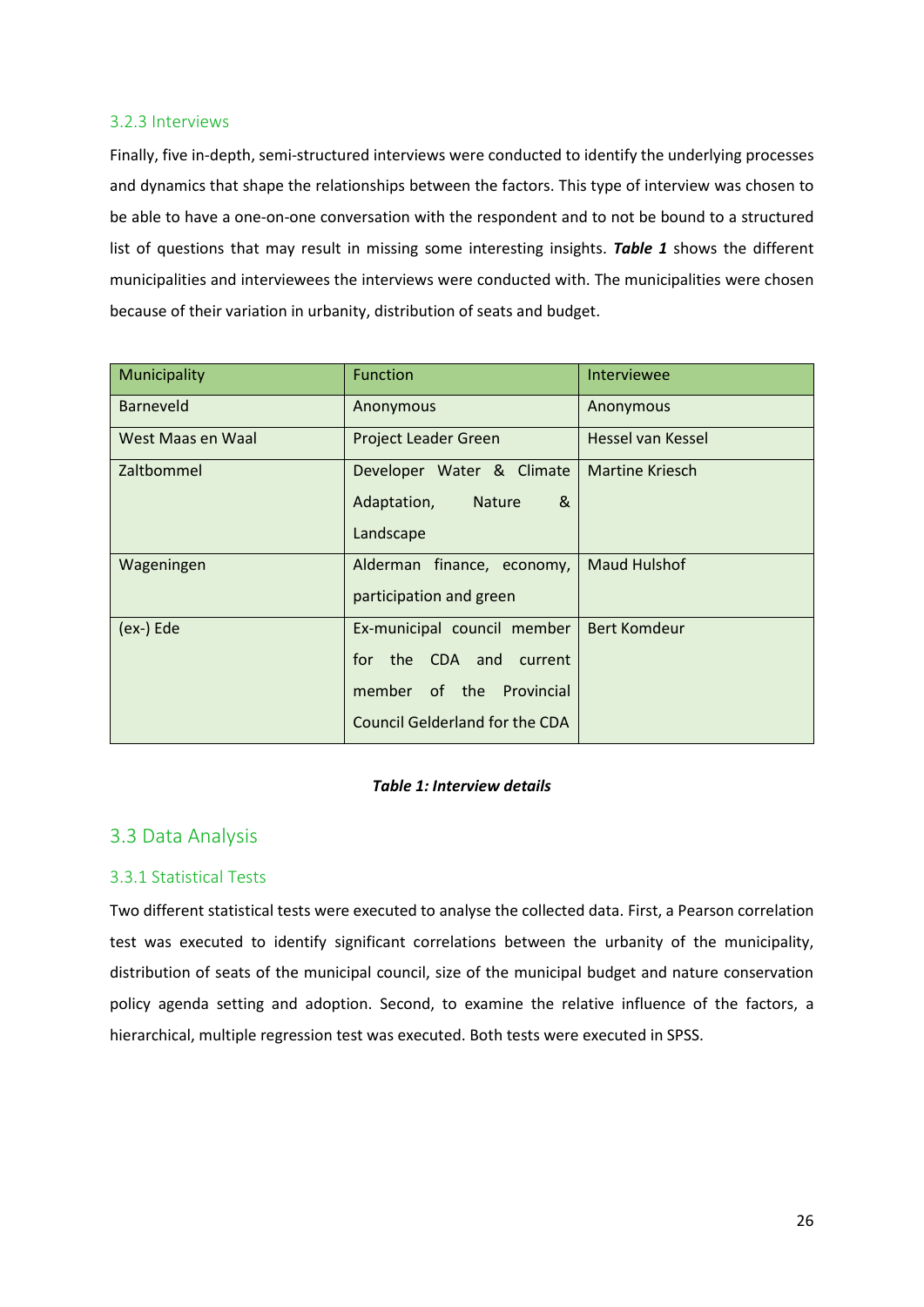#### <span id="page-26-0"></span>3.3.2 Interview Coding

The interviews were conducted via Microsoft Teams and the automatic transcribe function was used. First, all the transcripts were read through thoroughly. Then, all the relevant transcripts were translated into simple codes. The following codes were used to categorize the transcripts: urbanity, distribution of seats, budget, agenda setting and adoption.

# <span id="page-26-1"></span>3.4 Validity and Reliability

There are multiple validity and reliability issues or considerations that need to be discussed with regard to the methodology. First, the personal assessment of the left-right scale of local parties limits the validity of the distribution of seats of the municipal council. Although the final scores for this factor correspond to the expectations, political parties vary in their views on many different themes, which makes it difficult to assess whether a political party is left- or right-oriented. In order to accurately assess the left-right scale, the use of many criteria is required. However, due to time constraints, only three main criteria were used to assess the left-right scale.

Second, the use of municipal website information for collecting the data limits the validity of municipal nature conservation policy agenda setting. It is possible that some information about nature conservation cannot be found because of other reasons than the lack of attention to this theme. For example, municipal websites are often unorganized and difficult to navigate, which may result in missing important data. Therefore, to increase the validity, municipalities were able to score double the points with the fourth criterium. This fourth criterium examines the coalition agreement, which measures policy agenda setting more accurately than the municipal websites.

Third, the use of only four criteria for each policy stage limits the content validity of policy agenda setting and adoption. Content validity looks at whether the instrument (the criteria) covers the whole spectrum of the variable it was designed to measure (Heale & Twycross, 2015). There are aspects of policy agenda setting and adoption that are not captured in the used criteria, limiting the content validity.

Fourth, the reliability of the methods for assessing policy agenda setting and adoption is limited, meaning that the results are unlikely to be reproduced. Municipalities are constantly developing, which means that municipalities may adopt new nature conservation policies or update their website, possibly resulting in different results.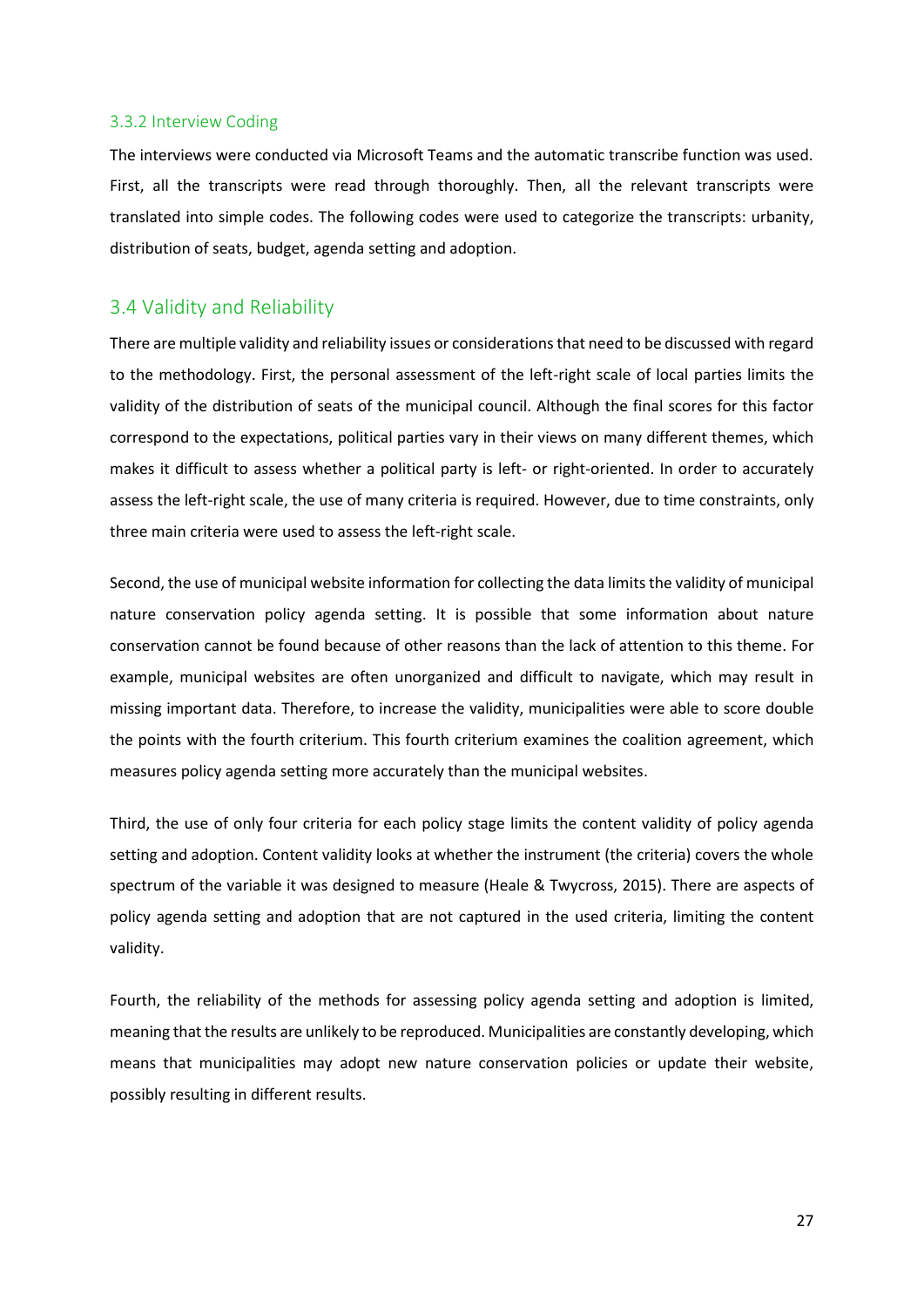Finally, researcher subjectivity has potentially influenced the validity of the interviews. According to Garcia & Queck (1997), researchers who use qualitative methods, allow and acknowledge the subjectivity of their research in which the researcher remains in the centre. However, to increase the validity of the interviews, all conclusions that were drawn from the transcripts were sent to the interviewee to be checked for inconsistencies and wrong interpretations.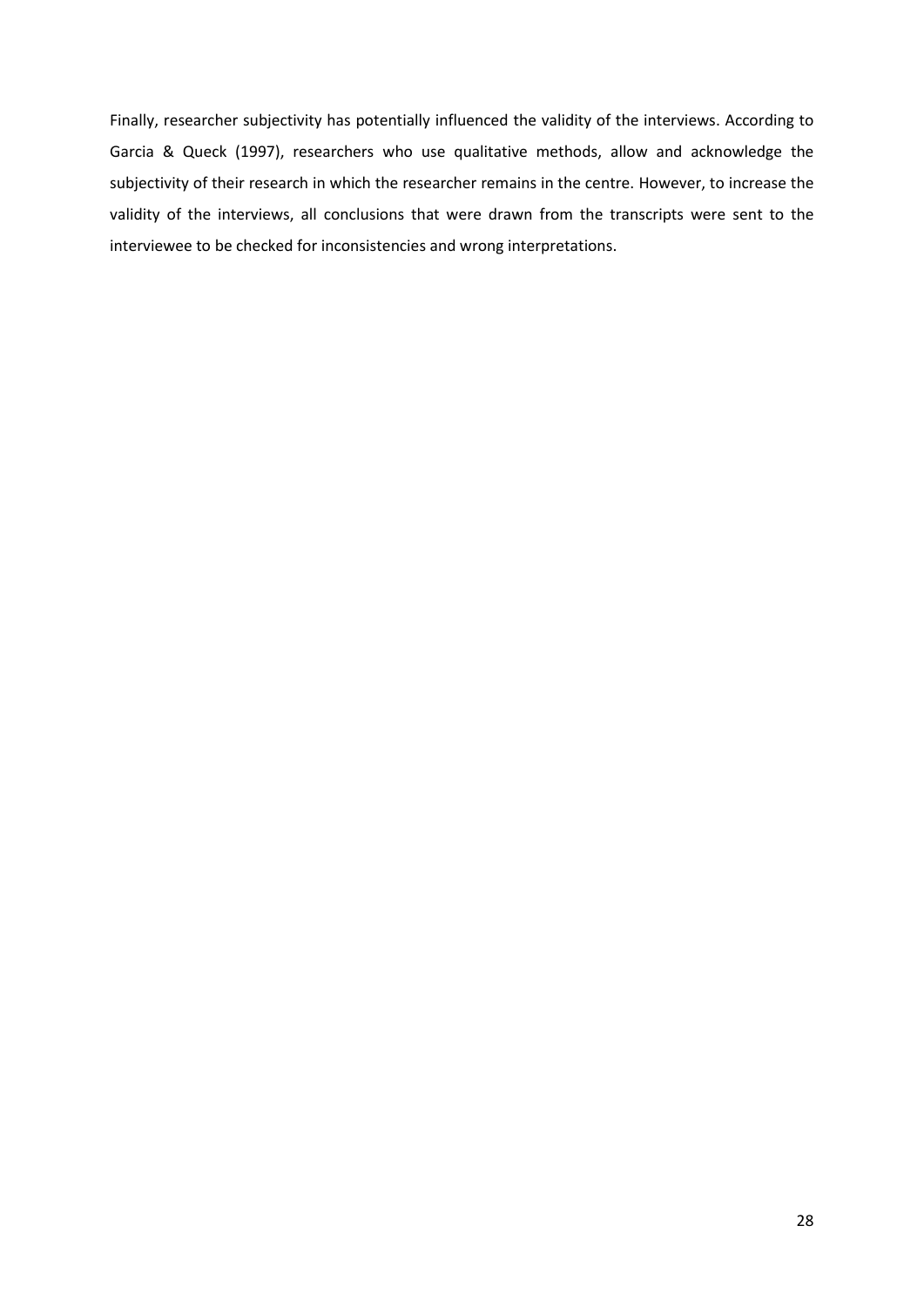# <span id="page-28-0"></span>Chapter 4: Results

This chapter presents the findings of this research. The results from the Pearson correlation test, multiple regression test and the conducted interviews are presented and discussed.

# <span id="page-28-1"></span>4.1 Statistical Analysis

#### <span id="page-28-2"></span>4.1.1 Pearson Correlation Test

A Pearson correlation test was executed in SPSS to examine the relationships between the urbanity of the municipality, distribution of seats of the municipal council, size of the municipal budget and municipal nature conservation policy agenda setting and adoption. *Table 2* shows the output of this bivariate, Pearson correlation test. In this table, the following five variables are presented: **Urbanity**, **Budget**, **Distribution of Seats**, **Agenda Setting Score** and **Adoption Score**. The table shows the correlations between all of these different variables. In other words, it shows whether a statistically significant mutual connection or linear relationship between two variables exists. Please note that from now on, the word 'significance' or 'significant' refers to 'statistical significance', rather than 'importance'. Different terms or abbreviations can be seen in *Table 2*, which are briefly explained below:

- Pearson Correlation: A correlation coefficient that measures the strength and direction of a linear relationship between two variables, ranging from -1 to +1. A negative correlation coefficient indicates that one variable decreases as the other increases. The higher the absolute value of the coefficient, the stronger the relationship between the variables. The coefficient can thus be seen as the degree to which a movement of two variables is associated.
- **Sig. (2-tailed)**: A two-tailed p-value that indicates whether the correlation is significant. The correlation is significant if the p-value is lower than 0.01 or 0.05, indicated with respectively one or two asterisks. When a correlation is significant, it is likely that the correlation is found as a result of the factor of interest, rather than as a result of chance.

From *Table 2*, several relevant results can be derived. First, the table shows that **Urbanity** is not significantly correlated to **Agenda Setting Score** (Sig. 2-tailed = .369 > .05). Thus, there is no proof of a linear relationship between these variables. On the other hand, **Urbanity** is significantly correlated with **Adoption Score** (Sig. 2-tailed = .009 < .01). The Pearson correlation coefficient is .364, which indicates a considerably strong and positive correlation. Furthermore, **Urbanity** is significantly, negatively and considerable strongly correlated to **Distribution of Seats**. Finally, **Urbanity** is significantly, positively and strongly correlated to **Budget**.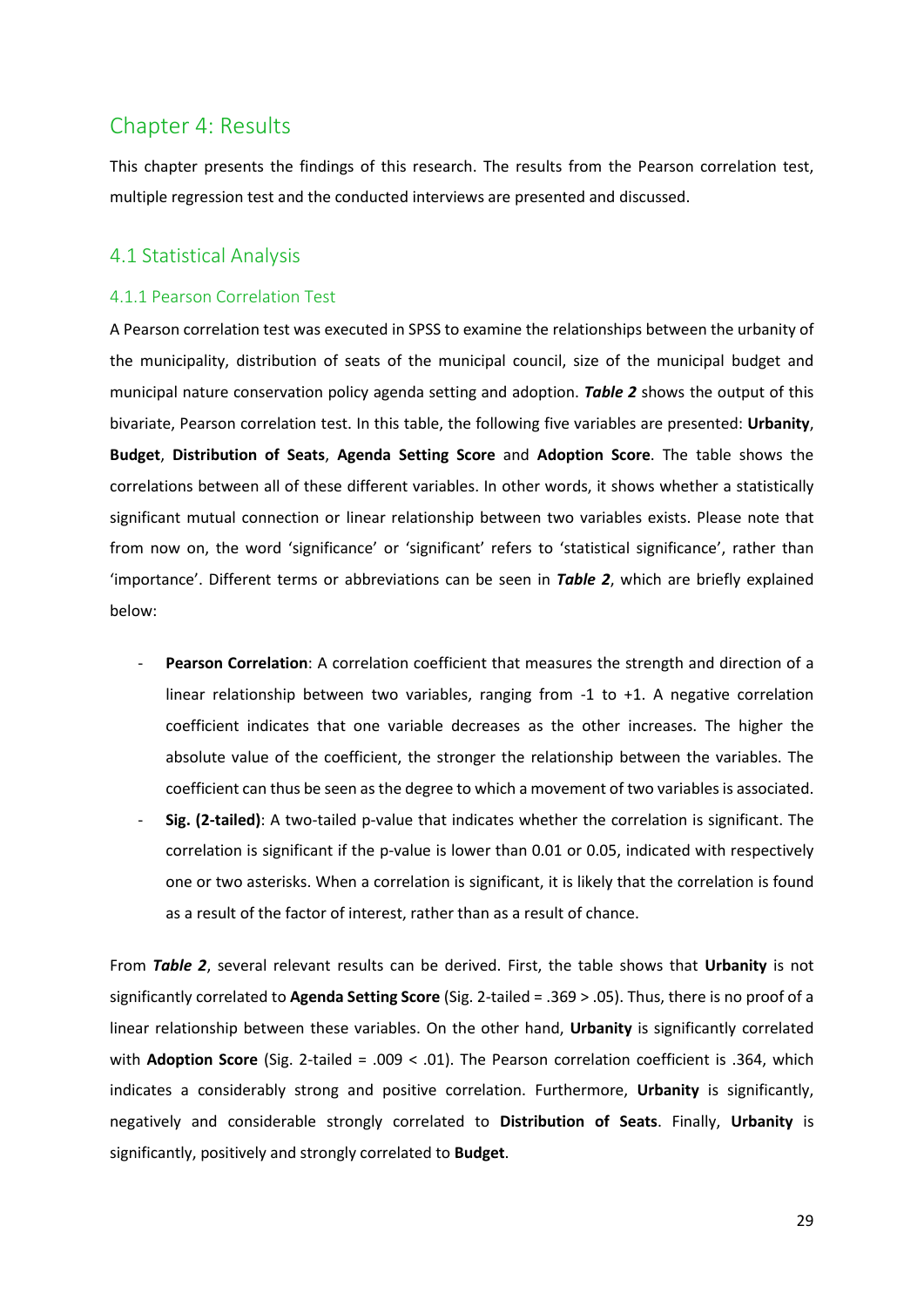|                                 |                        | Urbanity  | <b>Distribution</b><br>of Seats | <b>Budget</b>            | Agenda<br><b>Setting</b><br>Score | Adoption<br>Score |
|---------------------------------|------------------------|-----------|---------------------------------|--------------------------|-----------------------------------|-------------------|
| Urbanity                        | Pearson<br>Correlation |           | $\overline{\phantom{a}}$        |                          |                                   |                   |
|                                 | Sig. (2-<br>tailed)    |           |                                 |                          |                                   |                   |
| <b>Distribution</b><br>of Seats | Pearson<br>Correlation | $-.400**$ | $\overline{\phantom{a}}$        | $\overline{\phantom{a}}$ | $\overline{\phantom{0}}$          |                   |
|                                 | Sig. (2-<br>tailed)    | .004      |                                 |                          |                                   |                   |
| <b>Budget</b>                   | Pearson<br>Correlation | $.601**$  | $-.290*$                        | $\overline{\phantom{0}}$ |                                   |                   |
|                                 | Sig. (2-<br>tailed)    | < .001    | .039                            |                          |                                   |                   |
| Agenda<br>Setting<br>Score      | Pearson<br>Correlation | .128      | .081                            | $.319*$                  | $\overline{\phantom{0}}$          |                   |
|                                 | Sig. $(2 -$<br>tailed) | .369      | .574                            | .022                     |                                   |                   |
| Adoption<br>Score               | Pearson<br>Correlation | $.364**$  | .131                            | $.475**$                 | $.619**$                          |                   |
|                                 | Sig. (2-<br>tailed)    | .009      | .360                            | < .001                   | < .001                            |                   |

#### *Table 2: Correlations between the variables*

Second, **Budget** is significantly correlated with both **Agenda Setting Score** (Sig. 2-tailed = .022 < .05) and **Adoption Score** (Sig. 2-tailed = .001 < .01). The correlation coefficients are respectively .319 and .475, which indicate a considerably strong and positive correlation. Furthermore, **Budget** is significantly, negatively and considerable strongly correlated with **Distribution of Seats**.

Third, no significant correlations between **Distribution of Seats**, **Agenda Setting Score** and **Adoption Score** were found (Sig. 2-tailed > 0.05). Therefore, there is no proof of a linear relationship between these variables.

Finally, *Table 2* shows a significant, positive and strong correlation between **Agenda Setting Score** and **Adoption Score**.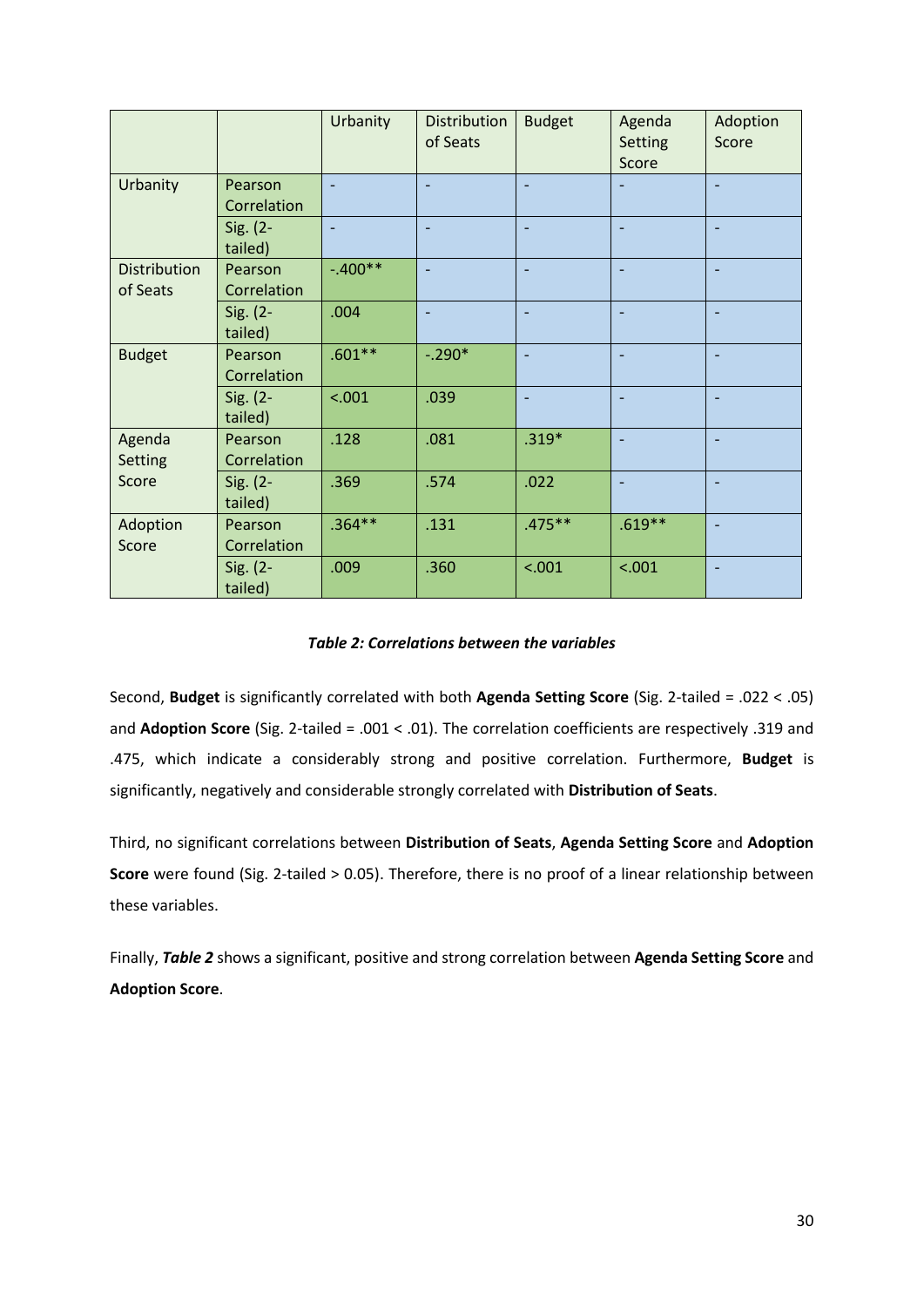#### <span id="page-30-0"></span>4.1.2 Multiple Regression Test

To examine the relative influence of the factors, a hierarchical, multiple regression test was executed in SPSS to test the relationships between the independent variables: **Urbanity, Budget** and **Distribution of Seats** and the dependent variables: **Agenda Setting Score** and **Adoption Score**. The multiple regression test was executed twice, once for each dependent variable. Before the multiple regression test, six different assumptions were tested to verify whether the data was valid for executing a multiple regression test.

First, a multiple regression test was executed to examine the relationships between the independent variables: **Urbanity**, **Budget**, **Distribution of Seats** and the dependent variable: **Agenda Setting Score**. The following assumptions were tested and met: (1) there is a linear relationship between the variables, (2) the expected mean error of the regression model is zero, (3) the variance of the errors is constant (homoskedasticity), (4) there is independence of data, (5) there is normality of the residuals and (6) there is no multicollinearity. *Table 3* shows the results from the executed test. In this table, different terms and abbreviations are presented, which are briefly explained below:

- **Adjusted R-Squared**: Shows how accurate the linear model is. It is the percentage of variance for the dependent variable that is explained by the independent variable(s).
- **Adjusted R-Squared Change**: Shows how the adjusted R-squared changes when a new independent variable is added to the model.
- **Sig. F Change**: A p-value that indicates whether the adjusted R-squared change is significant. This is the case when the p-value is lower than 0.05.
- **Model Sig.**: A p-value that indicates whether the model reliably predicts the dependent variable. This is the case if the p-value is lower than 0.05.
- **Individual Sig.**: A p-value that indicates whether the individual contribution to the model of an independent variable is significant.
- **Standardized Beta Coefficient**: This standardized coefficient compares the strength of the positive or negative effect of each independent variable on the dependent variable. The higher the absolute value of the coefficient, the stronger the effect.

As can be seen in the table below, in the first model, only **Distribution of Seats** is used as an independent variable to predict **Agenda Setting Score**. Here, the adjusted R-squared is zero, which means that **Distribution of Seats** does not explain any variance of **Agenda Setting Score**. In the second model, **Urbanity** is added to the model. Now, the adjusted R-squared is still zero, which indicates that **Urbanity** and **Distribution of Seats** do not explain any variance of **Agenda Setting Score**.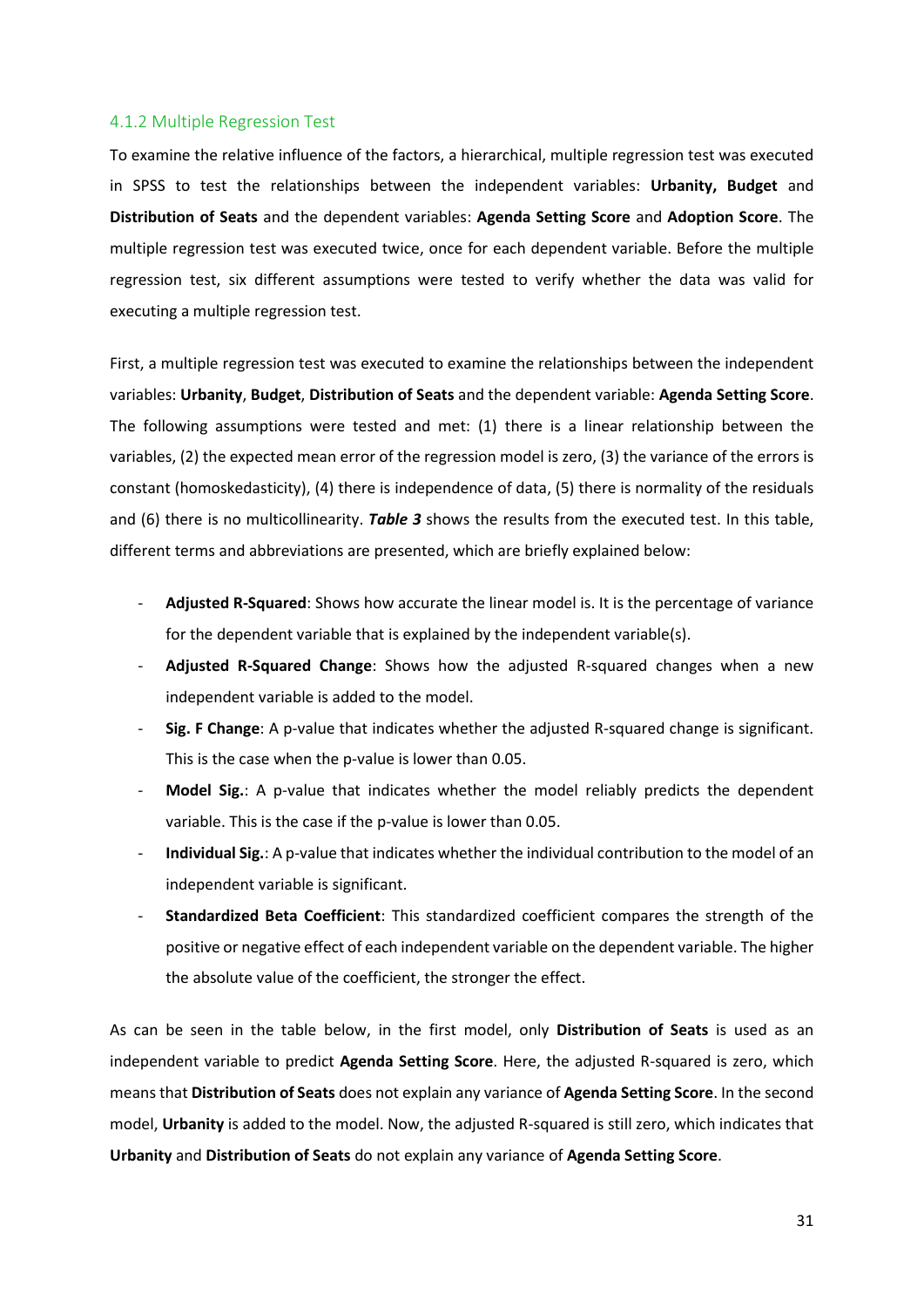Finally, in the last model, **Budget** is added to the model. The adjusted R-squared now shows a significant increase of .080 (Sig. F Change = .025 < .05), indicating that **Budget** contributes to explaining 8% of the variance of **Agenda Setting Score**. Furthermore, all three models do not reliably predict **Agenda Setting Score** (Model Sig. > .05), although the third moves towards a significant model. Moreover, all independent variables, apart from **Budget**, are individually nonsignificant (Individual Sig. > .05). Because all three models and most of the individual independent variables are nonsignificant, the models are unreliable and cannot be used to examine the relative influence of the independent variables. Thus, although the standardized beta coefficients are presented in *Table 3*, they are unreliable and are therefore not taken into account.

| Model          | Independent               | Adjusted R- | Sig. F Change | Model | Individual | Standardized |
|----------------|---------------------------|-------------|---------------|-------|------------|--------------|
|                | <b>Variables</b>          | Squared     |               | Sig.  | Sig.       | <b>Beta</b>  |
|                |                           | (change)    |               |       |            | Coefficient  |
| $\mathbf{1}$   | <b>Distribution</b><br>of | $\mathbf 0$ | .574          | .574  | .574       | .081         |
|                | <b>Seats</b>              |             |               |       |            |              |
| $\overline{2}$ | of<br><b>Distribution</b> | $\mathbf 0$ | .222          | .403  | .315       | .157         |
|                | <b>Seats</b>              |             |               |       |            |              |
|                | Urbanity                  |             |               |       | .222       | .191         |
| 3              | of<br><b>Distribution</b> | .080        | .025          | .075  | .230       | .180         |
|                | Seats                     |             |               |       |            |              |
|                | Urbanity                  |             |               |       | .844       | $-0.035$     |
|                | <b>Budget</b>             |             |               |       | .025       | .393         |

# *Table 3: Results from the hierarchical, multiple regression test with the dependent variable 'Agenda Setting Score'*

Second, a multiple regression test was executed to examine the relationships between the independent variables: **Urbanity**, **Budget**, **Distribution of Seats** and the dependent variable: **Adoption Score.** All of the six assumptions that were mentioned before were tested and met, apart from the assumption of homoskedasticity. Therefore, a weighted regression was executed because this type of regression does not require the data to be homoscedastic. *Table 4* shows the results from the weighted multiple regression test. The table shows the results for three different models. In the first model, only **Distribution of Seats** is used as an independent variable to predict **Adoption Score**. In the second model, **Urbanity** is added. Finally, in the third model, **Budget** is added.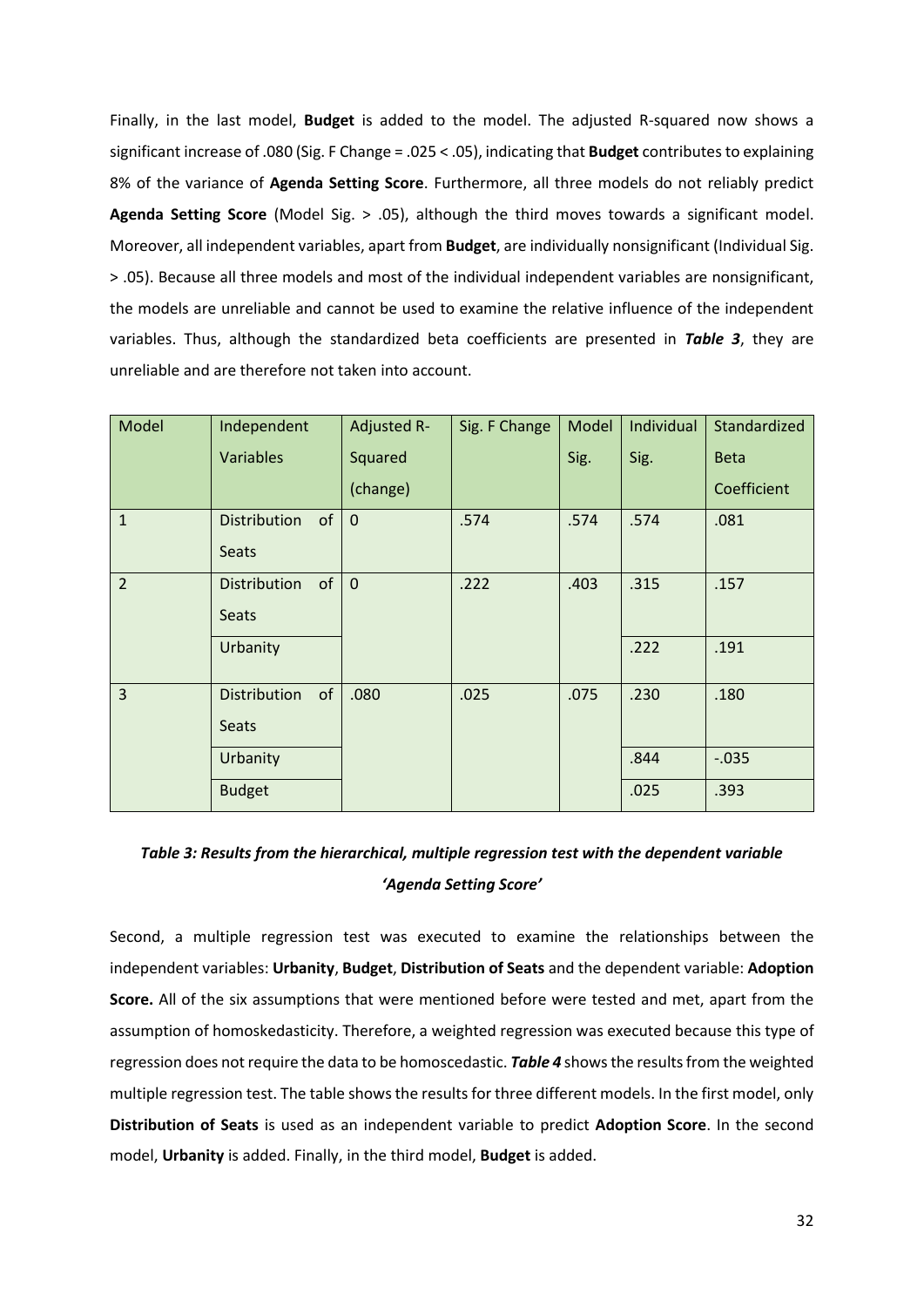In the first model, the adjusted R-squared is .041, which means that **Distribution of Seats** explains only 4,1% of the variance of **Adoption Score.** The adjusted R-squared shows a significant increase in the second and third model (Sig. F Change < 0.05), indicating that adding **Urbanity** and **Budget** improves the accuracy of the model. Whereas **Urbanity** explains 9.1% of the variance of **Adoption Score**, for **Budget** this percentage is 9.9%. Furthermore, the table shows that only the second and third model reliably predict **Adoption Score** (Model Sig. < 0.05). Because the third model has the highest adjusted R-squared and therefore is the most accurate model, it is used to examine the relative influence of the individual variables by looking at the standardized beta coefficients. According to this analysis, **Budget**  has the strongest positive impact on **Adoption Score** (B = .356). Then, **Distribution of Seats** has the strongest positive influence (B = .314). The variable with the lowest positive impact is **Urbanity** (B = .143). However, **Urbanity** can be seen to be nonsignificant in model three (Individual Sig. > 0.05). Therefore, its standardized beta coefficient cannot be reliably assessed.

| Model          | Independent         | Adjusted | Adjusted | Sig. F | Model | Individual | Standardized |
|----------------|---------------------|----------|----------|--------|-------|------------|--------------|
|                | <b>Variables</b>    | $R -$    | $R-$     | Change | Sig.  | Sig.       | <b>Beta</b>  |
|                |                     | Squared  | Squared  |        |       |            | Coefficient  |
|                |                     |          | Change   |        |       |            |              |
| $\mathbf{1}$   | <b>Distribution</b> | .041     | .041     | .083   | .083  | .083       | .245         |
|                | of Seats            |          |          |        |       |            |              |
| $\overline{2}$ | <b>Distribution</b> | .116     | .091     | .028   | .020  | .018       | .342         |
|                | of Seats            |          |          |        |       |            |              |
|                | Urbanity            |          |          |        |       | .028       | .317         |
|                |                     |          |          |        |       |            |              |
| $\overline{3}$ | Distribution        | .202     | .099     | .016   | .003  | .023       | .314         |
|                | of Seats            |          |          |        |       |            |              |
|                | Urbanity            |          |          |        |       | .345       | .143         |
|                | <b>Budget</b>       |          |          |        |       | .016       | .356         |

*Table 4: Results from the weighted, hierarchical, multiple regression test with the dependent variable 'Adoption Score'*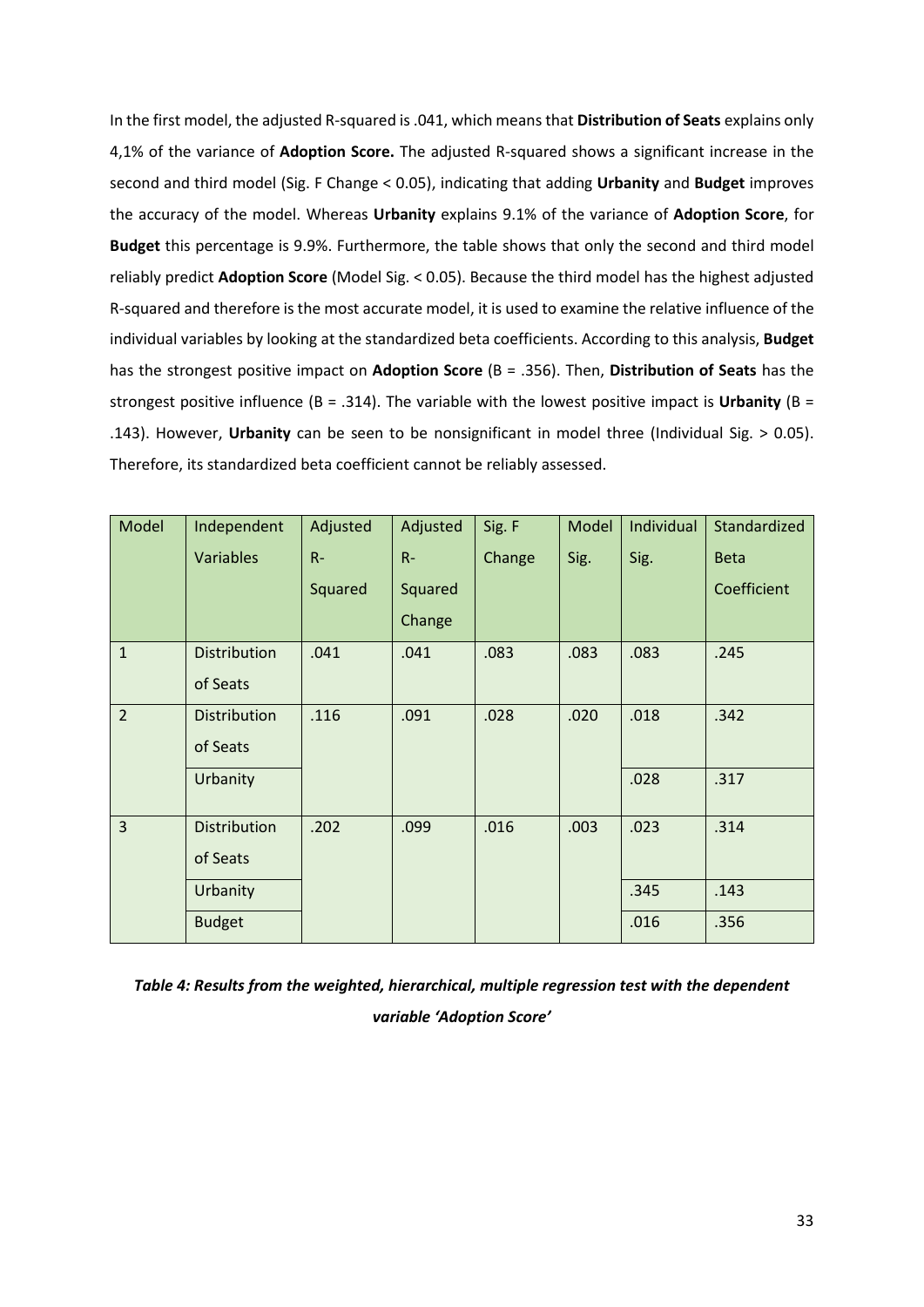#### <span id="page-33-0"></span>4.1.3 Interpretation

It is important to interpret the results from the Pearson correlation and multiple regression tests in order to understand their importance for municipal nature conservation policy in the Netherlands. First, with regard to the size of the municipal budget, significant, positive correlations with both municipal nature conservation policy agenda setting and adoption were found, implicating that municipalities with high budgets are more likely to allocate their attention towards nature conservation and adopt nature conservation policies. Additionally, both multiple regression test showed relatively high increases in adjusted R-squared values when budget was added to the models, indicating the importance of this factor. Furthermore, the size of the municipal budget has the highest relative influence on municipal nature conservation policy adoption. Moreover, the significant, negative correlation between the size of the municipal budget and the distribution of seats of the municipal council implicates that municipalities with councils that are left-oriented are more likely to have high budgets. The reason may possibly be that left-oriented parties favour higher municipal taxes than right-oriented parties, resulting in higher municipal budgets.

Second, with regard to the urbanity of the municipality, a significant correlation with municipal nature conservation policy adoption was found, implicating that municipalities with a high urbanity are more likely to adopt nature conservation policies. However, no significant correlation with municipal nature conservation policy agenda setting was found, implicating that the variables move in unrelated directions. Additionally, the weighted, multiple regression test showed a high increase in the adjusted R-squared when the urbanity of the municipality was added, indicating the importance of this factor for municipal nature conservation policy adoption. Furthermore, because of the variable being individually nonsignificant, the relative influence on municipal nature conservation policy adoption cannot be reliably assessed and interpreted. Moreover, the significant, positive correlation with the size of the municipal budget implicates that municipalities with a high urbanity are more likely to have a high budget. This is an unsurprising result because the urbanity of the municipality is measured by the density of addresses (omgevingsaddressendichtheid). A higher density of addresses generally means a higher population and thus higher municipal tax incomes. Thus, the size of the municipal budget and the urbanity of the municipality show some strong overlap.

Third, with regard to the distribution of seats of the municipal council, no significant correlations with municipal nature conservation policy agenda setting and adoption were found, implicating that the variables move in unrelated directions. Additionally, both multiple regression test showed low adjusted R-squared values, indicating the low importance of this factor.

34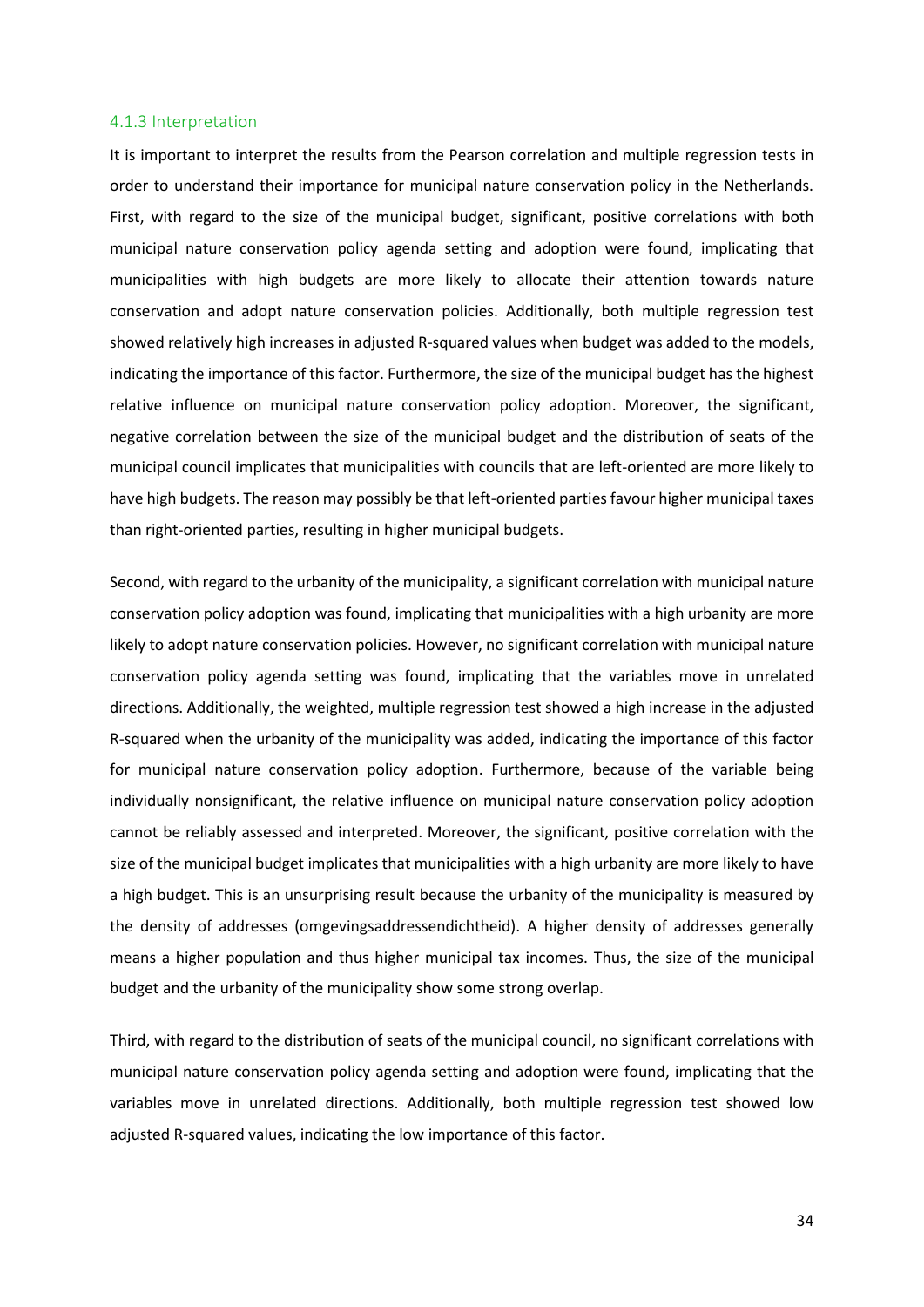However, surprisingly, the standardized beta coefficient showed a strong positive effect on municipal nature conservation policy adoption, which implicates that municipalities with right-oriented municipal councils are more likely to adopt conservation policies. This surprising result will be discussed later in this thesis. Moreover, a significant, negative correlation with the urbanity of the municipality was found, which implicates that municipalities with a high urbanity are more likely to have a council that is left-oriented.

Finally, both multiple regression tests showed relatively low adjusted R-squared values. This implicates the presence of many other factors that play a role in and affect municipal nature conservation policy agenda setting and adoption.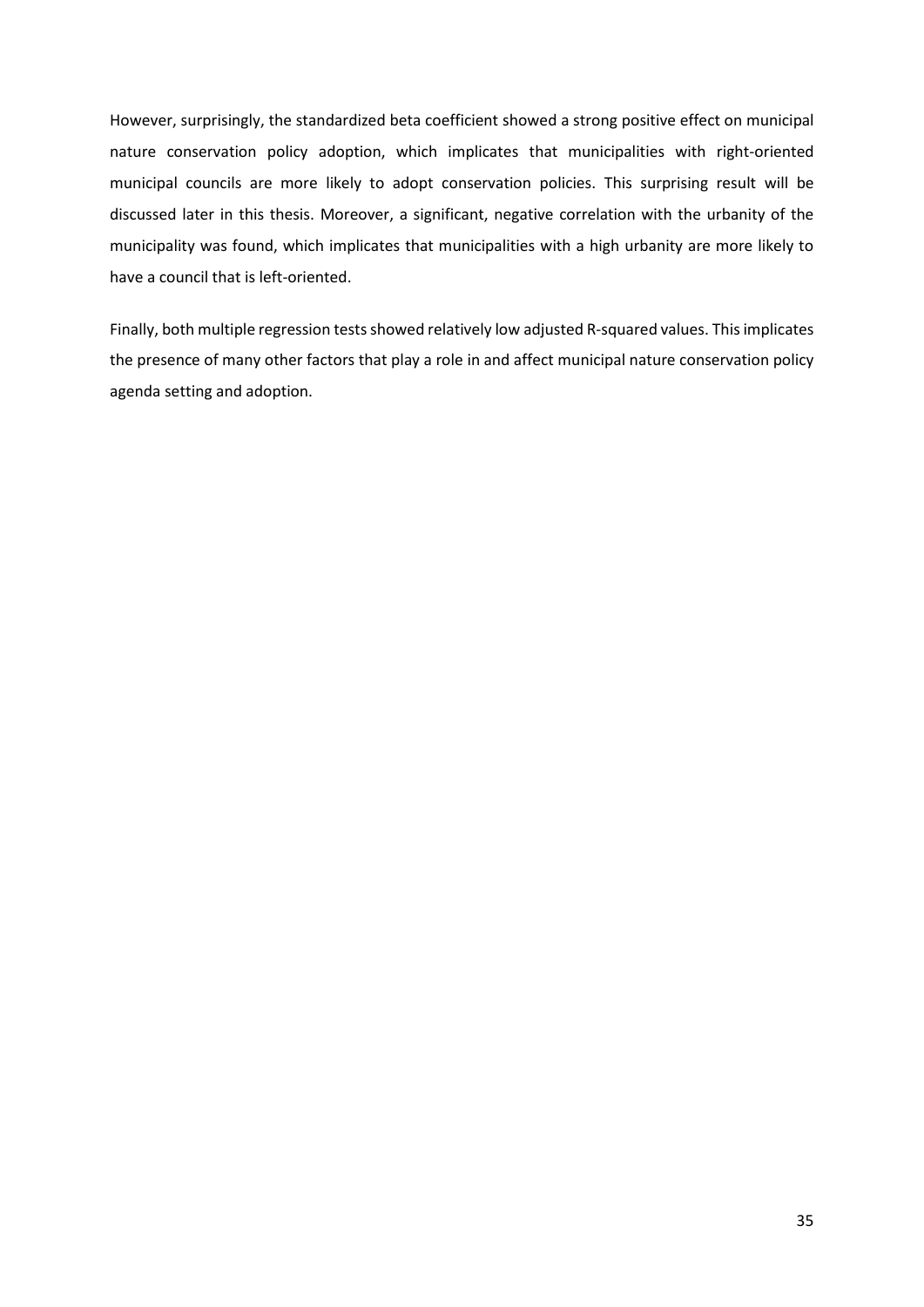#### <span id="page-35-0"></span>4.2 Interviews

#### <span id="page-35-1"></span>4.2.1 The Urbanity of the Municipality

The interviews were conducted with municipalities that varied in the level of urbanity. Whereas the municipality of Barneveld, West Maas en Waal and Zaltbommel have a relatively low urbanity, the municipality of Ede and Wageningen have a relatively high urbanity. First, surprisingly, the municipalities with a low urbanity reported the absence of nature areas (natuurgebieden) that are owned and managed by the municipality. For example, West Maas en Waal (2022) explained that the nature property of the municipality of West Maas en Waal is limited to some small areas with coppice (hakhout), poplars (populieren) and osiers (grienden). Additionally, Barneveld (2022) reported that the municipality does not officially own and manage nature areas within their borders. Big shares of land within municipalities with a low urbanity are taken up by agricultural land. The nature areas that do lie within the municipality are usually under the management of organizations, such as Staatsbosbeheer, Natuurmonumenten or the province. A municipality has no responsibility in managing these nature areas. Rather, it takes on the role of interlocutor to identify opportunities for collaboration with these organizations. Because their responsibilities in the nature areas are limited, municipalities with a low urbanity shift their focus towards the maintenance of green, public parks and verges within their urban and outlying areas (buitengebieden). Furthermore, in the rural areas the focus lies on finding opportunities to promote nature-inclusive agriculture in which there is a constant interaction between the farmers and the municipality (Barneveld, 2022; West Maas en Waal, 2022; Zaltbommel, 2022).

On the contrary, the municipalities with a high urbanity often do own and manage nature areas within their borders. These municipalities, such as the municipality of Ede, often have an expansive urban centre complemented by one or more nature areas. In these municipalities, the focus lies on both the urban centre and the nature areas because the municipality has responsibilities in both areas (Barneveld, 2022; Ede, 2022). Therefore, municipalities with a high urbanity often have relatively many nature conservation responsibilities or tasks. As a result, the municipalities spend more time and resources in nature conservation and are more likely to adopt nature conservation policies required to manage and protect the nature areas (Barneveld, 2022; Ede, 2022; Wageningen, 2022). On the other hand, municipalities with a low urbanity have relatively few responsibilities or tasks when it comes to nature conservation. As a result, they are not required to adopt certain nature conservation policies. As an illustration, West Maas en Waal (2022) explained that the municipality currently does not yet have their own nature conservation policy.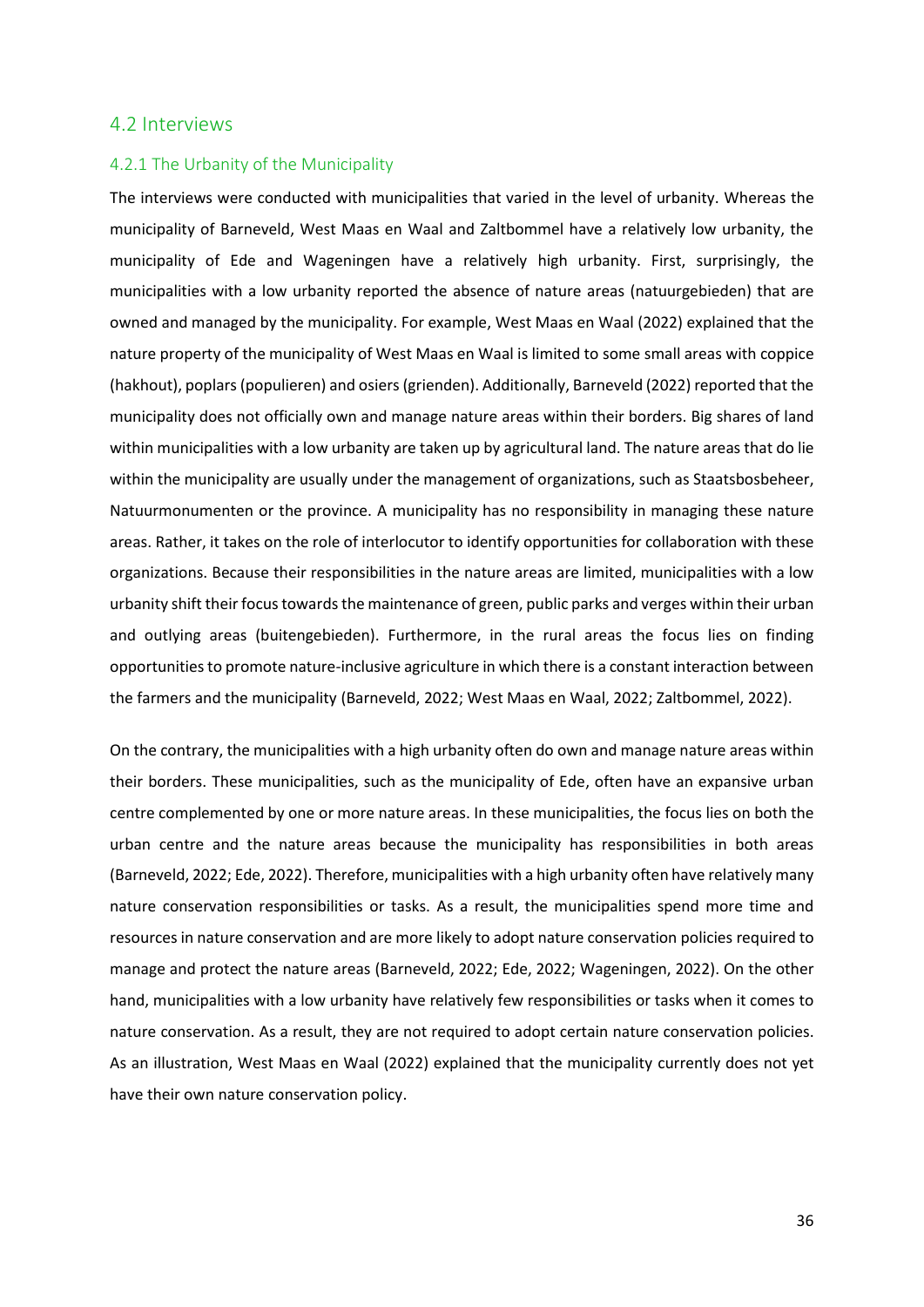Second, the interviews also produced some interesting results that may indicate attitudinal differences between citizens in municipalities with a low and high urbanity. According to Barneveld (2022), there are "differences in culture" that are caused by the history of origin of the municipality. There are municipalities that have a strong agricultural background, such as the municipality of Barneveld, as opposed to municipalities that have a strong background of urban trade, such as the municipality of Amersfoort. Barneveld (2022) experienced attitudinal differences between citizens in the municipality of Barneveld and Amersfoort. Although an attitudinal shift among the citizens in the municipality of Barneveld can be seen where more citizens are increasingly aware of environmental concerns, such as bee mortality, the citizen attitudes in the municipality of Amersfoort seem to have a longer history of being environmentally friendly. Additionally, Zaltbommel (2022) explains that the municipalities part of the 'Rivierenland', which are all municipalities with a relatively low urbanity, have an 'identity' or attitude that focusses more on agriculture and less on nature (conservation). Citizen attitudes affect municipal nature conservation policy in different ways. First, the attitude affects the voting behaviour during elections for a new municipal council (Barneveld, 2022). As a result, the composition of the municipal council is likely to reflect the positive attitude. Second, a positive citizen attitude towards nature conservation 'pressurizes' the municipal council to conserve and enhance nature within the municipality. Because of the pressure from citizens and interest groups, the municipal council is 'forced' to contribute to nature conservation in the municipality (Wageningen, 2022).

#### <span id="page-36-0"></span>4.2.2 The Distribution of Seats of the Municipal Council

First, one interviewee reported that she experienced the greener, left-oriented parties to put nature conservation themes onto the municipal agenda more often. In other words, these parties were seen to put more effort into finding and submitting new nature conservation themes to the municipal council (Zaltbommel, 2022). On the other hand, the other interviewees did not report to have seen apparent differences between left- and right-oriented parties in the process of policy agenda setting (Barneveld, 2022; Ede, 2022; Wageningen, 2022; West Maas en Waal, 2022).

Second, all of the interviewees reported they have not really experienced the impact of the distribution of seats on municipal nature conservation policy adoption (Barneveld, 2022; Ede, 2022; Zaltbommel, 2022; Wageningen, 2022; West Maas en Waal, 2022). The respondents explained they do not see apparent differences between left- or right-oriented parties when it comes to their attitude towards nature conservation. Although there are some differences in emphasis, parties from the whole political spectrum are aware of the importance of nature conservation in the municipality. As a result, left- and right-oriented parties are generally equally supportive towards the adoption of nature conservation policies (Barneveld, 2022; Zaltbommel, 2022; West Maas en Waal, 2022).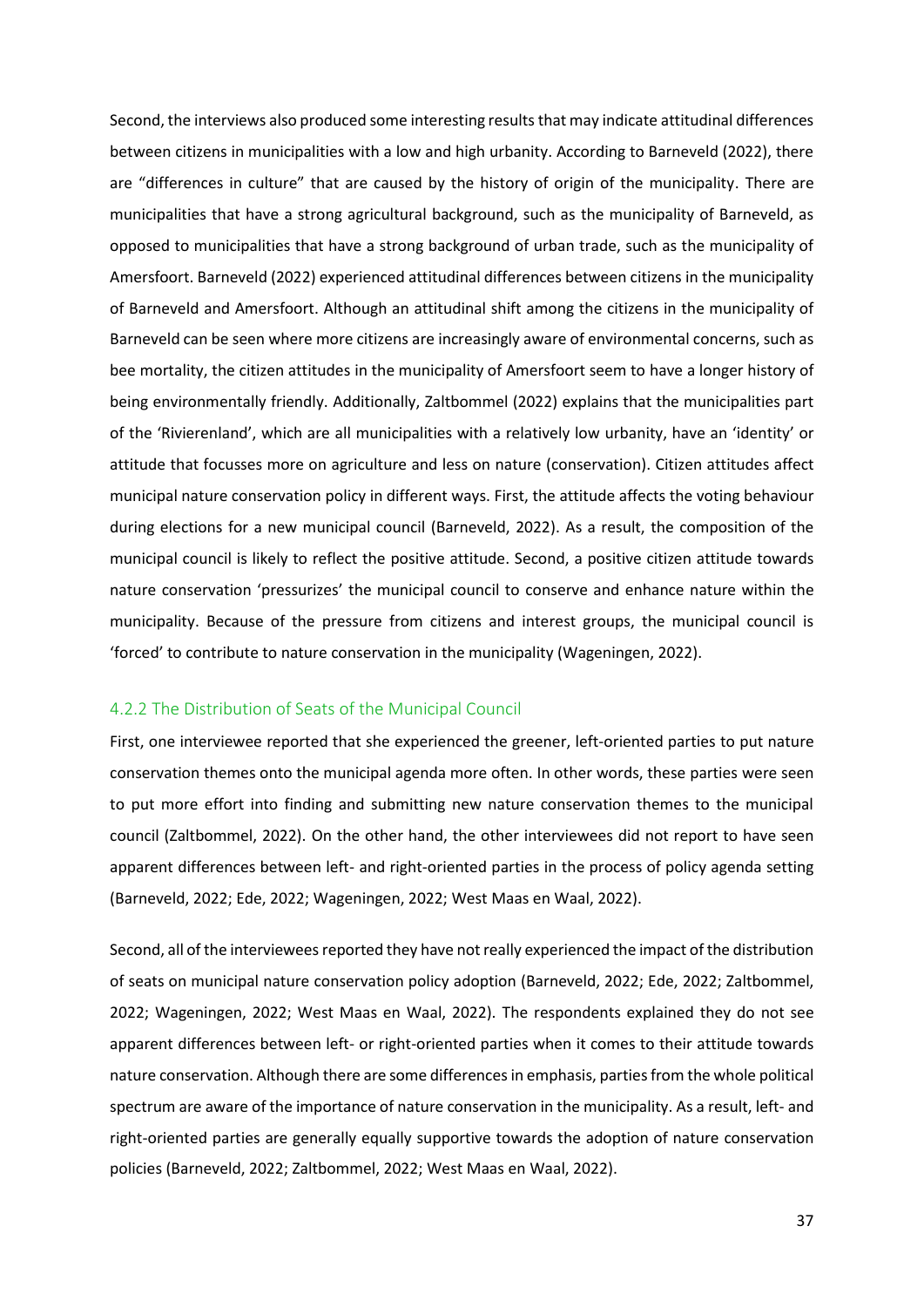Even the heavily right-oriented parties, such as the SGP (Staatkundig Gereformeerde Partij), generally are supportive towards nature conservation policies and even come up with initiatives themselves. The main reason for this is that the heavily right-oriented parties often have a great sense of stewardship (rentmeesterschap), which means that they value a 'healthy' planet in the present and future because they want their children to be able to thrive on this earth (Barneveld, 2022; Ede, 2022; Zaltbommel, 2022). Furthermore, according to Wageningen (2022), for political parties it is 'cheaper' to address nature deterioration right now rather than being confronted with enormous costs in the future.

Finally, one other interesting insight the interviews produced is the important role aldermen play in municipal nature conservation policy. Aldermen can be seen as 'managers' who implement the policy that is adopted by the municipal council. They can also submit new initiatives or themes to the municipal council (Ede, 2022). Aldermen are elected by the municipal council and a municipality can have two to seven aldermen who each work on a specific theme, such as 'nature'. The alderman's task is to stand up for the interests of that specific theme (Ede, 2022; *Wethouder*, n.d.). According to Ede (2022), the distribution of seats of the municipal council influences the election of the aldermen. Parties that have a relatively high number of seats are able to leave their marks on the council and are likely to deliver one or more aldermen. Therefore, a council that is left-oriented is likely to deliver aldermen from parties that are left-oriented. There are some signs that an alderman from a leftoriented party contributes more to nature conservation policy than an alderman from a right-oriented party. For example, West Maas en Waal (2022) explained that he experienced both aldermen from the left-oriented (mixed) party 'PVDA/Groenlinks' and from the right-oriented party 'CDA'. He noticed that the aldermen from the 'PVDA/Groenlinks' invested more in 'green' (groen), which nature conservation is a part of, than the aldermen from the 'CDA'. He also explains that nature is the 'hobby horse' for the 'PVDA/Groenlinks' and that it is logical that they want to promote it in the municipality. Furthermore, according to Ede (2022), an alderman from a party with a 'nature profile', which are generally seen as left-oriented parties, is likely to put more effort into nature conservation. For example, they may put more effort into searching for and submitting nature conservation themes or initiatives to the municipal council (Ede, 2022; Wageningen, 2022).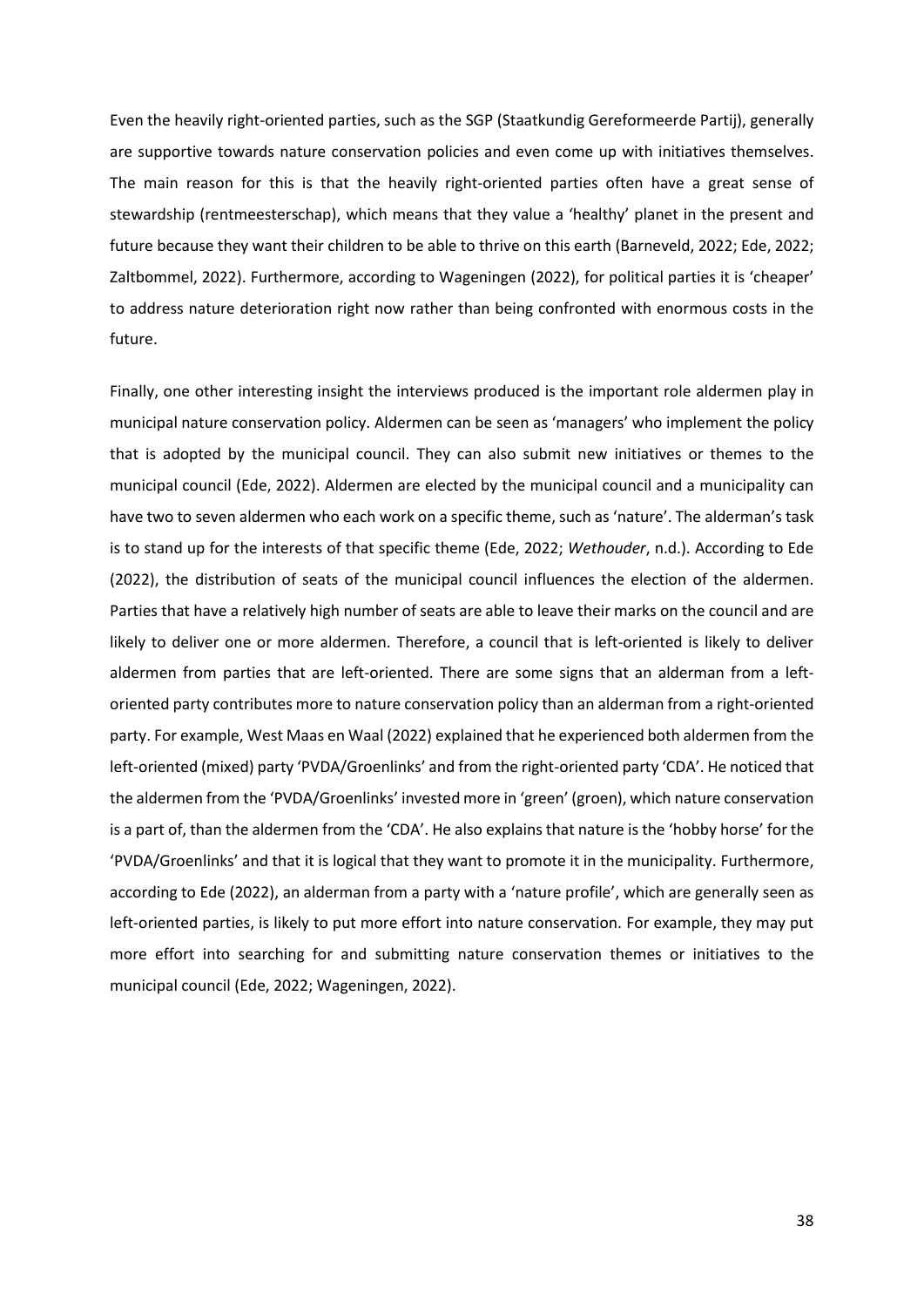#### <span id="page-38-0"></span>4.2.3 The Size of the Municipal Budget

First, a municipality is organized in different departments that each have their own budgets. The different departments co-operate in drawing up these budgets by discussing the upcoming developments and their requirements. An example of such a development is the introduction of the Environment and Planning Act (Omgevingswet), which forces municipalities to put more effort into environmental planning and amend the budget to this development. Within the municipal departments, different themes exist that each have their own separate budget. For example, within the department of spatial development there may be the theme 'nature and landscape'. Budgets for these themes are drawn up by the civil servants who are working on that particular theme. They make a concept budget, which reflects the requirements for the developments in the upcoming year. The municipal council will then discuss whether they accept the concept budget or if amendments are required. Whether amendments are required depends on the priorities within the municipal council. The starting point for setting such priorities is the coalition agreement, which indicates what themes or sectors are deemed important by the municipal council for the upcoming four years (Barneveld, 2022). The respondent from the municipality of Barneveld has a yearly budget for projects that benefit biodiversity, climate adaptation, etc. However, when in need for extra budget for new projects or developments, they can apply for more budget to the municipal council. For example, the municipality of Barneveld has been working on a biodiversity plan that requires an increased budget. The municipal council has to decide whether such a biodiversity plan is worth the financial resources and time. The budget can also be increased when the responsible civil servant applies for a subsidy, such as the subsidies offered by the province of Gelderland. These subsidies can often double the yearly budget (Zaltbommel, 2022). The municipal council may also take the initiative themselves when they deem it necessary to give more attention to certain themes. For example, the municipal council may decide to increase the budget for planting trees when many trees have been cut the last few years (West Maas en Waal, 2022). On the other hand, other priorities can force a municipality to economize on nature conservation, possibly resulting in a decrease in the budget. For example, the worldwide pandemic forced municipal councils to economize on different themes (Barneveld, 2022). In summary, there exists a constant interaction between civil servants and the municipal council in which they discuss and determine the yearly budget for nature conservation. According to Barneveld (2022), "there is a constant policy cycle in which civil servants and the municipal council interact and consult with each other".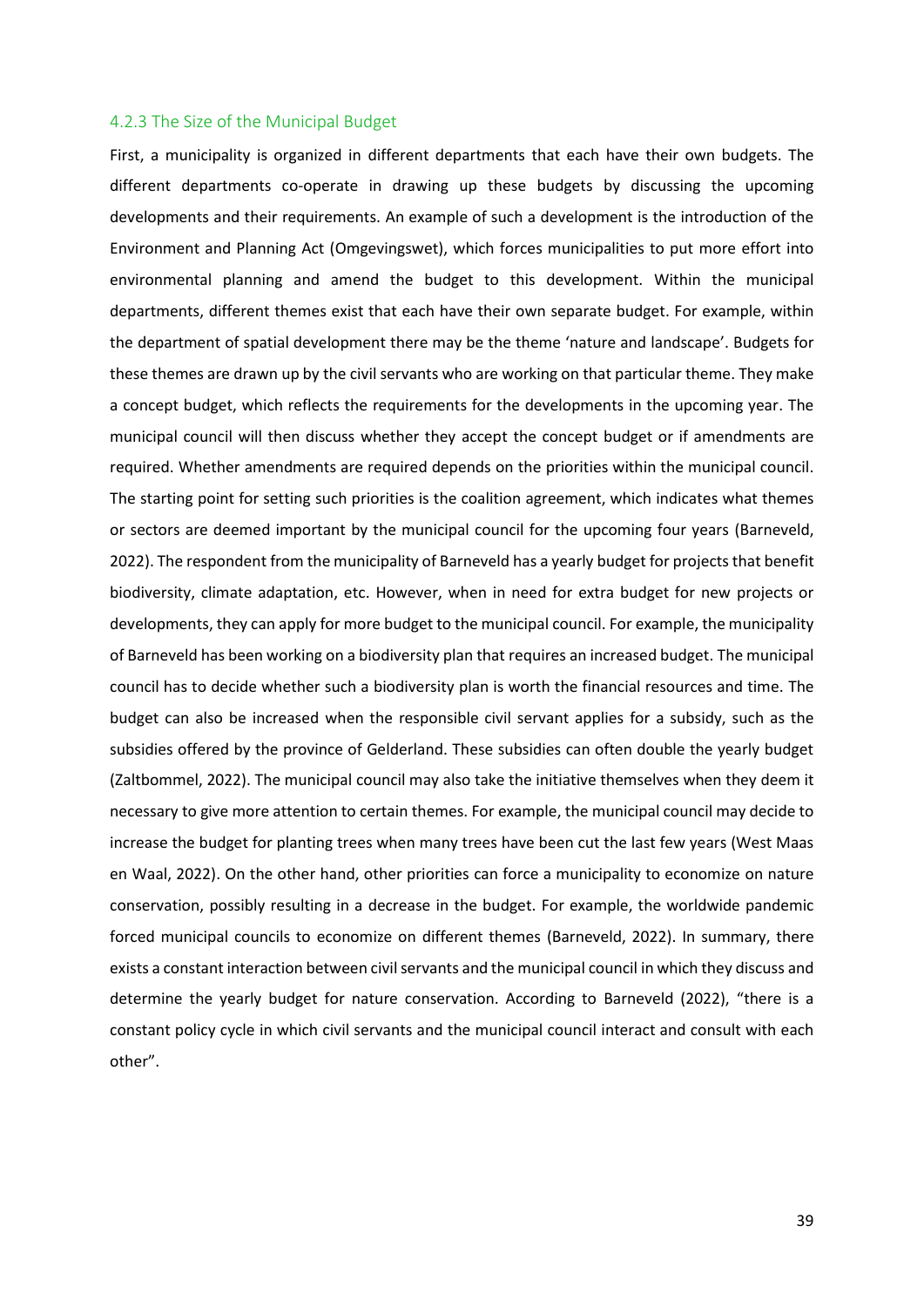Second, if a municipal council decides to economize, nature conservation is often the first theme on which cuts are made. Thus, municipalities that have a difficult financial situation, i.e., municipalities in which financial resources are lacking, are more likely to cut the budget for nature conservation. For example, the municipality of Wageningen has had a difficult financial situation in the past, which forced them to choose between not being able to give citizens the (health) care they require or not being able to plant a certain number of trees. Unsurprisingly, the citizens and their health were given priority. On the other hand, if a municipality has a healthy financial situation, there is more room for themes with a lower priority, such as nature conservation (Zaltbommel, 2022). Every municipality does have a baseline level that the maintenance of municipal urban green and nature must meet. After all, the citizens of the municipality pay taxes with the expectation of proper maintenance of the spatial areas. Therefore, it is highly unlikely that a municipal council decides to fully economize on nature conservation. Another reason is that nature may be too deeply ingrained in the municipality. For example, the budget for nature conservation will never be fully cut in the municipality of Wageningen because there are too many citizens and interest groups that continue to insist on the protection and management of nature (Wageningen, 2022).

Finally, the size of the municipal budget also influences a municipalities' capacity, which can be seen as the available time, skills, expertise and money that is required to invest in nature conservation. The (lack of) capacity was mentioned most often by the interviewees as an important factor. Municipalities that have a high budget are able to employ several experienced civil servants who have specific expertise on nature conservation or other related themes. When the expertise cannot be found within the municipality, the hiring of external expertise is also an option (Barneveld, 2022; Ede, 2022; Zaltbommel, 2022). The municipality of Ede has an urban ecologist (stadsecoloog) and multiple civil servants who work specifically on nature and landscape (Ede, 2022). On the contrary, the municipality of Zaltbommel does not have an urban ecologist and there are less civil servants that have more responsibilities and tasks. The consequence is that they have to set priorities because they cannot do everything in the time they are given (Zaltbommel, 2022). Municipalities with a higher budget generally have a higher capacity, which means that they employ a higher number of experienced people with higher expertise. As a result, municipalities with high municipal budgets are more able to adopt policies that require a certain amount of time, money or expertise to implement than municipalities with a relatively low budget.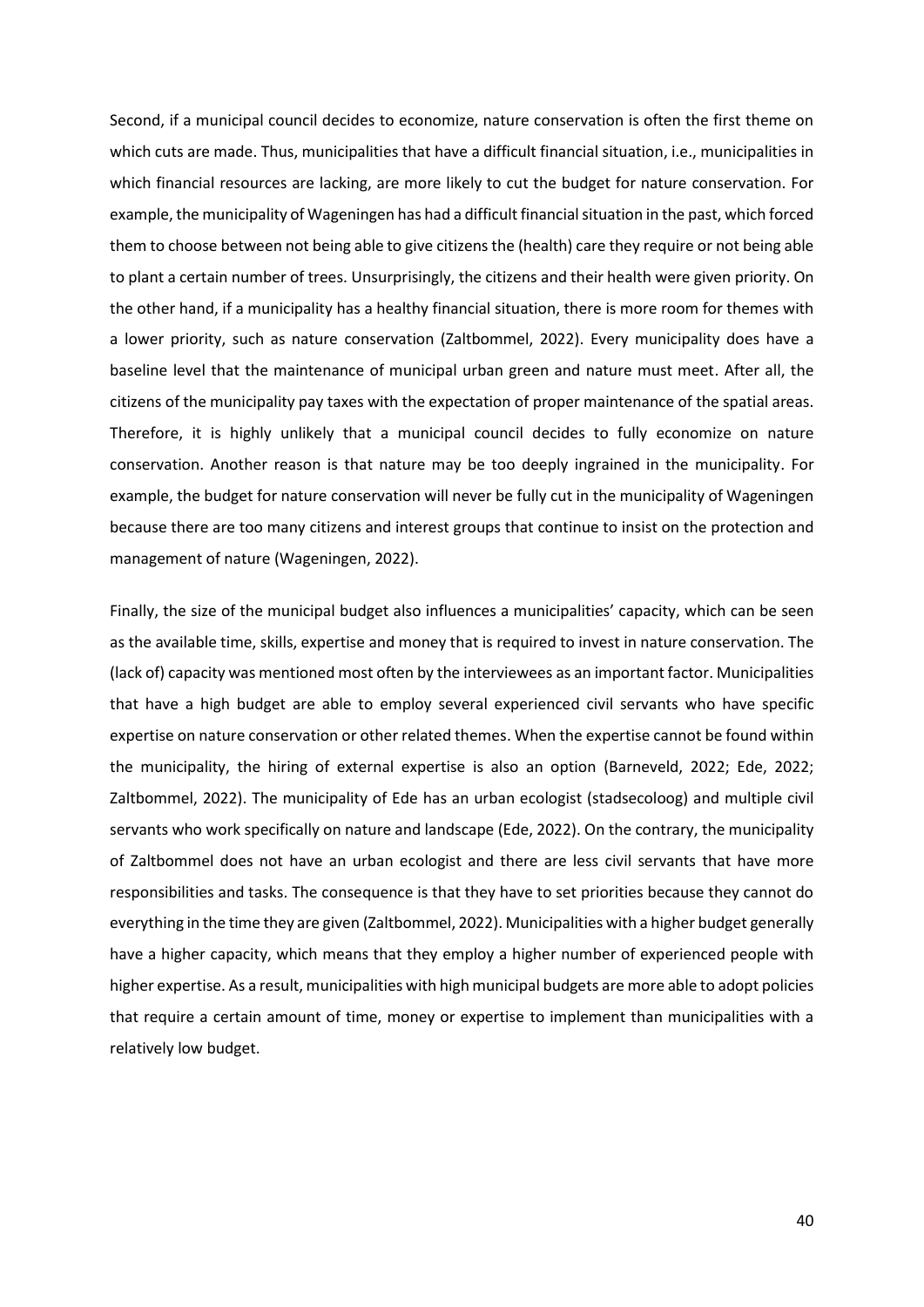### <span id="page-40-0"></span>4.3 Synthesis

The elements from the statistical analysis and the interviews should be synthesized into a whole to examine their connection. First, with respect to the urbanity of the municipality, the significant, positive correlation with municipal nature conservation policy adoption implicates that municipalities with a high urbanity are more likely to adopt nature conservation policies. Three different processes were identified that shape this relationship. Municipalities with a high urbanity often own and manage nature areas within the municipality. As a result, the municipalities have a relatively high number of nature conservation responsibilities and tasks. Therefore, they are more likely to adopt nature conservation policies required to manage and protect the nature areas. Furthermore, the attitude towards nature conservation of citizens in municipalities with a high urbanity may be more positive than those in municipalities with a low urbanity. A positive attitude not only pressurizes the municipal council to contribute to nature conservation but also results in a composition of the municipal council that is likely to reflect the positive attitude. Moreover, municipalities with a high urbanity, and a high density of addresses (omgevingsaddressendichtheid), generally have a higher population, resulting in higher tax incomes. The municipal budget is thus more likely to be higher in municipalities with a high urbanity, enabling a municipality to adopt costly policies. No significant correlation with municipal nature conservation policy agenda setting was found. This is a surprising result because the Pearson correlation test shows a strong, significant and positive correlation between the processes of agenda setting and adoption, implicating that municipalities that adopt many nature conservation policies are more likely to allocate their attention towards nature conservation. Therefore, one would expect that municipalities with a high urbanity are also more likely to allocate their attention towards nature conservation. Chapter five of this thesis provides a short discussion on this surprising result.

Second, with respect to the distribution of seats of the municipal council, no significant correlations with municipal nature conservation policy agenda setting and adoption were found. However, surprisingly, the multiple regression test did show a positive effect on policy adoption. The findings from the interviews mostly correspond with these relationships but also differ from them. The interviews suggested that left- and right-oriented parties are generally equally supportive towards nature conservation. This finding corresponds with the lack of significant correlations between the variables. On the other hand, the experiences of two interviewees may indicate that the distribution of seats of the municipal council influences municipal nature conservation policy adoption via the election of aldermen. Aldermen from green, left-oriented parties were reported by two interviewees to contribute more to nature conservation than those from right-oriented parties.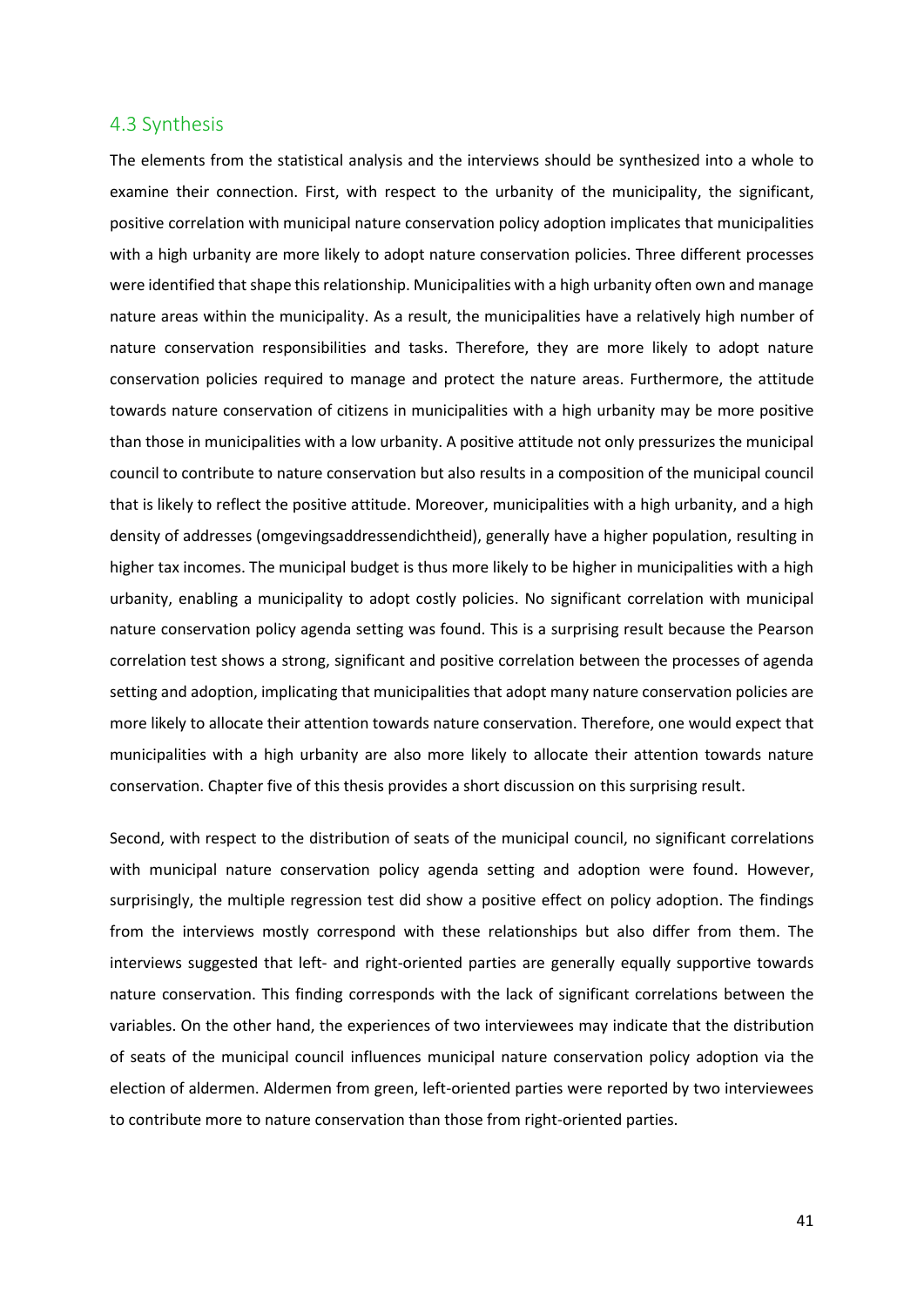This finding suggests a negative effect on the adoption of nature conservation policies (i.e., municipalities with councils that are left-oriented are more likely to adopt nature conservation policies). However, the multiple regression test showed a positive effect. Thus, this result contradicts the result from the statistical analysis. Chapter five provides a discussion on this surprising result.

Finally, with respect to the size of the municipal budget, significant correlations with municipal nature conservation policy agenda setting and adoption were found. This positive relationship was confirmed by the multiple regression test. These findings implicate that municipalities with high budgets are more likely to allocate their attention towards nature conservation and adopt nature conservation policies. Different processes were found that shape these relationships. Civil servants working on nature conservation or related themes receive a yearly budget, which is drawn up as a result of the consultation between the civil servant and the municipal council. The size of this budget depends on the priorities of the council and the current financial situation in the municipality. Municipalities in healthy financial situations are less likely to economize on nature conservation, which is often the first theme on which cuts are made. Furthermore, municipalities with high budgets generally have a higher capacity than municipalities with low budgets, which means that they employ a higher number of experienced civil servants with high expertise, enabling the municipality to adopt policies that require a high capacity. The (lack of) capacity was reported by all interviewees to be a very important factor. This may possibly explain why the multiple regression test shows that the size of the municipal budget has the highest relative influence on the adoption of nature conservation policy.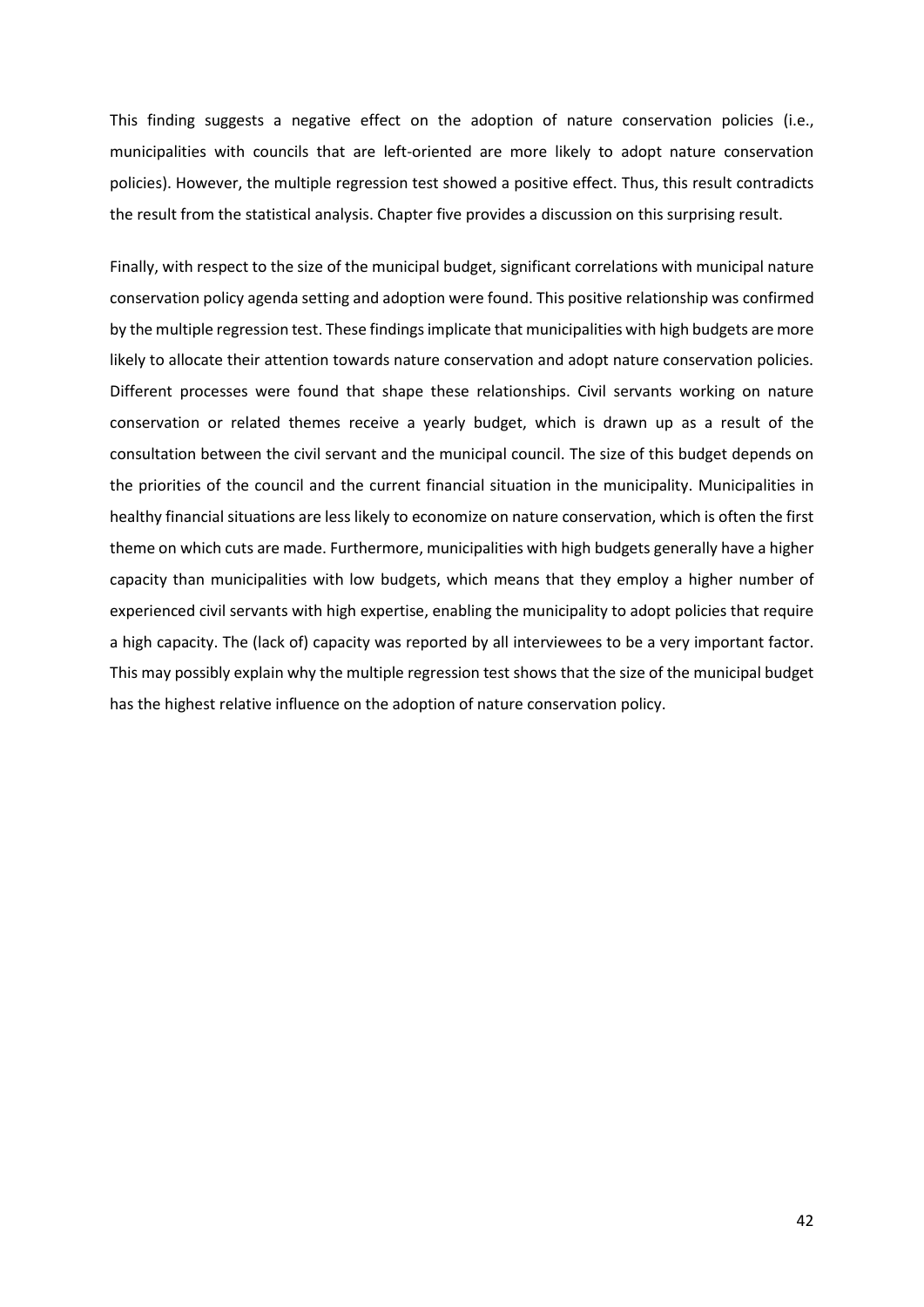# <span id="page-42-0"></span>Chapter 5: Discussion

This chapter provides a discussion on the limitations of this research, the most remarkable findings, the theory that has been used and the implications of this research for municipal nature conservation policy and further research on this subject.

# <span id="page-42-1"></span>5.1 Limitations

### <span id="page-42-2"></span>5.1.1 Internal Validity

The first limitation of this research is the conduction of the interviews via Microsoft Teams. My personal experience was that the unnatural way of communicating via technology, rather than having a physical conservation, sometimes made it difficult to understand and dig deeper into some answers the respondents provided. As a result, some important results may have potentially been missed or misinterpreted. However, after conducting the interviews, the flexibility of the interviewees allowed me to ask for and receive clarifications via written emails.

The second limitation of this research is the lack of literature on the subject of (Dutch) municipal nature conservation policy. As a result, it was difficult to write a theoretical framework with a focus on municipal nature conservation policy. Rather, the theoretical framework focusses mainly on other areas of policy, which limited the basis of understanding municipal nature conservation policy in its relevant context. A broader availability of literature might have contributed to understanding municipal nature conservation policy in other important ways.

The third limitation of this research was introduced briefly before but will be explained here again. In the statistical analysis, only four criteria were used to assess each policy stage, which limits the validity of the results from the statistical analysis. Although the identified relationships give a good impression of how the variables are related, the accuracy of the results from the statistical analyses is limited. Therefore, drawing conclusions from these results has to be done with caution.

The fourth limitation of this research is the methods used to assess the left-right scale of local parties. The use of only three criteria to assess the left-right scores for local parties, as opposed to the thirty criteria that were used to assess those of national parties, limits the validity of the results from the analysis of the relationship between nature conservation policy and the distribution of seats of the municipal council. Therefore, conclusions have to be drawn with caution.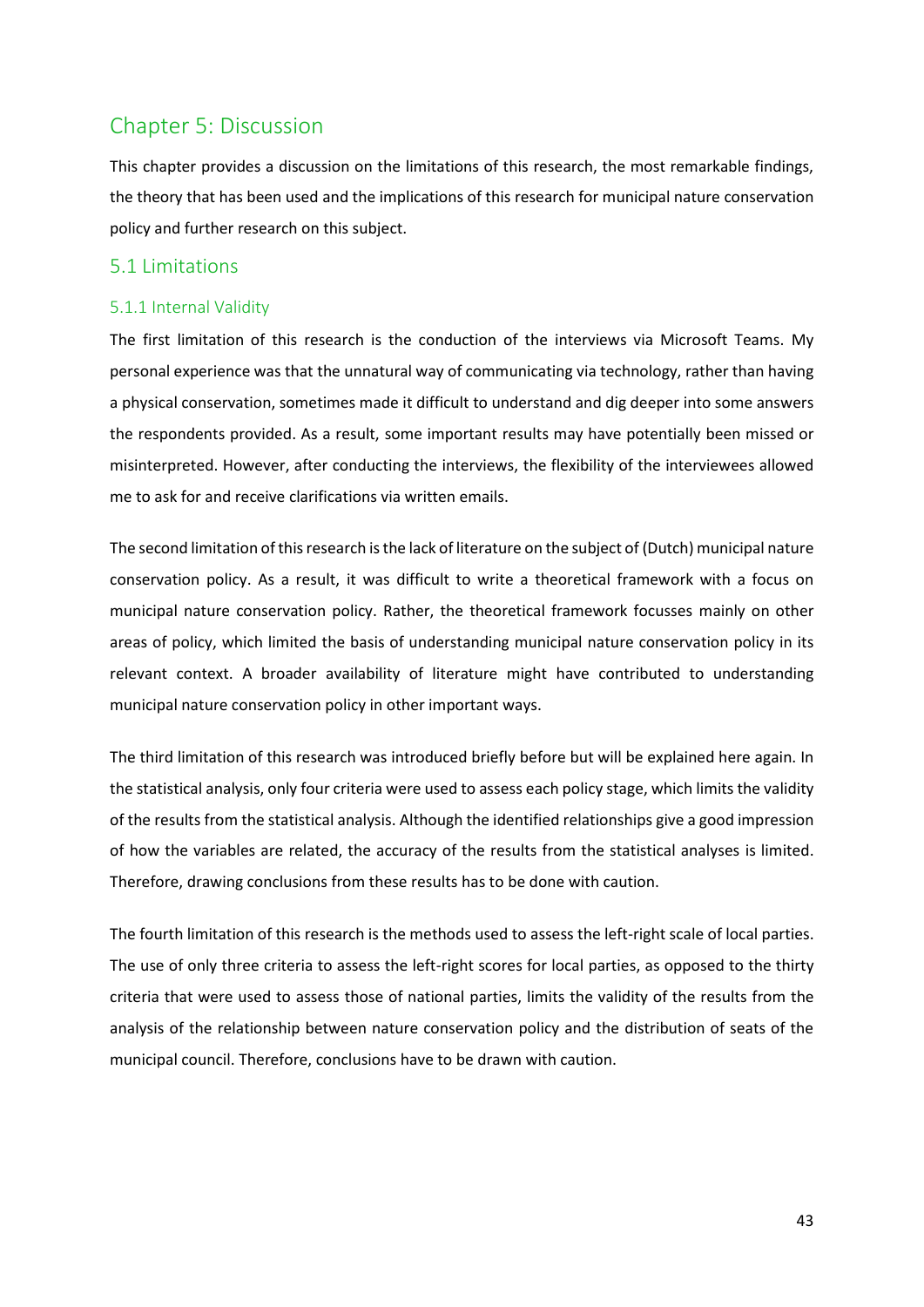#### <span id="page-43-0"></span>5.1.2 External Validity

The fifth limitation of this research is using a regional focus. Municipalities in the province of Gelderland were researched, rather than a randomized sample of municipalities in the Netherlands. The main reason for this was that all municipalities in Gelderland are affected by the same provincial nature conservation policy, ruling out a potential external factor. However, the province of Gelderland does not have a municipality that consists of one big city, such as Amsterdam, Rotterdam or Den Haag. In these types of municipalities, the nature conservation challenges and policy may differ from what has been found in municipalities in Gelderland. All in all, the relationships, processes and dynamics that have been identified in the province of Gelderland are likely to be found in other provinces as well. Although there may be some small differences, Dutch municipalities generally have the same structure and organizational processes. The findings of this research are therefore likely to be generalisable to other provinces in the Netherlands.

The final limitation of this research is the relatively low number of interviews that were conducted. Due to time constraints, only five different municipalities could be interviewed. As a result, in some cases it was difficult to draw reliable conclusions from the interviews since some conclusions were only based on the findings from one municipality. The respondent from the municipality of Barneveld gave some interesting insights in attitudinal differences between the municipality of Barneveld and Amersfoort. It was difficult to generalize this finding to municipalities with a low and high urbanity because it could not be compared to other municipalities. Therefore, drawing conclusions from this finding has to be done with caution.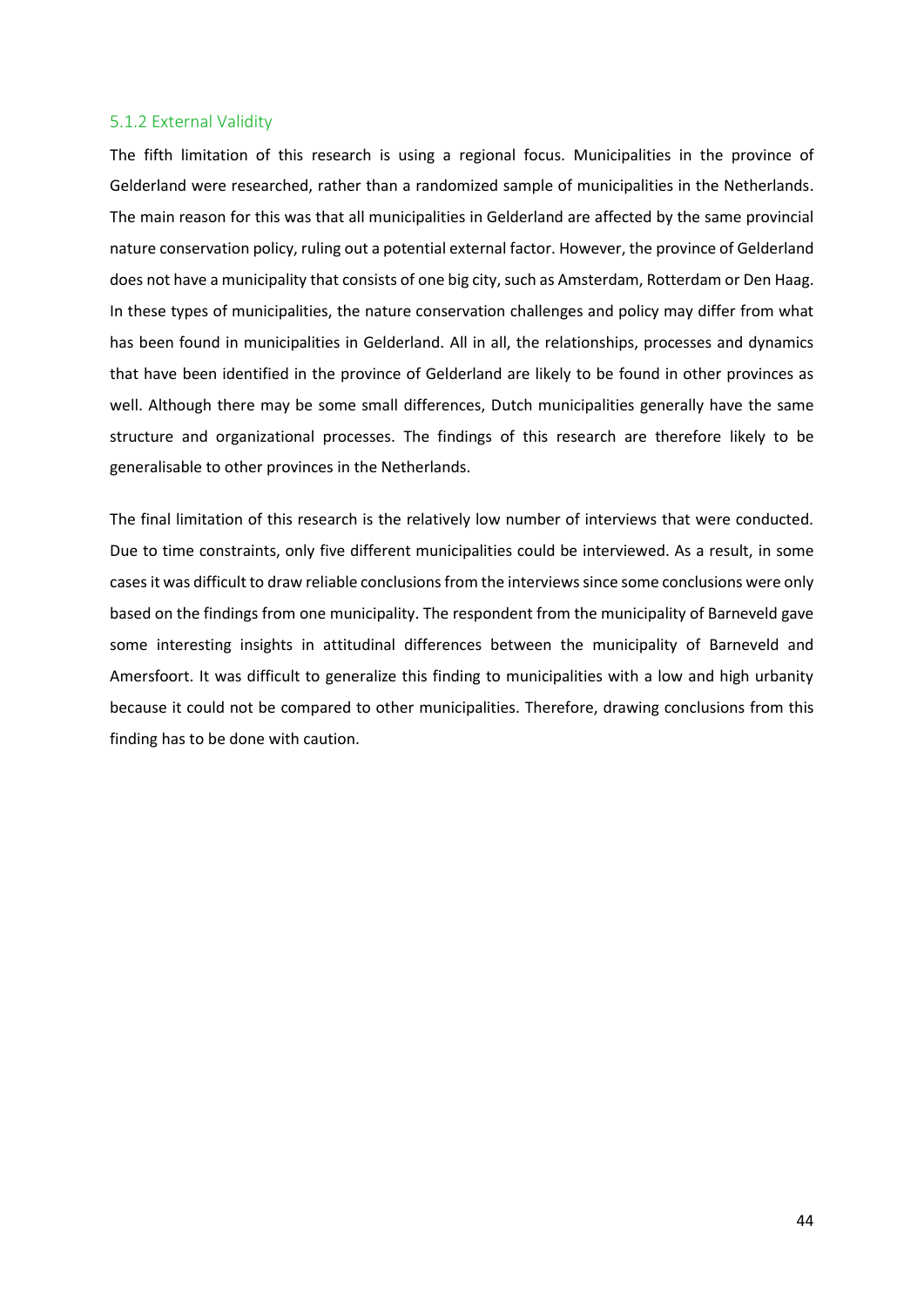### <span id="page-44-0"></span>5.2 Remarkable Findings

First, the most remarkable finding was the positive relationship between the distribution of seats of the municipal council and municipal nature conservation policy adoption that the multiple regression produced. This finding implicates that right-oriented councils are more likely to adopt nature conservation policies and it differs from the general idea that left-oriented ideologies are more environmentally friendly than right-oriented ideologies. The strong sense of stewardship (rentmeesterschap) of right-oriented parties, which was reported by all interviewees, may possibly explain the positive relationship. According to the analysis, ceteris paribus, right-oriented councils are more likely to adopt nature conservation policies. However, the Pearson correlation test showed that municipalities that have a right-oriented council generally have lower budgets, resulting in the inability to adopt costly policies. The size of the municipal budget is thus a complicating factor that negates the effect of the distribution of seats of the municipal council. This may possibly explain why the multiple regression test, as opposed to the Pearson correlation test, did show a significant (positive) relationship.

Second, it was surprising to find a significant correlation between the urbanity of the municipality and municipal nature conservation policy adoption, as opposed to a nonsignificant correlation with municipal nature conservation policy agenda setting. This finding implicates that municipalities with a high urbanity are more likely to adopt nature conservation policies but are not more likely to allocate their attention towards nature conservation. One possible explanation could be that municipalities with a low urbanity are equally likely to allocate their attention towards nature conservation but are unable to also adopt certain nature conservation policies. Indeed, the statistical data show that municipalities with a low urbanity often score higher or as high on agenda setting as municipalities with a high urbanity. Thus, municipalities with a low urbanity generally allocate an equal level of attention to nature conservation. However, they are unable to also devote to adopting nature conservation policies. This can be explained by the fact that municipalities with a low urbanity often lack the financial resources and capacity that municipalities with a high urbanity do possess.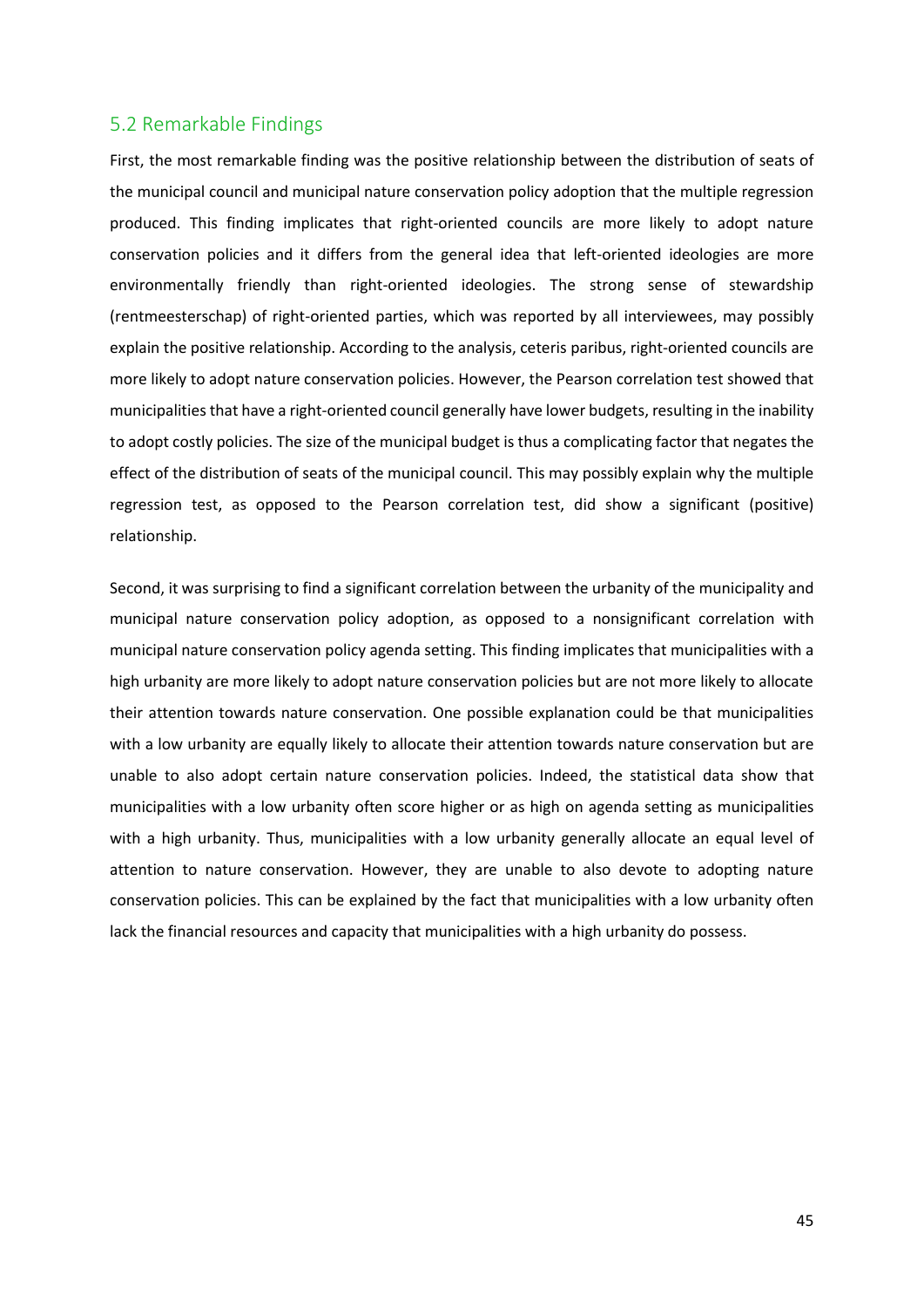#### <span id="page-45-0"></span>5.3 Theory

The theory used for this thesis contributed to understanding municipal nature conservation policy in different ways before carrying out the research. More specifically, the theory contributed to identifying important factors, relationships, processes and dynamics that were likely to be found throughout the research. The different theories helped me get an overview of how certain variables in municipal nature conservation policy are connected. For example, theories on municipal budgets and the distribution of seats of the municipal council helped me understand that left-oriented parties favour higher taxes, resulting in higher budgets in municipalities with councils that are left-oriented. The theories on factors, relationships, processes and dynamics helped me with designing the questions for the interviews. They provided me with the ability to ask questions about specific (connections between) variables or processes. The publication Stofmeel (2019) should receive special recognition. This research helped me understand the differences in nature conservation policy between municipalities and why these differences may potentially exist. It showed the different elements in which municipalities can differ in their nature conservation policy, which contributed to designing my eight criteria that were used to assess nature conservation policy agenda setting and adoption. Additionally, this publication briefly mentioned the importance of the urbanity of the municipality, which resulted in my decision to research this factor.

The conceptual framework also consists of theories that have not been used in my research, which are mainly the theoretical models for policy adoption. Since this thesis merely focusses on only three different factors, the models were not really useful because they focus more on other potential factors (e.g., whether municipalities adopt nature conservation policies as a result of electoral competition). Additionally, as has been explained before in this thesis, I found and used mainly theories that do not focus on municipal nature conservation policy but rather focus on other areas of policy. It would have been useful to find more literature and theories on nature conservation policy specifically because theories from other areas of policy are more difficult to put into the context of nature conservation. As a result, you have to question and be careful about whether these theories can also be used to understand nature conservation policy. Furthermore, theories and literature on municipal nature conservation that are available focus mainly on assessing the nature conservation policy of municipalities, rather than examining the factors that influence it. A theoretical development in which important factors for municipal nature conservation policy are increasingly examined may contribute to better understanding municipal nature conservation policy.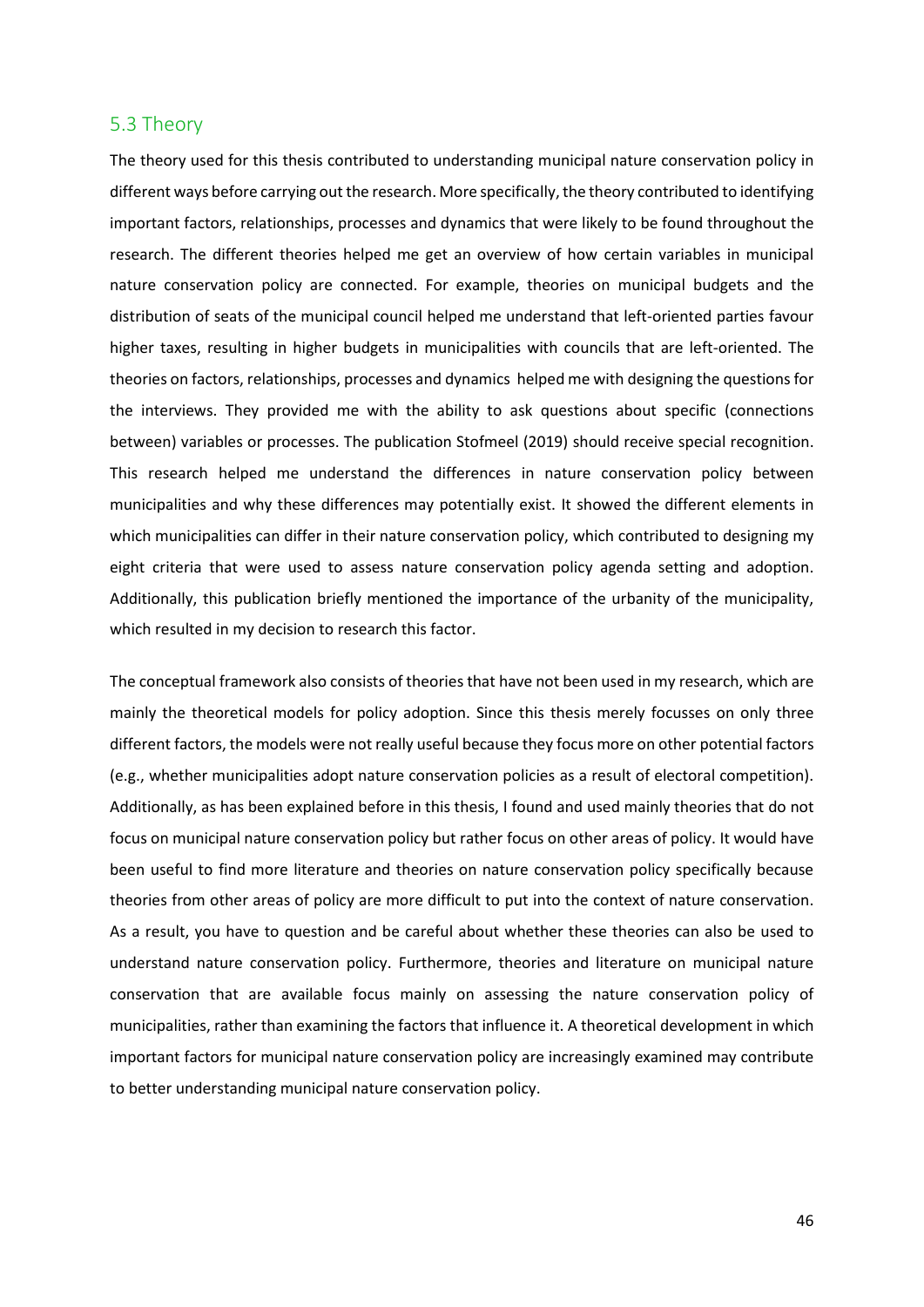### <span id="page-46-0"></span>5.4 Research Implications

First, the biggest barrier for municipal nature conservation is the lack of financial resources. The statistical analysis showed that the size of the municipal budget is the most important factor. Additionally, from the interviews it became clear that municipalities with lower budgets struggle with the lack of capacity. These municipalities lack the required level of manpower and expertise to adopt and implement certain nature conservation policies. Municipalities with lower budgets often do not employ an urban ecologist and employ only one or two civil servants who have many responsibilities. On the other hand, municipalities with higher budgets often do employ an urban ecologist and multiple civil servants with high expertise. Thus, an opportunity lies in the financial assistance towards Dutch municipalities. The provision of financial assistance by the provinces or by the central government may contribute to breaking down the financial barriers that obstruct municipalities in adopting and implementing nature conservation policies.

Second, another barrier for municipal nature conservation may be the citizen attitudes in municipalities with a strong agricultural background that are more focused on agriculture than on nature (conservation). The interviews showed that such an attitude can obstruct the municipal council in the adoption of nature conservation policies. Thus, an opportunity for municipalities lies in promoting attitudinal change among its citizens. A more positive citizen attitude towards nature conservation supports and pressurizes the municipal council to conserve and enhance nature within the municipality.

Finally, as has been explained before, the multiple regression tests showed a lot of 'noise', which implicates the presence of many other important variables that influence municipal nature conservation policy agenda setting and adoption. For further research it would be interesting to identify these variables and compare their relative influence to the factors that this thesis focussed on.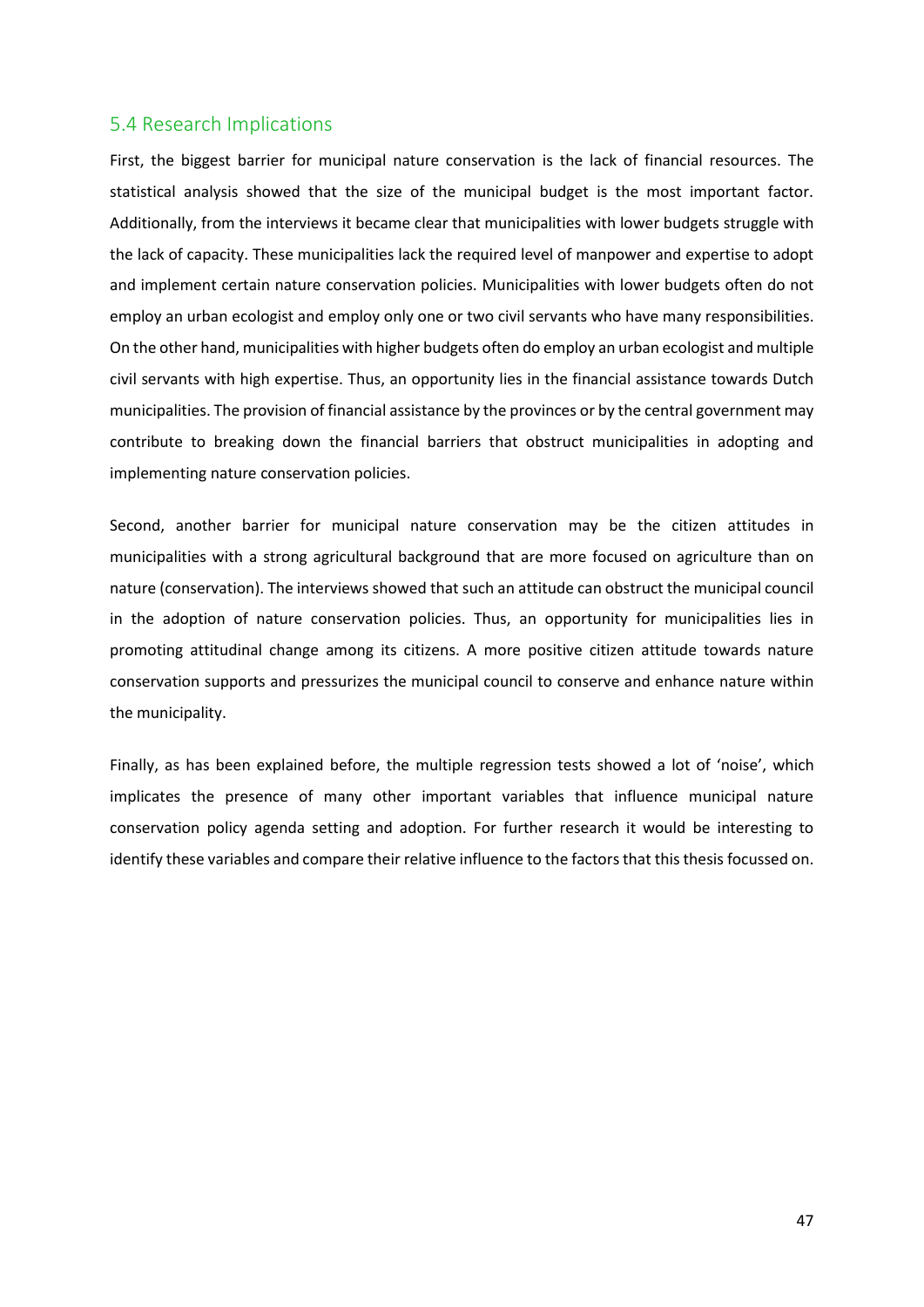# <span id="page-47-0"></span>Chapter 6: Conclusion

The main research question this thesis tried to answer was: *"What are the relationships between municipal nature conservation policy and the urbanity of the municipality, distribution of seats of the municipal council and the size of the municipal budget?"*.

First, of the three factors, the size of the municipal budget is concluded to be the most important factor for municipal nature conservation policy. Municipalities with high budgets are more likely to allocate their attention towards nature conservation and adopt nature conservation policies. The size of the municipal budget also has the highest relative influence on municipal nature conservation policy adoption. Different processes were identified that shape this relationship. The size of the municipal budget affects the budget that civil servants have at their disposal. The size of this budget depends on the priorities of the municipal council and the current financial situation of the municipality. Municipalities in difficult financial situations are more likely to cut the budget of nature conservation because of its low priority. On the other hand, in municipalities with healthy financial situations there is more room for themes with a lower priority. Furthermore, municipalities with a high budget have a higher capacity than municipalities with a low budget. A high capacity, which means that the municipality employs multiple experienced civil servants with high expertise, enables the municipal council to adopt certain nature conservation policies that municipalities with a low capacity are unable to adopt. Among all the identified processes underlying the factors, the (lack of) capacity is concluded to be the most important determinant and it may explain the highest relative influence of the size of the municipal budget on municipal nature conservation policy adoption.

Second, of the three factors, the urbanity of the municipality is concluded to be the second most important factor in municipal nature conservation policy. No significant relationship with municipal nature conservation agenda setting was found. On the other hand, it was found that municipalities with a high urbanity are more likely to adopt nature conservation policies. The relative influence of this factor on municipal nature conservation policy adoption could not be reliably assessed. Several processes were found that shape the found relationship. As opposed to municipalities with a low urbanity, municipalities with a high urbanity often own and manage nature areas within their border. Therefore, they are more likely to adopt certain nature conservation policies required to manage and protect the nature areas. Furthermore, the attitude of citizens in municipalities with a high urbanity may be more positive towards nature conservation than in municipalities with a low urbanity. Municipalities with a low urbanity often have a strong agricultural background, possibly resulting in an attitude more focused on agriculture and less on nature (conservation).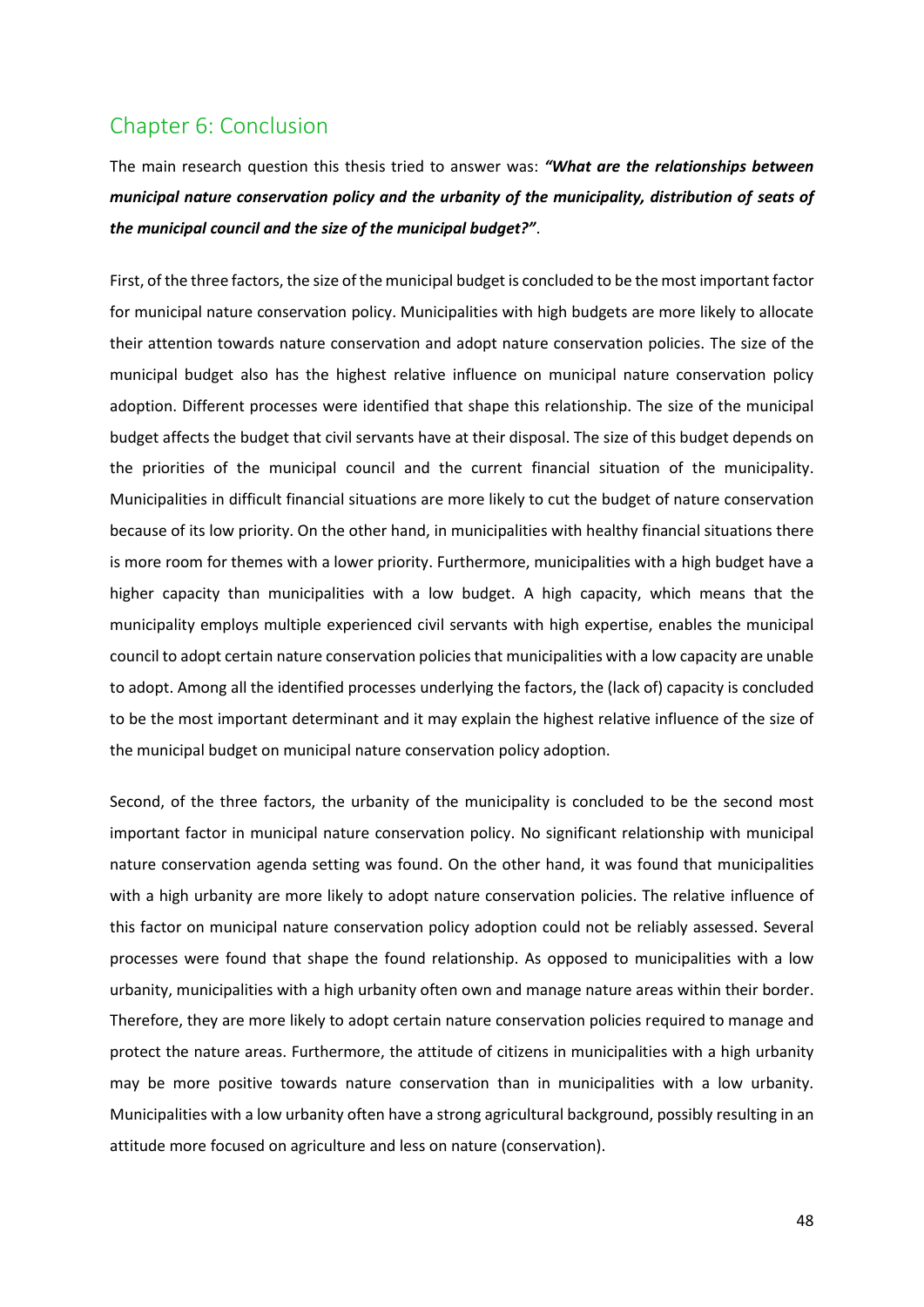A positive citizen attitude pressurizes the municipal council to protect and enhance nature within the municipality and it affects the voting behaviour during elections for a new municipal council. As a result, the composition of the municipal council is likely to reflect the positive attitude. Moreover, the urbanity of the municipality strongly overlaps with the size of the municipal budget. Municipalities with a high urbanity have higher budgets, possibly because of a more left-oriented municipal council and a higher population, resulting in a higher tax incomes.

Finally, of the three factors, the distribution of seats of the municipal council is concluded to be the least important factor for municipal nature conservation policy. No significant relationship with municipal nature conservation policy agenda setting was found. However, a positive influence on municipal nature conservation policy adoption was found, implicating that right-oriented councils are more likely to adopt nature conservation policies. As was discussed in chapter five, this positive influence is negated because municipalities with a right-oriented council generally have lower budgets. The processes and dynamics that were found correspond to and also contradict the (lack of) found relationships. Apart from some differences in emphasis, left- and right-oriented parties were seen to be equally supportive towards nature conservation policy. As a result, there are no apparent differences between left- and right-oriented parties in the processes of municipal nature conservation policy agenda setting and adoption. However, the distribution of seats of the municipal council seems to influence municipal nature conservation policy agenda setting and adoption via the election of aldermen. A municipal council that is left-oriented is likely to deliver multiple aldermen from parties that are left-oriented. There were some indications that aldermen from left-oriented parties contribute more to nature conservation than their right-oriented counterparts but more research is required to reliably conclude this.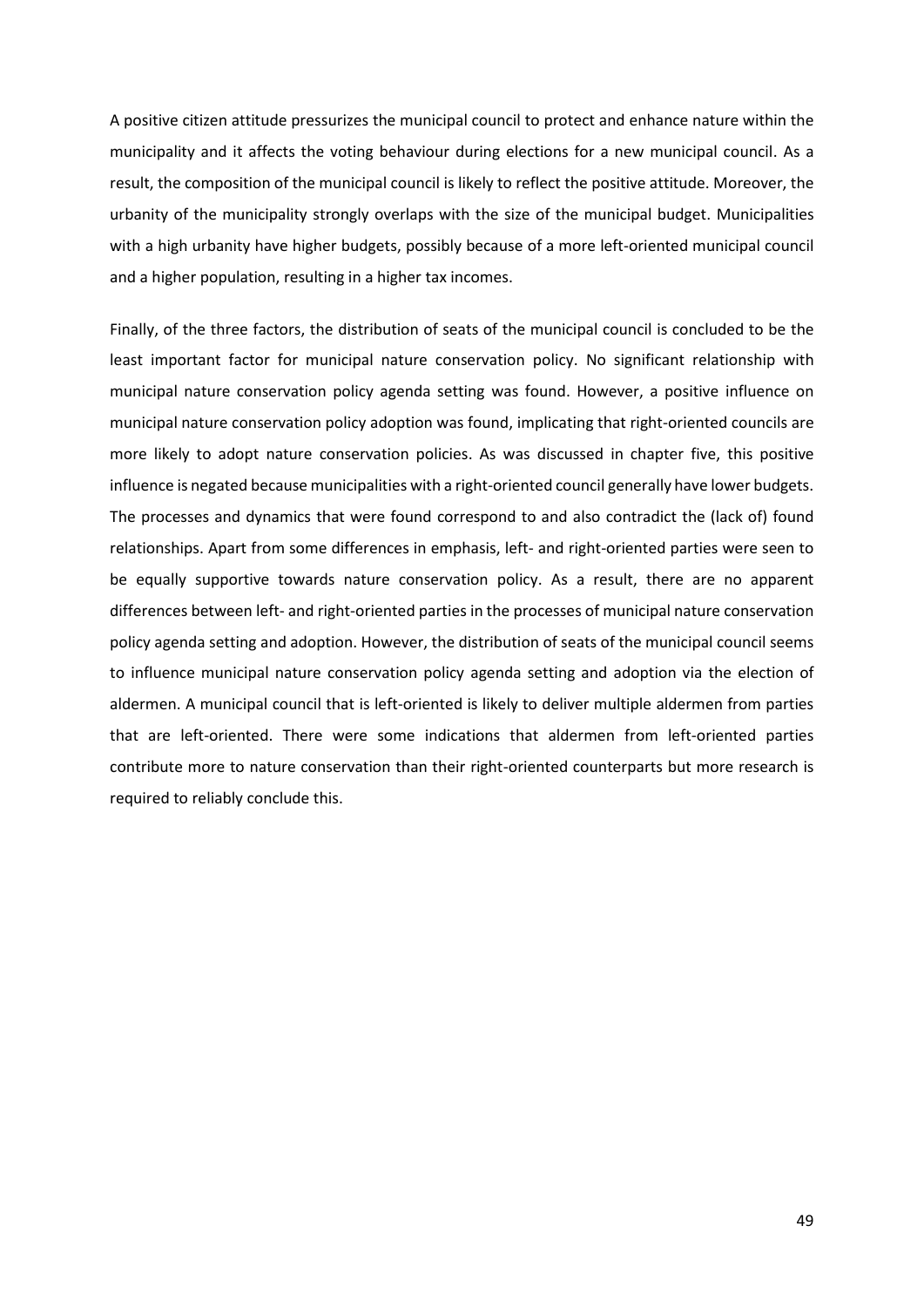# <span id="page-49-0"></span>Bibliography

Aalbers, C.B.E.M. & Boonstra, F.G.. (2004). *Samen sterker: kansen voor samenwerking en kennisuitwisseling tussen gemeenten en lokale natuurorganisaties.*  Alterra. https://edepot.wur.nl/33493

Allers, M., de Haan, J., & Sterks, C. (2001). Partisan influence on the local tax burden in the Netherlands. *Public Choice*, *106*(3/4), 351–363. https://doi.org/10.1023/a:1005123208352

van Beek, J. & Sikkink, E. (2015). *Zelfbeheer in het groen: op zoek naar een goede wisselwerking tussen de gemeente Duiven en haar bewoners.* Hogeschool VHL Velp.

*Beleid*. (n.d.). Kenniscentrum InfoMil. Retrieved September 29, 2021, from https://www.infomil.nl/onderwerpen/ruimte/omgevingsthema/natuur/natuur-beleid-w/natuurbeleid-w-bel/

Birkland, T.A. (2001). *An Introduction to the Policy Process: Theories, Concepts, and Model of Public Policy Making*. Armonk: M.E. Sharpe.

Blom-Hansen, J., Monkerud, L. C., & Sorensen, R. (2006). Do parties matter for local revenue policies? A comparison of Denmark and Norway. *European Journal of Political Research*, *45*(3), 445–465. https://doi.org/10.1111/j.1475-6765.2006.00305.x

Borge, L.E. (1995). Economic and political determinants of fee income in Norwegian local governments. *Public Choice 83*: 353–373.

Bowler, S., D. Farrell and R.S. Katz (eds.) (1999). *Party Discipline and Parliamentary Government*. Columbus: Ohio State University Press.

Bowman, A. O., and Richard Kearney. (1986). *The Resurgence of the States*. Englewood Cliffs, NJ: Prentice **Hall** 

Breeman, G., Scholten, P., & Timmermans, A. (2014). Analysing Local Policy Agendas: How Dutch Municipal Executive Coalitions Allocate Attention. *Local Government Studies*, *41*(1), 20–43. https://doi.org/10.1080/03003930.2014.930024

Broekmeyer, M.E.A. & M.E. Sanders (2016). *Natuurwetgeving en het omgevingsrecht; Achtergronddocument bij Balans van de Leefomgeving, 2014*. Wettelijke Onderzoekstaken Natuur & Milieu. WOt-technical report65. 48 blz.; 2 fig.; 5 ref; 8 Bijlagen.

Chubb, J. E. (1985). The Political Economy of Federalism. *American Political Science Review*, *79*(4), 994– 1015. https://doi.org/10.2307/1956245

Cobb, R.W. and C.D. Elder (1972*). Participation in American Politics The Dynamics of Agenda-building*. Baltimore: Sand Johns Hopkins Hopkins University Press.

Daily, G. C., Myers, J. P., Reichert, J., Postel, S., Bawa, K., Kaufman, L., Peterson, C. H., Carpenter, S., Tillman, D., Dayton, P., Alexander, S., Lagerquist, K., Goulder, L., Matson, P. A., Mooney, H. A., Naylor, R., Vitousek, P., Harte, J., Schneider, S. H., & Buchmann, S. L. (1997). *Nature's Services: Societal Dependence On Natural Ecosystems* (1st Edition). Island Press.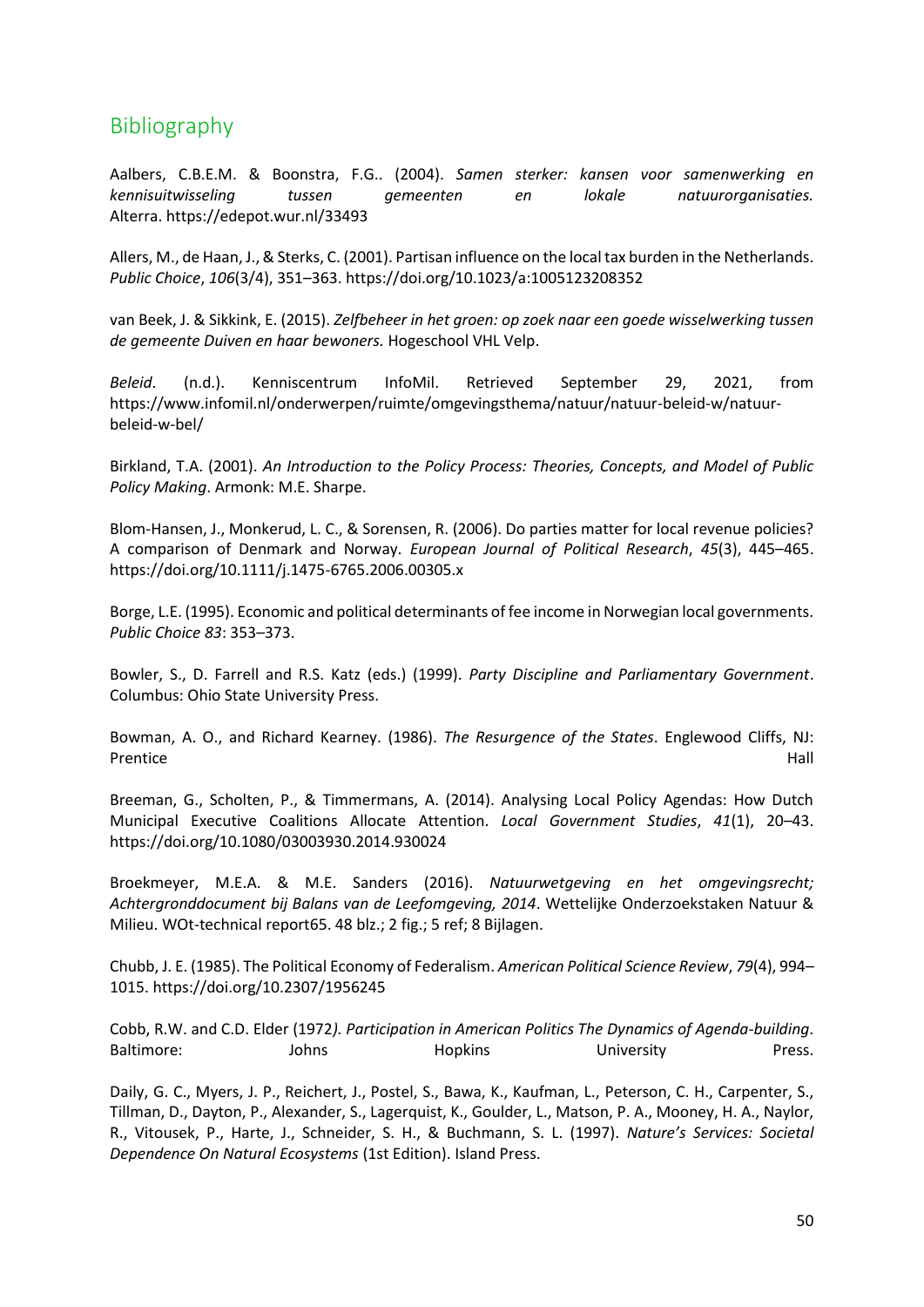Derksen, W., and Schaap, L. (2010). *Lokaal bestuur*. Den Haag: Convoy.

Dewulf, A., Gray, B., Putnam, L., Lewicki, R., Aarts, N., Bouwen, R., & van Woerkum, C. (2009). Disentangling approaches to framing in conflict and negotiation research: A meta-paradigmatic perspective. *Human Relations*, *62*(2), 155–193. https://doi.org/10.1177/0018726708100356

Díaz, S., Settele, J., Brondízio, E. S., Ngo, H. T., Agard, J., Arneth, A., Balvanera, P., Brauman, K. A., Butchart, S. H. M., Chan, K. M. A., Garibaldi, L. A., Ichii, K., Liu, J., Subramanian, S. M., Midgley, G. F., Miloslavich, P., Molnár, Z., Obura, D., Pfaff, A., Zayas, C. N. (2019). Pervasive human-driven decline of life on Earth points to the need for transformative change. *Science*, *366*(6471). https://doi.org/10.1126/science.aax3100

Dirkx, G.H.P. & F.J.P. van den Bosch (2009). *Quick scan gebruik Catalogus groenblauwe diensten*. Wageningen, Wettelijke Onderzoekstaken Natuur & Milieu, WOt-werkdocument 127. 20 blz. 1 fig.; 2 bijl.

Dorta-Velázquez, J. A., de León-Ledesma, J., & Pérez-Rodríguez, J. V. (2010). Models of Municipal Budget Allocation: Empirical Data from Spanish Municipalities. *Public Budgeting & Finance*, *30*(2), 24– 46. https://doi.org/10.1111/j.1540-5850.2010.00955.x

Dye, T.R. (1966). *Politics, Economics and the Public: Policy Outcomes in the American States*. Chicago: Rand McNally

Dye, T.R. (1979). Politics Versus Economics: The Development of the Literature on Policy Determination. *Policy Studies Journal*, *7*(4), 652–662. https://doi.org/10.1111/j.1541- 0072.1979.tb01360.x

Dye, T.R. (2005). *Understanding Public Policy*. Upper Saddle River: Pearson/Prentice Hall.

Entman, R. M. (1993). Framing: Toward Clarification of a Fractured Paradigm. *Journal of Communication*, *43*(4), 51–58. https://doi.org/10.1111/j.1460-2466.1993.tb01304.x

Entman, R. M. (2003). *Projections of Power: Framing News, Public Opinion, and U.S. Foreign Policy (Studies in Communication, Media, and Public Opinion)* (1st ed.). University of Chicago Press.

Feiock, R. C., & West, J. P. (1993). Testing Competing Explanations for Policy Adoption: Municipal Solid Waste Recycling Programs. *Political Research Quarterly*, *46*(2), 399. https://doi.org/10.2307/448895

Fischer, F., & Miller, G. J. (2006). *Handbook of Public Policy Analysis: Theory, Politics, and Methods (Public Administration and Public Policy 125)* (1st ed.). Routledge.

Fischer, M., Rounsevell, M., Torre-Marin Rando, A., Mader, A., Church, A., Elbakidze, M., Elias, V., Hahn, T., Harrison, P. A., Hauck, J., Martín-López, B., Ring, I., Sandström, C., Sousa Pinto, I., Visconti, Zimmermann, P., & Christie, M. (Eds.) (2018). *Summary for policymakers of the regional assessment report on biodiversity and ecosystem services for Europe and Central Asia of the Intergovernmental Science-Policy Platform on Biodiversity and Ecosystem Services*. IPBES. https://doi.org/10.5281/zenodo.3237428

Fleurke, F., & Willemse, R. (2006). Measuring local autonomy: A decision-making approach. *Local Government Studies*, *32*(1), 71–87. https://doi.org/10.1080/03003930500453542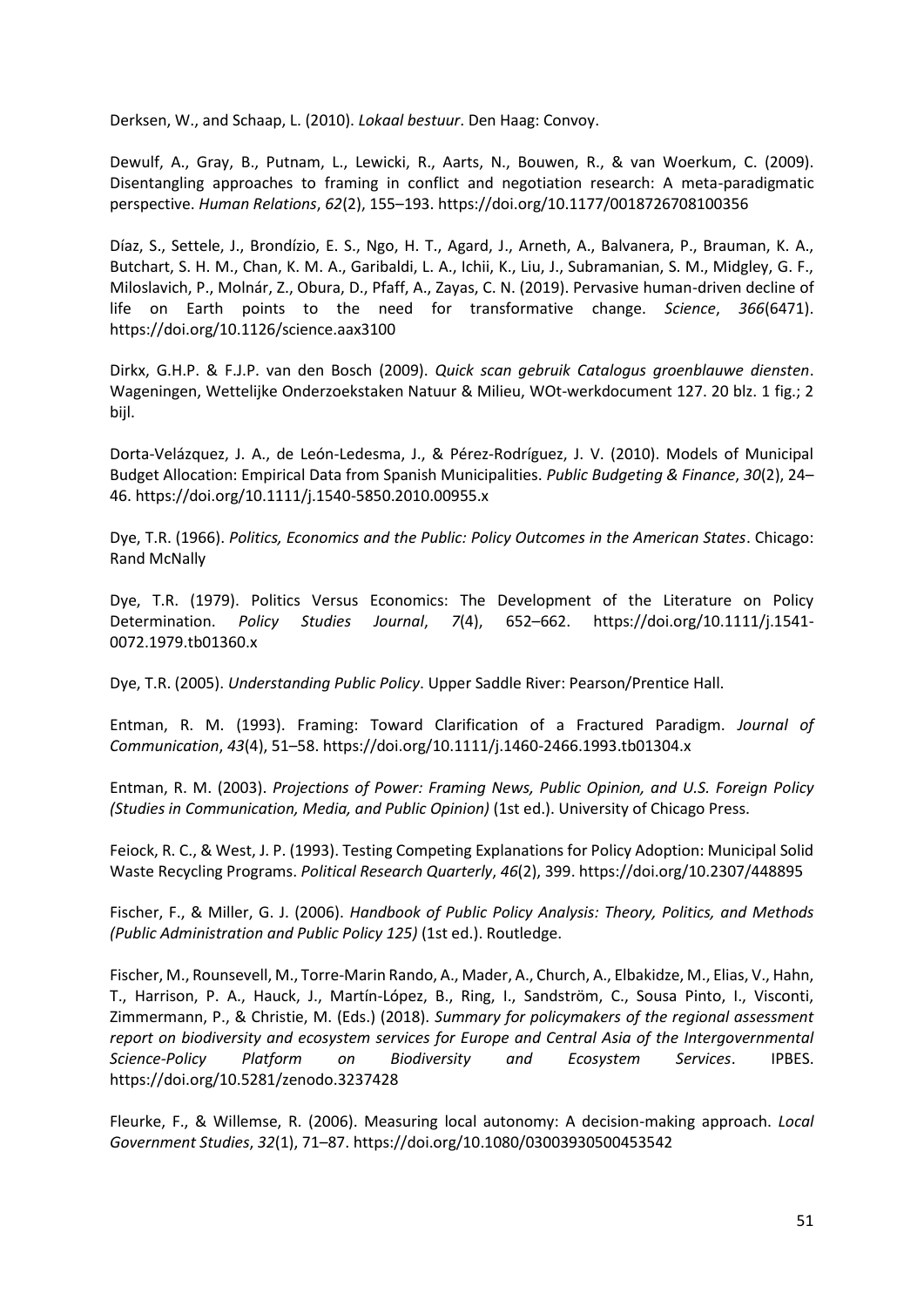Foster, R. H., & McBeth, M. K. (1996). Urban-rural influences in U.S. environmental and economic development policy. *Journal of Rural Studies*, *12*(4), 387–397. https://doi.org/10.1016/s0743- 0167(96)00051-4

Garcia L., Quek F. (1997) Qualitative Research in Information Systems: Time to be Subjective?. In: Lee A.S., Liebenau J., DeGross J.I. (eds) *Information Systems and Qualitative Research*. IFIP — The International Federation for Information Processing. Springer, Boston, MA. https://doi.org/10.1007/978-0-387-35309-8\_22

Geertsema, J.B. (2011). *Political Budget Cycles in Dutch local governments.* Master thesis, Economics.

Gerston, L.N. (2004). *Public Policy Making: Process and Principles*. Armonk: M.E. Sharpe.

Gray, V. (1973). Innovation in the States: A Diffusion Study. *American Political Science Review*, *67*(4), 1174–1185. https://doi.org/10.2307/1956539

van Hattum, T., Stuiver, M., Spijker, J. H., Visschedijk, P. A. M., de Vries, S., Snep, R. P. H., & Jacobs, C. M. J. (2017). Zeven redenen om te investeren in een groene stad: Longread. Web publication/site, Wageningen University and Research. https://edepot.wur.nl/444533

Hayes, M. (2001). *The Limits of Policy Change: Incrementalism, Worldview, and the Rule of Law*. Washington, DC: Georgetown University Press.

Heale, R., & Twycross, A. (2015). Validity and reliability in quantitative studies. *Evidence Based Nursing*, *18*(3), 66–67. https://doi.org/10.1136/eb-2015-102129

Imbeau, L. M., Petry, F., & Lamari, M. (2001). Left-right party ideology and government policies: A meta-analysis. *European Journal of Political Research*, *40*(1), 1–29. https://doi.org/10.1111/1475- 6765.00587

Jones, B.D., and F.R. Baumgartner. (2005). *The politics of attention: how government prioritizes problems*. University of Chicago Press: Chicago, IL, USA.

Kingdon, J.W. (1995). *Agenda, Alternatives, and Public Policies.* New York: HarperCollins College Publishers.

Knill, C., & Tosun, J. (2008). Policy making. In D. Caramani (Ed.), *Comparative politics* (pp. 495–519). Oxford: Oxford University Press.

McCombs, M.E. (2004). *Setting the agenda: The mass media and public* opinion. Cambridge: Polity Press.

Meier, K.J (2000). *Politics and the Bureaucracy: Policymaking in the Fourth Branch of Government*. New York: Harcourt College.

Ministerie van Binnenlandse Zaken en Koninkrijksrelaties. (2018). *Raadsleden*. Rijksoverheid. Retrieved September 29, 2021, from https://www.rijksoverheid.nl/onderwerpen/gemeenten/raadsleden

Ministerie van Binnenlandse Zaken en Koninkrijksrelaties. (2020). *Wet- en regelgeving gemeente- en provinciefinanciën*. Rijksoverheid. Retrieved October 27, 2021, from https://www.rijksoverheid.nl/onderwerpen/financien-gemeenten-en-provincies/wet-en-regelgevinggemeente-en-provinciefinancien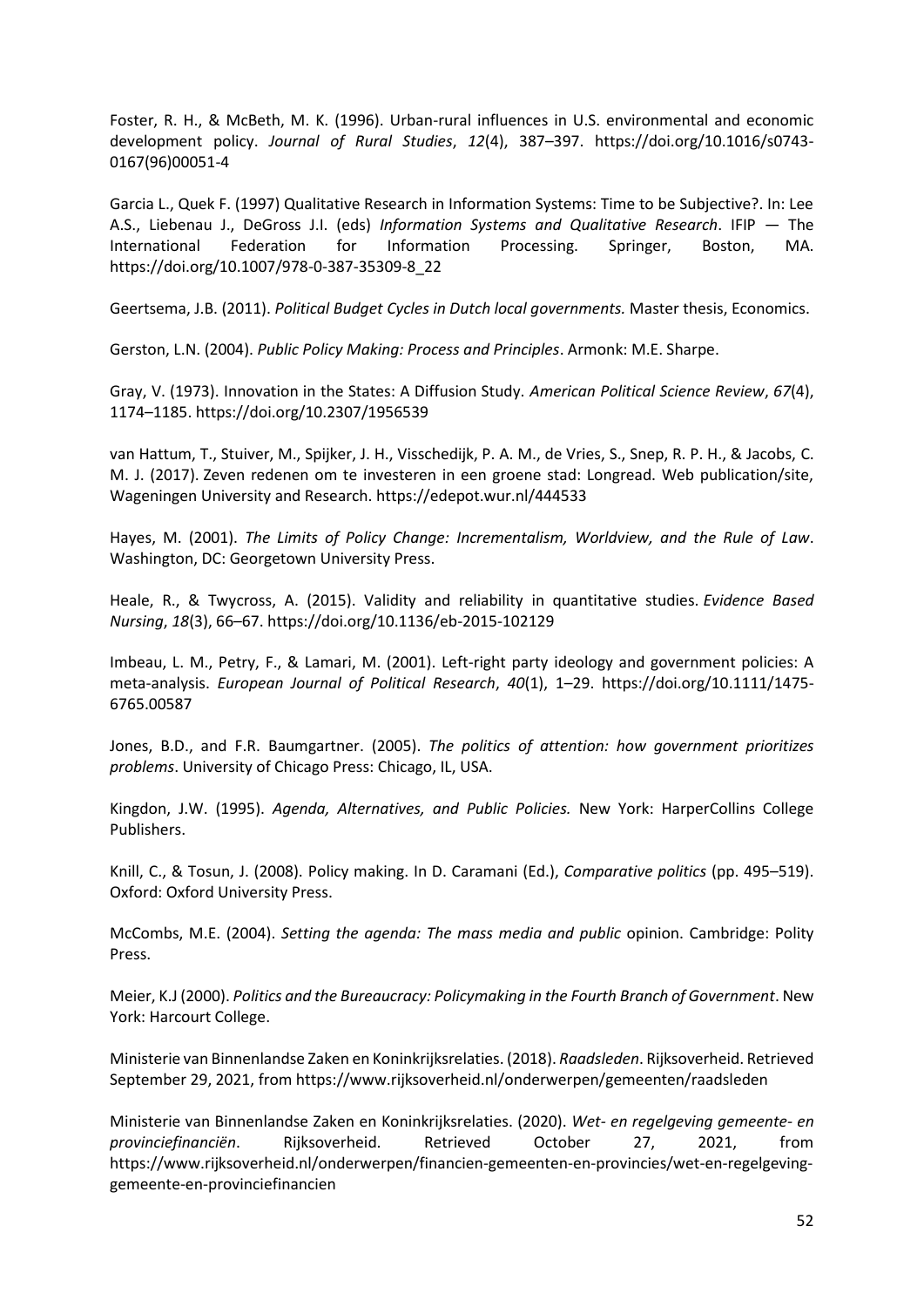Mintrom, M. (1997). Policy Entrepreneurs and the Diffusion of Innovation. *American Journal of Political Science*, *41*(3), 738. https://doi.org/10.2307/2111674

Mitchell, J., and R. C. Feiock. (1988). Government Growth in the American States: An Empirical Test of Competing Explanations. *State and Local Government Review 20*: 51-58.

Munger, M.C. (2000). *Analyzing Policy: Choices, Conflicts, and Practices*. New York: W.W. Norton & Company.

van Ostaaijen, J. J. C., Horlings, I., & van der Stoep, H. (2010). Conditions for vital coalition building and agenda setting. In I. Horlings (Ed.), *Vital coalitions, vital regions: Partnerships for sustainable regional development* (pp. 157-174). Wageningen Academic Publishers.

Pruijssers, B. & Ekkel E.D. (2016). *Natuur en groen in het gemeentelijk beleid*. Kennis Centrum Groene en Vitale Stad.

Shepsle, K. A., & Weingast, B. R. (1987). The Institutional Foundations of Committee Power. *American Political Science Review*, *81*(1), 85–104. https://doi.org/10.2307/1960780

Stofmeel, M. (2019). *Natuur in de Gemeente: Onderzoek naar de inzet van Zuid-Hollandse gemeenten voor natuur.* Natuur en Milieufederatie Zuid-Holland

Tsebelis, G., & Money, J. (1997). *Bicameralism: Political Economy of Institutions and Decisions*(1st ed.). Cambridge University Press.

Verburg, R.W., Sanders, M.E., Dirkx, G.H.P., Knegt, B. de & Kuhlman, T. (2009). *Natuur, landschap en het landelijk gebied : achtergronddocument bij Natuurbalans 2009*. Wettelijke Onderzoekstaken Natuur & Milieu, werkdocument 162. WOT/ALTERRA/LEI, Wageningen-UR.

Voorn, B. (2021). *De politieke oriëntatie van Nederlandse gemeenten*. (2021). Nijmegen: Radboud Universiteit

Weingast, B. R., Shepsle, K. A., & Johnsen, C. (1981). The Political Economy of Benefits and Costs: A Neoclassical Approach to Distributive Politics. *Journal of Political Economy*, *89*(4), 642–664. https://doi.org/10.1086/260997

*Wethouder*. (n.d.). Nederlandse Vereniging Voor Raadsleden. Retrieved March 8, 2022, from https://www.raadsleden.nl/het-raadslid/wat-doet-de-gemeenteraad/wethouder

*Wet natuurbescherming*. (n.d.-a). Kenniscentrum InfoMil. Retrieved September 29, 2021, from https://www.infomil.nl/onderwerpen/integrale/wet-natuurbeschermin/

*Wet natuurbescherming*. (n.d.-b). RVO. Retrieved September 29, 2021, from https://www.rvo.nl/onderwerpen/agrarisch-ondernemen/beschermde-planten-dieren-ennatuur/wet-natuurbescherming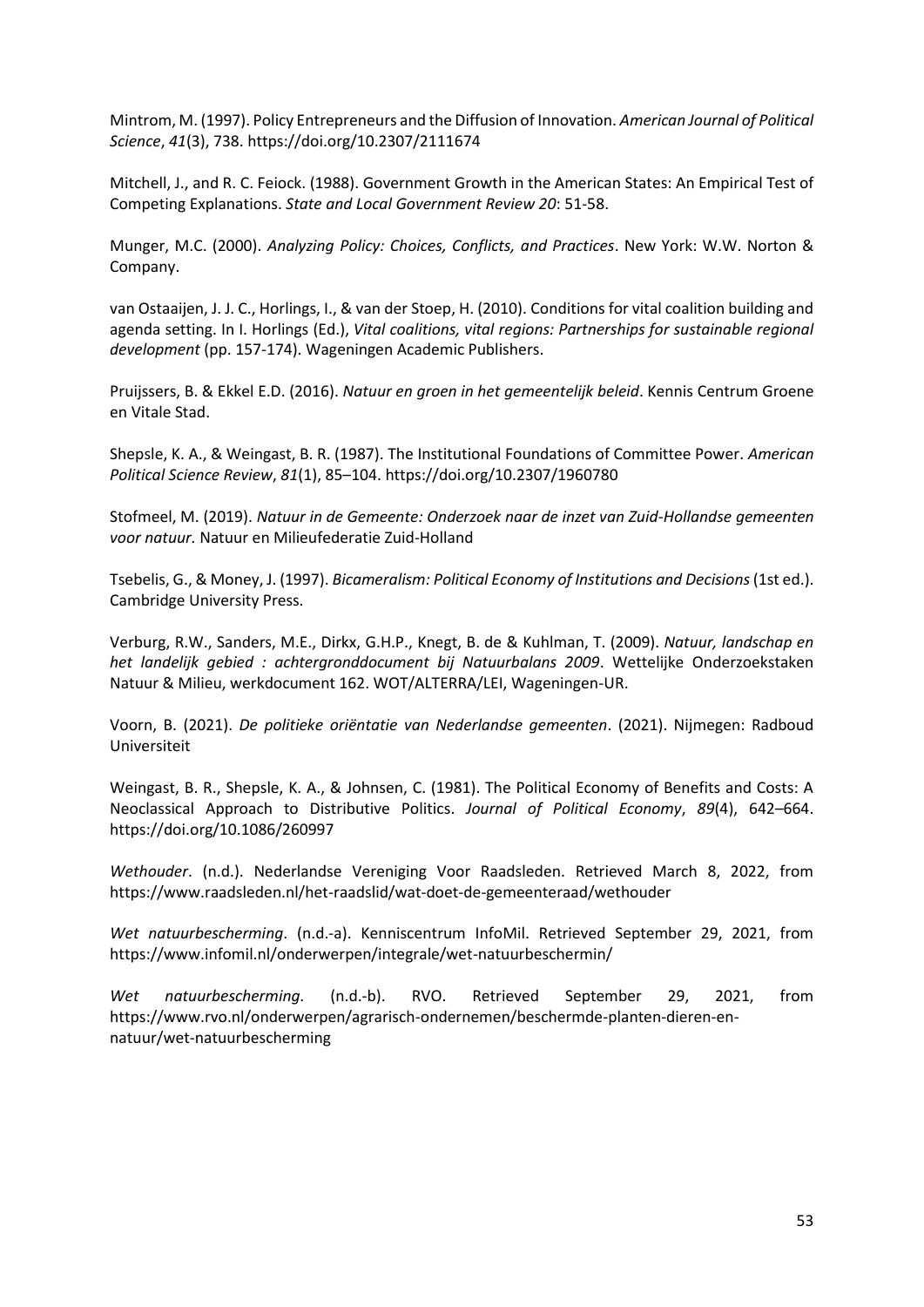# <span id="page-53-0"></span>Appendices

# <span id="page-53-1"></span>Appendix A: Nature Conservation Policy Criteria

**Table 5** on the next page shows the criteria and distribution of points that were used for assessing nature conservation policy agenda setting. Some remarks have to be made about the different criteria. First, since the first three criteria are based on the municipal websites, the available points were doubled for the fourth criterium. Municipal websites are relatively unreliable for assessing agenda setting because of multiple external variables. For example, poor website management may cause the website to not reflect the current developments in the municipality. The coalition agreement is a more reliable measurement for assessing the agenda-setting stage. Second, for assessing criterium four, the following criteria were used: (1) whether nature or biodiversity is specifically addressed as a separate theme, (2) whether nature or biodiversity is only briefly mentioned or extensively addressed and (3) whether specific future initiatives or plans with regard to nature or biodiversity are mentioned. Finally, for criteria three, news items from November 21<sup>st</sup> until December 20<sup>th</sup> were taken into account.

**Table 6** on the next page shows the criteria and distribution of points that were used for assessing nature conservation policy adoption. For the first criterium, only landscape development plans and green policy plans from 2010 and onwards were taken into account. The reason for this choice is that such plans generally have a ten-year duration in which the plan is implemented.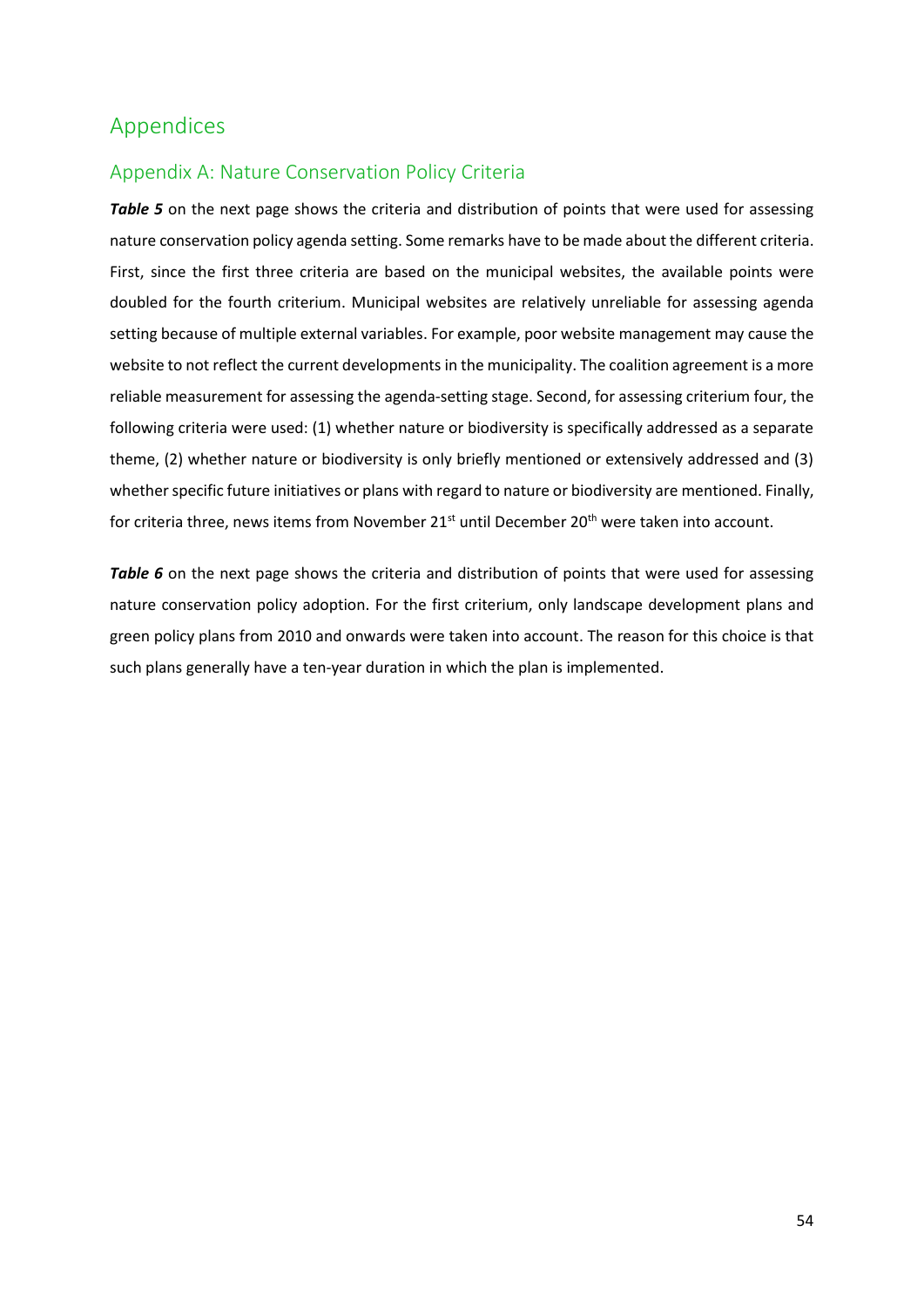| <b>Agenda Setting</b>                                                                                                                                                                                    |                                                                                                                                                                                                                                                                                                                                                                                                                                                                        |  |  |  |  |  |  |
|----------------------------------------------------------------------------------------------------------------------------------------------------------------------------------------------------------|------------------------------------------------------------------------------------------------------------------------------------------------------------------------------------------------------------------------------------------------------------------------------------------------------------------------------------------------------------------------------------------------------------------------------------------------------------------------|--|--|--|--|--|--|
| Criterium                                                                                                                                                                                                | <b>Distribution of Points</b>                                                                                                                                                                                                                                                                                                                                                                                                                                          |  |  |  |  |  |  |
| The municipal website has a specific 'nature' or<br>'biodiversity' webpage that shows different<br>policies, plans or tips to conserve, enhance or<br>protect nature or biodiversity in the municipality | The municipal website does not have<br>such a webpage $= 0$ points<br>The municipal website does have a<br>webpage that (i) pays only minor<br>attention to nature or biodiversity or (ii)<br>does not specifically address nature or<br>biodiversity but also other themes = 0.5<br>points<br>The municipal website does have a<br>webpage or a link to a separate website<br>that pays considerable attention to<br>specifically nature or biodiversity = 1<br>point |  |  |  |  |  |  |
| The number of clicks it takes from the home                                                                                                                                                              | $0$ clicks = 1 point                                                                                                                                                                                                                                                                                                                                                                                                                                                   |  |  |  |  |  |  |
| page of the municipal website to find weblinks,<br>projects, news, etc. that are related to nature or<br>biodiversity                                                                                    | 1 click = $0.5$ points<br>2 clicks = $0$ points                                                                                                                                                                                                                                                                                                                                                                                                                        |  |  |  |  |  |  |
| The number of news items the municipality                                                                                                                                                                | 0 news items = $0$ points                                                                                                                                                                                                                                                                                                                                                                                                                                              |  |  |  |  |  |  |
| posted on their website in the past month                                                                                                                                                                | 1 news item = $0.25$ points                                                                                                                                                                                                                                                                                                                                                                                                                                            |  |  |  |  |  |  |
| concerning policy, plans or tips to conserve,                                                                                                                                                            | 2 news items = 0.5 points<br>-                                                                                                                                                                                                                                                                                                                                                                                                                                         |  |  |  |  |  |  |
| enhance or protect nature or biodiversity in the                                                                                                                                                         | 3 news items = 0.75 points                                                                                                                                                                                                                                                                                                                                                                                                                                             |  |  |  |  |  |  |
| municipality                                                                                                                                                                                             | 4 news items = $1$ point                                                                                                                                                                                                                                                                                                                                                                                                                                               |  |  |  |  |  |  |
| municipal<br>coalition<br><b>The</b><br>agreement<br>pays<br>attention to nature or biodiversity                                                                                                         | The municipality does not pay attention<br>to nature or biodiversity = 0 points<br>The municipality pays only minor<br>attention to nature or biodiversity =<br>0.66 points<br>The municipality pays considerable<br>$\qquad \qquad \blacksquare$<br>attention to nature or biodiversity =<br>1.32 points<br>The municipality pays much attention<br>to nature or biodiversity = 2 points                                                                              |  |  |  |  |  |  |

# *Table 5: Criteria used for assessing municipal nature conservation policy agenda setting*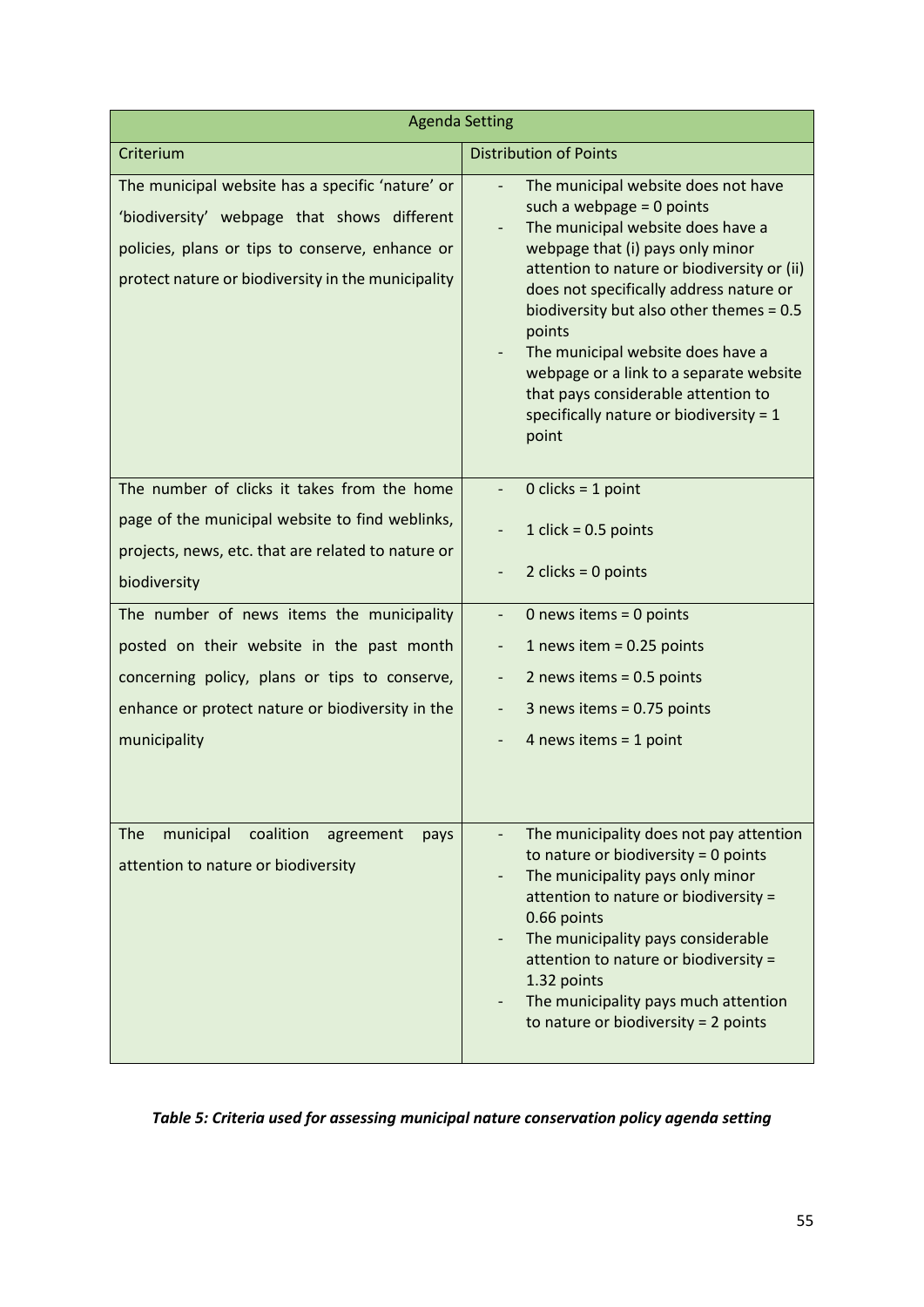| Adoption                                                                                                                                                                                                                                                                                                                                                                |                                                                                                                                                                                                                                                                                                                                                       |  |  |  |  |  |
|-------------------------------------------------------------------------------------------------------------------------------------------------------------------------------------------------------------------------------------------------------------------------------------------------------------------------------------------------------------------------|-------------------------------------------------------------------------------------------------------------------------------------------------------------------------------------------------------------------------------------------------------------------------------------------------------------------------------------------------------|--|--|--|--|--|
| Criterium                                                                                                                                                                                                                                                                                                                                                               | <b>Distribution of Points</b>                                                                                                                                                                                                                                                                                                                         |  |  |  |  |  |
| The municipality has adopted a landscape<br>development<br>plan<br>(landschapsontwikkelingsplan) for the<br>outer<br>and/or<br>policy<br>plan<br>$\mathsf{a}$<br>green<br>areas<br>(groenbeleidsplan) for the inner areas of the<br>municipality that explains their policy with<br>regard to the conservation, enhancement and<br>protection of nature or biodiversity | The municipality has not adopted either<br>of the plans $= 0$ points<br>The municipality has adopted one of<br>the two plans = $0.5$ points<br>The municipality has adopted both<br>$plans = 1 point$                                                                                                                                                 |  |  |  |  |  |
| The municipality has adopted a biodiversity plan<br>(biodiversiteitsplan) that specifically focusses on<br>the conservation, enhancement and protection<br>of biodiversity within the municipality                                                                                                                                                                      | The municipality has not adopted such<br>$a$ plan = 0 points<br>The municipality is currently working or<br>finishing working on a biodiversity plan<br>but it still needs to be adopted = 0.5<br>points<br>The municipality has adopted such a<br>$plan = 1 point$                                                                                   |  |  |  |  |  |
| The number of subsidies the municipality offers                                                                                                                                                                                                                                                                                                                         | 0 subsidies = $0$ points                                                                                                                                                                                                                                                                                                                              |  |  |  |  |  |
| that stimulate the protection, enhancement or                                                                                                                                                                                                                                                                                                                           | 1 subsidy = $0.25$ points<br>$\overline{\phantom{0}}$                                                                                                                                                                                                                                                                                                 |  |  |  |  |  |
| conservation of nature or biodiversity                                                                                                                                                                                                                                                                                                                                  | 2 subsidies = $0.5$ points<br>-                                                                                                                                                                                                                                                                                                                       |  |  |  |  |  |
|                                                                                                                                                                                                                                                                                                                                                                         | 3 subsidies = $0.75$ points                                                                                                                                                                                                                                                                                                                           |  |  |  |  |  |
|                                                                                                                                                                                                                                                                                                                                                                         | 4 subsidies = $1$ point                                                                                                                                                                                                                                                                                                                               |  |  |  |  |  |
| The<br>municipality<br>of<br><b>IVN</b><br>is<br>$\mathsf a$<br>partner<br>Natuureducatie in the following three projects:<br>(i) Tiny Forests, (ii) Nederland Zoemt and (iii)<br><b>Operatie Steenbreek</b>                                                                                                                                                            | The municipality is not a partner in any<br>of the three projects = 0 points<br>The municipality is a partner in one of<br>the three projects = $1/3$ points<br>The municipality is a partner in two of<br>$\overline{\phantom{a}}$<br>the three projects = $2/3$ points<br>The municipality is a partner in all of<br>the three projects = $1$ point |  |  |  |  |  |

# *Table 6: Criteria used for assessing municipal nature conservation policy adoption*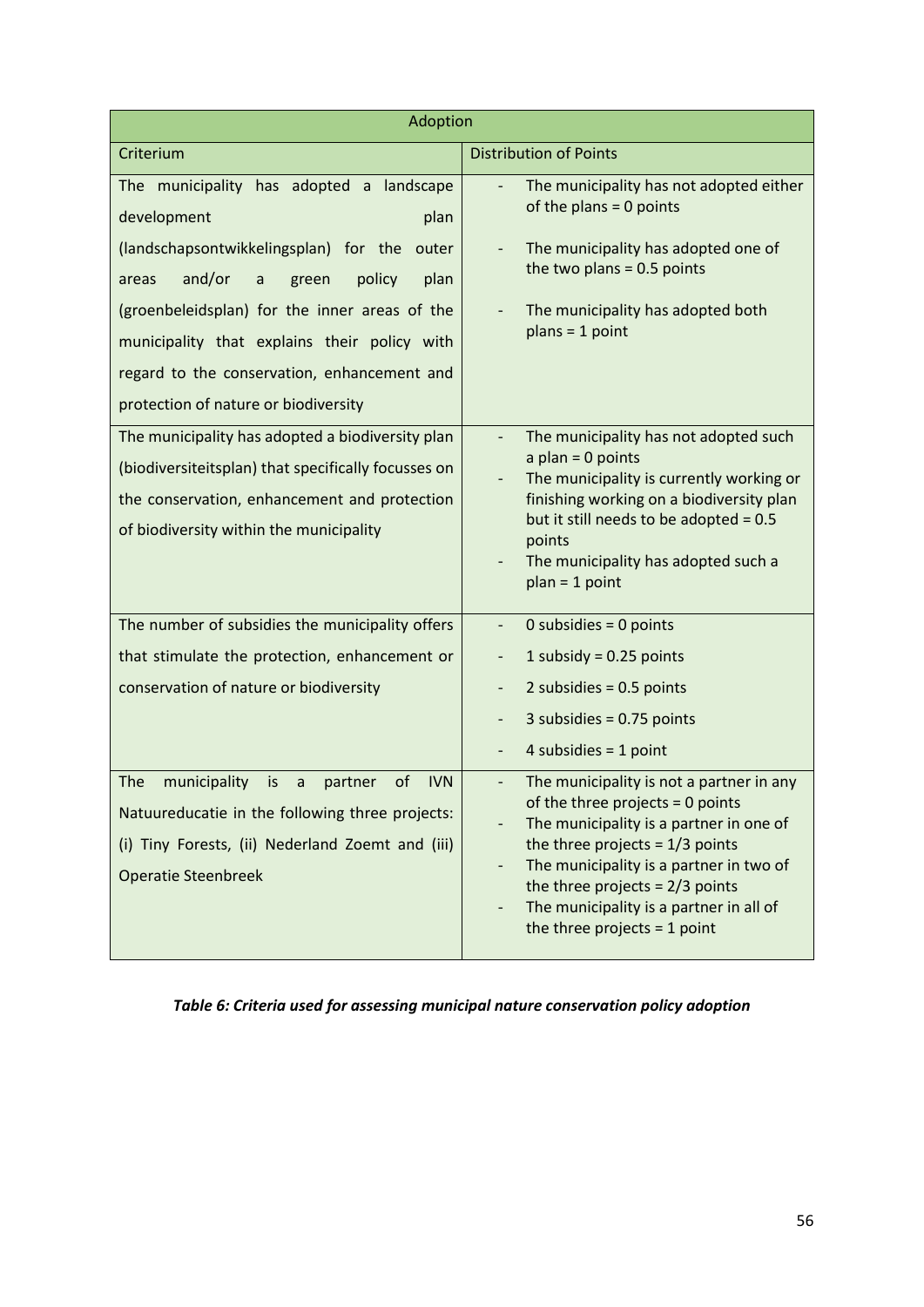# <span id="page-56-0"></span>Appendix B: Interview Questions

*- Opnemen Video/Audio*

#### *- Intro Onderzoek*

#### *- Budget (Uitleg Factor)*

1. Hoe wordt beslist welke sectoren een groter of kleiner deel van het budget toegewezen krijgen? In andere woorden, hoe worden prioriteiten gesteld?

2. Zijn er belangrijke factoren of evenementen die invloed hebben op het deel van het budget dat naar natuurbehoud gaat? (Bijvoorbeeld: nationale of lokale programma's of subsidies).

3. Verschilt het budget voor natuurbehoud ieder jaar of blijft dit vrijwel onveranderd? 4. Als je kijkt naar de gemeente Barneveld, dan is het verschil in budget met grote, stedelijke gemeenten erg groot. Klopt mijn verwachting dat een gemeente met een relatief beperkt budget geforceerd wordt om prioriteiten te stellen waarbij bijvoorbeeld armoede en ouderenzorg een hogere prioriteit hebben dan natuurbehoud en daarom dus ook een groter deel van het budget krijgen? Stel: het budget van de gemeente Barneveld daalt aanzienlijk, zullen bepaalde sectoren dan minder geld toegewezen krijgen of wordt elke sector gelijk behandeld?

#### *- Zetelverdeling (Uitleg Factor)*

5. Op welke manieren merkt u wel of niet dat de samenstelling van de gemeenteraad effect heeft op het natuurbeleid van de gemeente? Het beeld bestaat bijvoorbeeld dat linkse partijen natuurbehoud hoger op de prioriteitenlijst hebben staan dan rechtse partijen, herkent u dit beeld bij de gemeente?

#### *- Stedelijkheid (Uitleg Factor)*

6. De gemeente Barneveld is een 'landbouw gemeente' (2/5 stedelijkheidsgraad). Wat voor uitdagingen m.b.t. natuurbehoud heeft de gemeente? Wat hebben die uitdagingen volgens u als gevolg voor het natuurbeleid?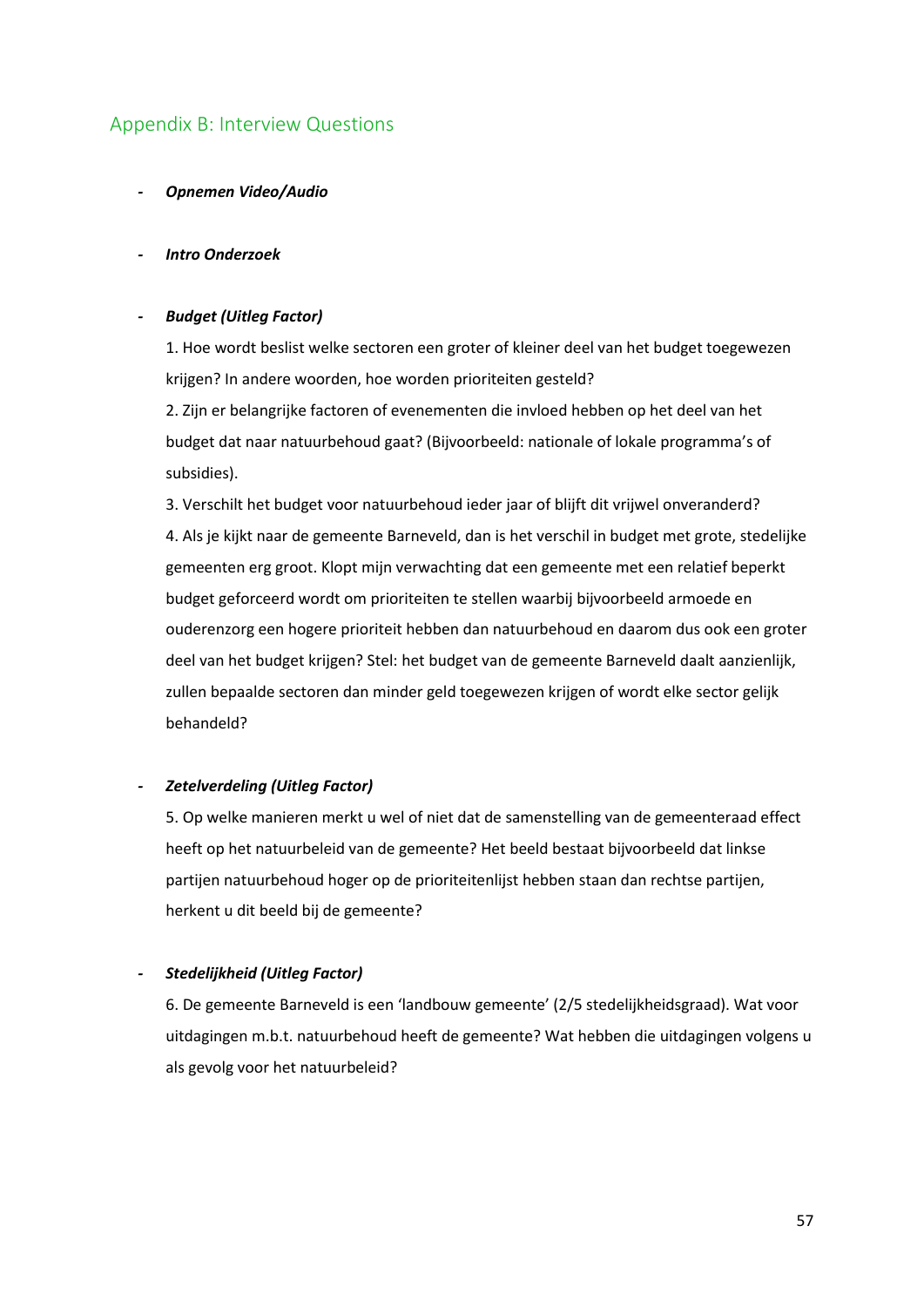*-* 7. Zou u zeggen dat de gemeente Barneveld veel of weinig beschikking heeft tot natuur waar ze haar invloed op kan uitoefenen? Welke gevolgen heeft dit voor het natuurbeleid?

#### *- Vorming Politieke Voorkeuren (Uitleg Factor)*

8. Volgens mijn analyse heeft Barneveld een hoge score voor 'agenda setting'. Hoe en door wie worden belangrijke thema's op de gemeentelijke agenda gezet zodat ze door de gemeente worden behandeld? Hoe wordt beslist welke thema's belangrijk genoeg zijn om op de agenda te komen?

9. Wat is de rol van belangengroepen in de gemeente Barneveld? Zijn er belangengroepen die invloed proberen uit te oefenen op de gemeente?

10. Kiest een gemeente liever voor thema's of sectoren waar ze veel invloed op kan uitoefenen in plaats van sectoren waar ze nauwelijks controle over heeft?

#### *- Besluitvormingsfase (Uitleg Factor)*

11. Kijkt de gemeente Barneveld naar het beleid van andere gemeentes en komt het dan wel eens voor dat de gemeente daardoor nieuw beleid aanneemt of haar beleid aanpast aan een andere gemeente?

12. In hoeverre en op welke manieren beïnvloed de overheid of de provincie het natuurbeleid van de gemeente?

13. Merkt u dat de gemeente Barneveld soms bepaalde kennis, expertise of skills mist die nodig zijn om een bepaald beleid aan te nemen of uit te voeren?

14. Wat zijn voor de gemeente de hoofdredenen geweest om te starten met een punten systeem natuur-inclusief bouwen?

#### *- Afrondingsvragen*

15. Ik heb gekeken naar het budget, samenstelling van de gemeenteraad en de stedelijkheid. Zijn er volgens u nog andere belangrijke factoren die van invloed zijn op het natuurbeleid van een gemeente?

16. Mag ik dit interview gebruiken als rapportage in mijn scriptie?

17. Mag ik uw naam gebruiken of blijft u liever anoniem?

18. Heeft u er behoefte aan als ik al uw antwoorden op mijn vragen naar u toe stuur voordat ik ze in mijn scriptie verwerk?

19. Heeft u er behoefte aan dat ik mijn scriptie naar u toe stuur wanneer ik deze af heb?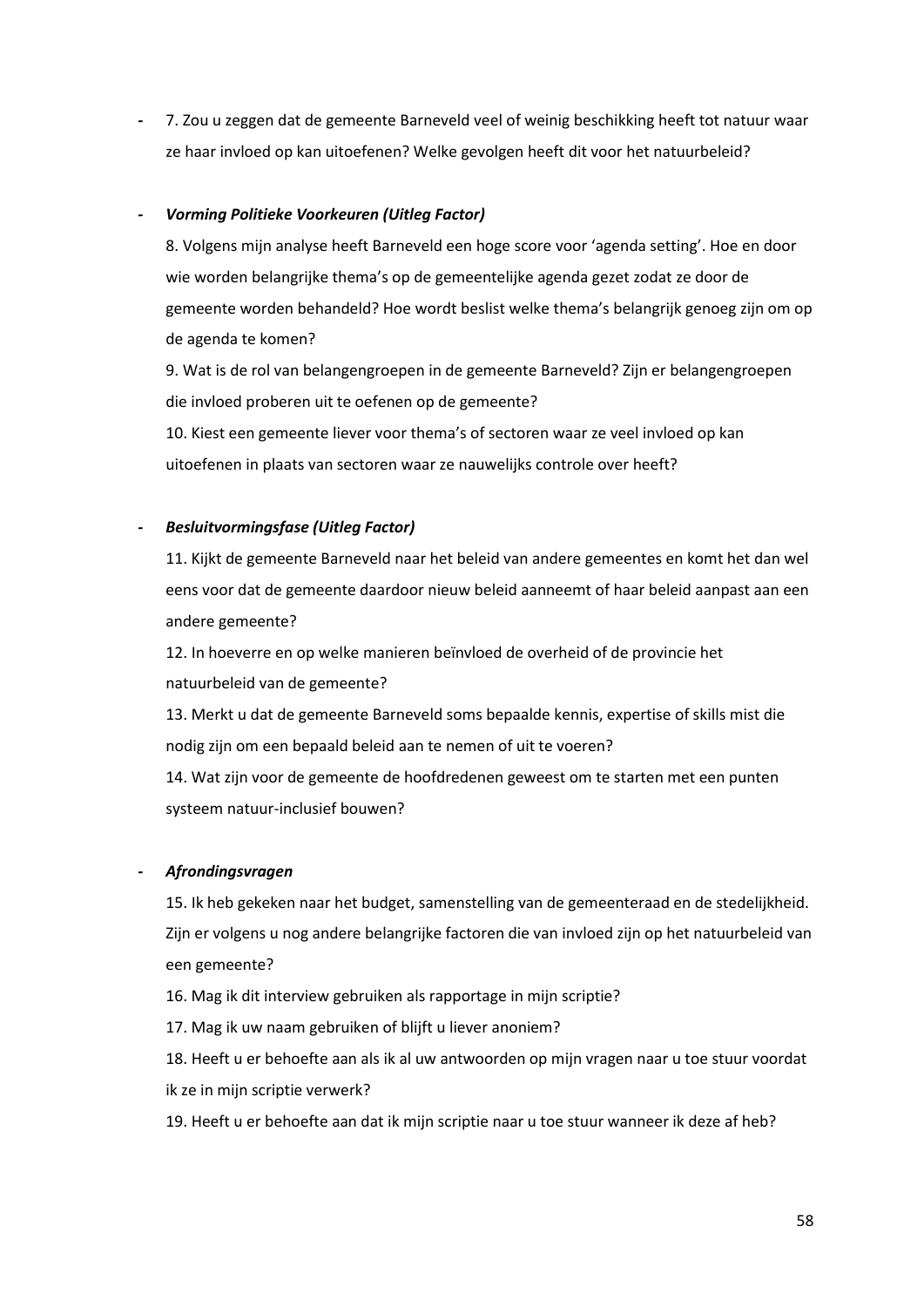# <span id="page-58-0"></span>Appendix C: Statistical Data

| Municipality       | Urbanity       | <b>Budget</b><br>(x1000) | Distribution of Seats | <b>Agenda Setting Score</b> | <b>Adoption Score</b> |
|--------------------|----------------|--------------------------|-----------------------|-----------------------------|-----------------------|
| Aalten             | $\overline{2}$ | 69502                    | 49.1                  | 4.5                         | 0.75                  |
| Apeldoorn          | 4              | 668544                   | 45.67                 | 4.5                         | 4                     |
| Arnhem             | 4              | 835934                   | 43.16                 | 4.75                        | 1.91                  |
| Barneveld          | 2              | 200831                   | 52.38                 | 3.32                        | 1.75                  |
| Berg en Dal        | $\overline{2}$ | 98301                    | 44.61                 | 3.57                        | 1.08                  |
| Berkelland         | 2              | 135231                   | 51.83                 | 3.82                        | 1.25                  |
| Beuningen          | 3              | 68240                    | 42.82                 | 1.66                        | 0.83                  |
| <b>Bronckhorst</b> | 1              | 84954                    | 53.71                 | 3.5                         | 1.75                  |
| <b>Brummen</b>     | $\overline{2}$ | 54993                    | 51.14                 | 2.57                        | $\mathbf{1}$          |
| <b>Buren</b>       | 1              | 74289                    | 45.67                 | 2.75                        | $\mathbf{1}$          |
| Culemborg          | 3              | 88232                    | 48.81                 | 3.5                         | 1.83                  |
| Doesburg           | $\overline{2}$ | 40492                    | 45.62                 | 0.5                         | 0                     |
| Doetinchem         | 3              | 278235                   | 47.43                 | 1.91                        | 0.5                   |
| Druten             | $\overline{2}$ | 54540                    | 42.92                 | 1.25                        | 0                     |
| Duiven             | 3              | 66505                    | 42.96                 | 1.16                        | 0.5                   |
| Ede                | 4              | 430757                   | 55.45                 | 4                           | 3                     |
| Elburg             | $\overline{2}$ | 65440                    | 54.94                 | 1.25                        | 0.5                   |
| Epe                | $\overline{2}$ | 97231                    | 48.2                  | 2.91                        | 0.5                   |
| Ermelo             | $\overline{2}$ | 102747                   | 53.53                 | 2.57                        | 2.08                  |
| Harderwijk         | 4              | 198012                   | 52.63                 | 1.41                        | 0.91                  |
| Hattem             | $\overline{2}$ | 34261                    | 52.22                 | 1.66                        | 1.25                  |
| Heerde             | $\overline{2}$ | 52976                    | 53.43                 | 3.5                         | $\mathbf{1}$          |
| Heumen             | $\overline{2}$ | 41103                    | 48.28                 | 2.66                        | 0.75                  |
| Lingewaard         | $\overline{2}$ | 126768                   | 43.79                 | 1.32                        | 0.58                  |
| Lochem             | $\overline{2}$ | 99814                    | 54.26                 | 4.5                         | 1.5                   |
| Maasdriel          | 1              | 87902                    | 53.86                 | 2.82                        | 0.83                  |
| Montferland        | $\overline{2}$ | 111199                   | 53.57                 | 2.82                        | 0.75                  |
| Neder-Betuwe       | $\mathbf{1}$   | 63411                    | 57.26                 | 2.57                        | 0.5                   |
| Nijkerk            | 3              | 120115                   | 53.03                 | 2.57                        | 1.41                  |
| Nijmegen           | 4              | 901521                   | 35.78                 | 2.82                        | 1.41                  |
| Nunspeet           | $\overline{2}$ | 75182                    | 50.82                 | 3.5                         | 1.08                  |
| Oldebroek          | $\overline{2}$ | 93212                    | 50.57                 | 1.91                        | 2.33                  |
| Oost Gelre         | $\overline{2}$ | 82445                    | 55.83                 | 2.57                        | 0.5                   |
| Oude Ijsselstreek  | $\overline{2}$ | 113288                   | 41.83                 | 2.91                        | 1.08                  |
| Overbetuwe         | $\overline{2}$ | 122582                   | 48.58                 | 1.75                        | 0.75                  |
| Putten             | $\overline{2}$ | 67246                    | 52.19                 | 2.91                        | 1.58                  |
| Renkum             | $\overline{2}$ | 93439                    | 50.54                 | 3.5                         | 1.66                  |
| Rheden             | 3              | 125596                   | 43.38                 | 4                           | $\mathbf{2}$          |
| Rozendaal          | $\overline{2}$ | 7851                     | 40                    | 2.16                        | 0                     |
| Scherpenzeel       | $\overline{2}$ | 27451                    | 46.69                 | 2.16                        | 0                     |
| Tiel               | 3              | 143307                   | 49.12                 | 0.25                        | 0.25                  |
| Voorst             | $\overline{2}$ | 75940                    | 46.71                 | 3.16                        | 0.83                  |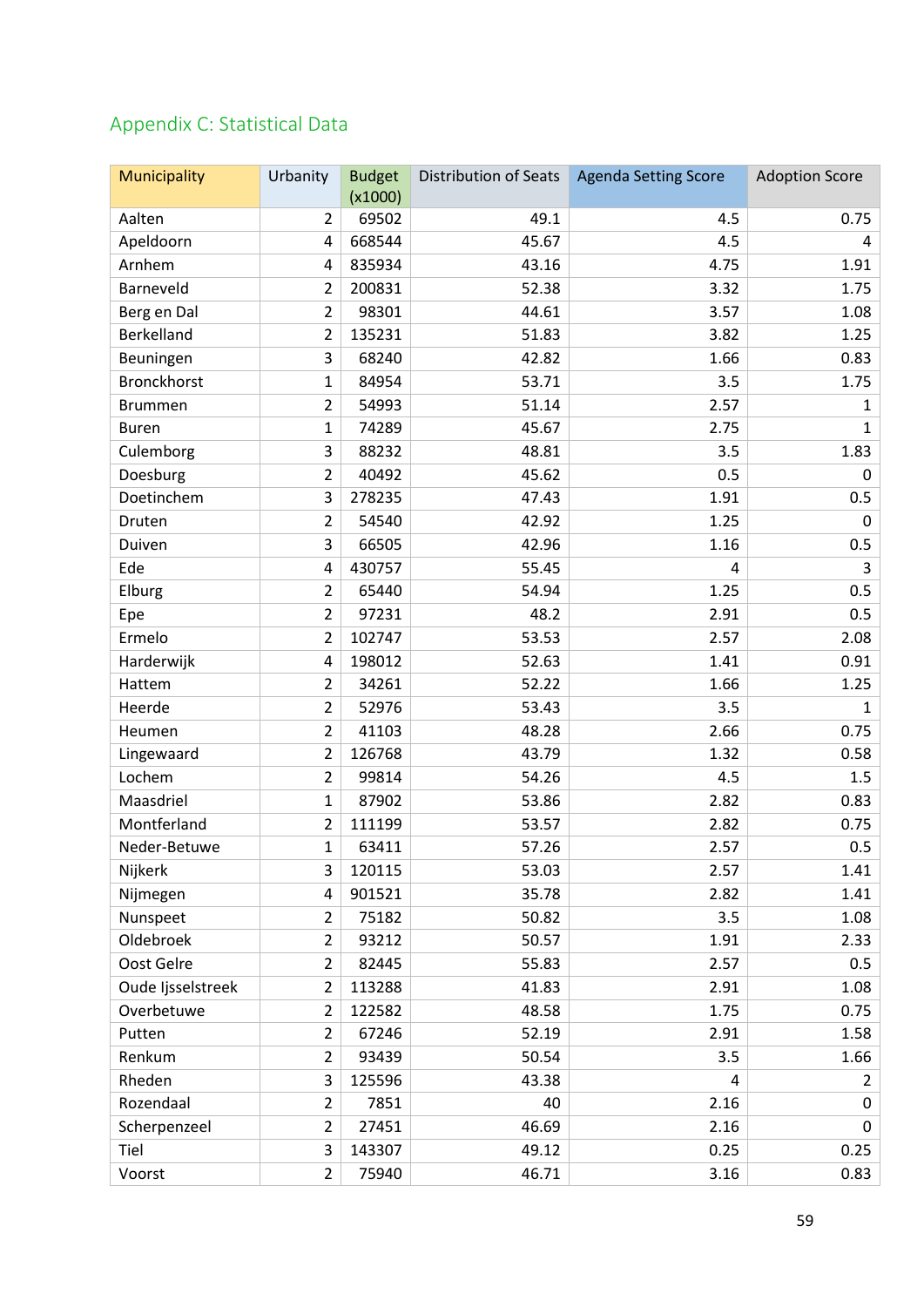| Wageningen           | 4             | 118322 | 41.94 | 4.25 | 1.83 |
|----------------------|---------------|--------|-------|------|------|
| West Betuwe          | 1             | 160924 | 54.25 | 2.82 | 0.5  |
| West Maas en<br>Waal |               | 47919  | 43.36 | 2.82 | 1    |
| Westervoort          | 3             | 41369  | 47.06 | 2.32 | 0.5  |
| Wijchen              | 3             | 118044 | 43.3  | 3.07 | 1.5  |
| Winterswijk          | 3             | 119134 | 50.4  | 3.75 | 2.16 |
| Zaltbommel           | $\mathcal{L}$ | 116767 | 51.34 | 3.32 | 1.33 |
| Zevenaar             | 3             | 157085 | 43.99 | 1.16 | 0.58 |
| Zutphen              | 4             | 191684 | 40.3  | 3.32 | 0.5  |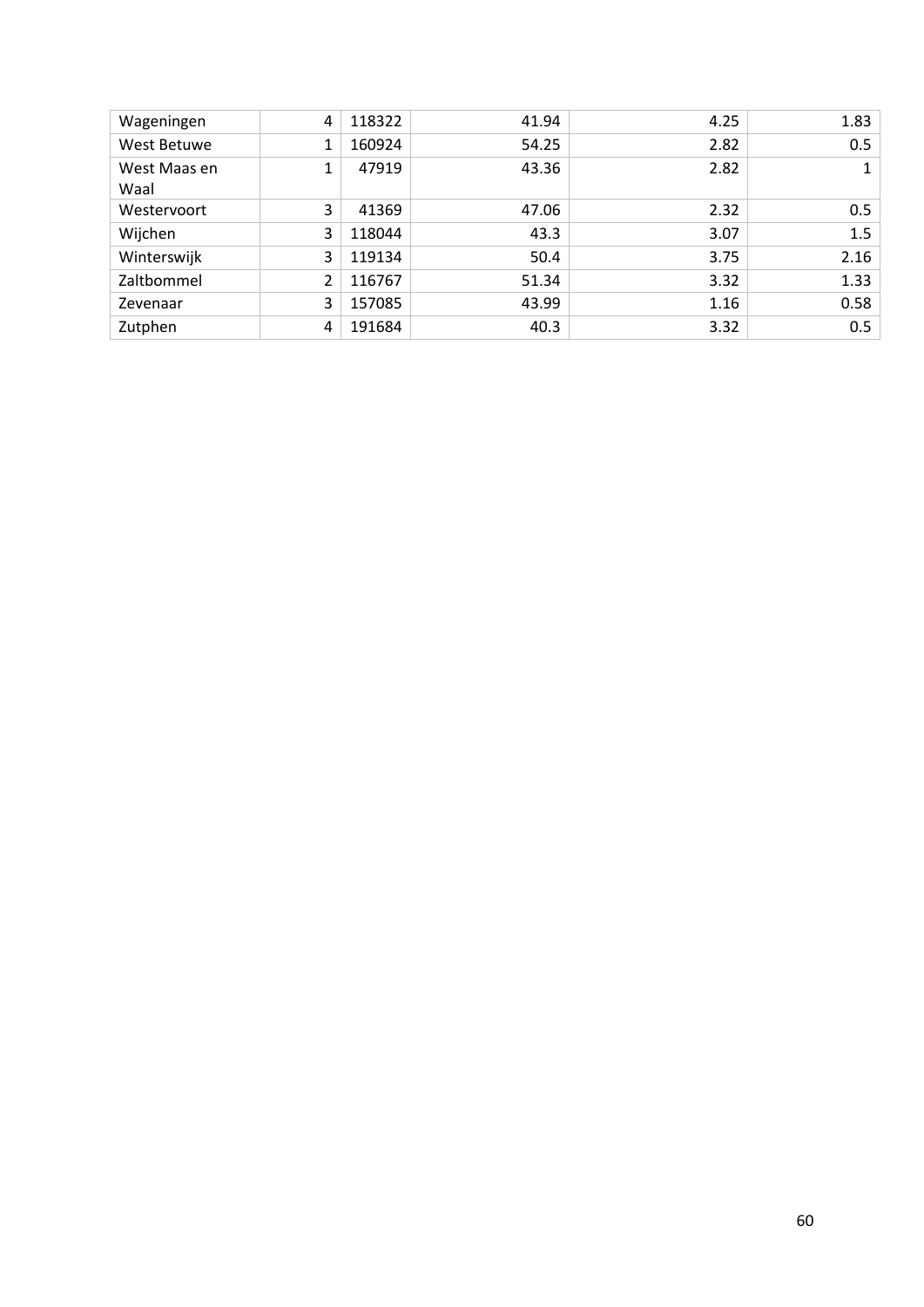# <span id="page-60-0"></span>Appendix D: SPSS Output

# <span id="page-60-1"></span>Pearson Correlation Output

| <b>Correlations</b>          |                            |          |               |                 |                      |            |  |  |  |  |
|------------------------------|----------------------------|----------|---------------|-----------------|----------------------|------------|--|--|--|--|
|                              |                            |          |               |                 | Agenda               | Adoption   |  |  |  |  |
|                              |                            |          |               | Distribution of | <b>Setting Score</b> | Score      |  |  |  |  |
|                              |                            | Urbanity | <b>Budget</b> | Seats           | Percentage           | Percentage |  |  |  |  |
| Urbanity                     | Pearson Correlation        | 1        | $.601$ **     | $-.400"$        | .128                 | .364"      |  |  |  |  |
|                              | Sig. (2-tailed)            |          | .000          | .004            | .369                 | .009       |  |  |  |  |
|                              | N                          | 51       | 51            | 51              | 51                   | 51         |  |  |  |  |
| <b>Budget</b>                | Pearson Correlation        | $.601**$ | 1             | $-.290"$        | $.319*$              | .475       |  |  |  |  |
|                              | Sig. (2-tailed)            | .000     |               | .039            | .022                 | .000       |  |  |  |  |
|                              | N                          | 51       | 51            | 51              | 51                   | 51         |  |  |  |  |
| <b>Distribution of Seats</b> | <b>Pearson Correlation</b> | $-.400"$ | $-.290"$      |                 | .081                 | .131       |  |  |  |  |
|                              | Sig. (2-tailed)            | .004     | .039          |                 | .574                 | .360       |  |  |  |  |
|                              | N                          | 51       | 51            | 51              | 51                   | 51         |  |  |  |  |
| Agenda Setting Score         | Pearson Correlation        | .128     | $.319*$       | .081            | 1                    | $.619**$   |  |  |  |  |
| Percentage                   | Sig. (2-tailed)            | .369     | .022          | .574            |                      | .000       |  |  |  |  |
|                              | N                          | 51       | 51            | 51              | 51                   | 51         |  |  |  |  |
| <b>Adoption Score</b>        | Pearson Correlation        | .364"    | .475**        | .131            | $.619**$             |            |  |  |  |  |
| Percentage                   | Sig. (2-tailed)            | .009     | .000          | .360            | .000                 |            |  |  |  |  |
|                              | N                          | 51       | 51            | 51              | 51                   | 51         |  |  |  |  |

\*\*. Correlation is significant at the 0.01 level (2-tailed).

\*. Correlation is significant at the 0.05 level (2-tailed).

# <span id="page-60-2"></span>Multiple Regression Output (Agenda Setting)

#### **Model Summary**

|                |                   |          |            |               | <b>Change Statistics</b> |          |     |     |               |
|----------------|-------------------|----------|------------|---------------|--------------------------|----------|-----|-----|---------------|
|                |                   |          | Adjusted R | Std. Error of | R Square                 |          |     |     |               |
| Model          | R                 | R Square | Square     | the Estimate  | Change                   | F Change | df1 | df2 | Sig. F Change |
|                | .081a             | .006     | $-0.014$   | 21.32792      | .006                     | .320     |     | 49  | .574          |
| $\overline{2}$ | .193 <sup>b</sup> | .037     | $-.003$    | 21.21331      | .031                     | 1.531    |     | 48  | .222          |
| 3              | .368c             | .135     | .080       | 20.31669      | .098                     | 5.330    |     | 47  | .025          |

a. Predictors: (Constant), Distribution of Seats

b. Predictors: (Constant), Distribution of Seats, Urbanity

c. Predictors: (Constant), Distribution of Seats, Urbanity, Budget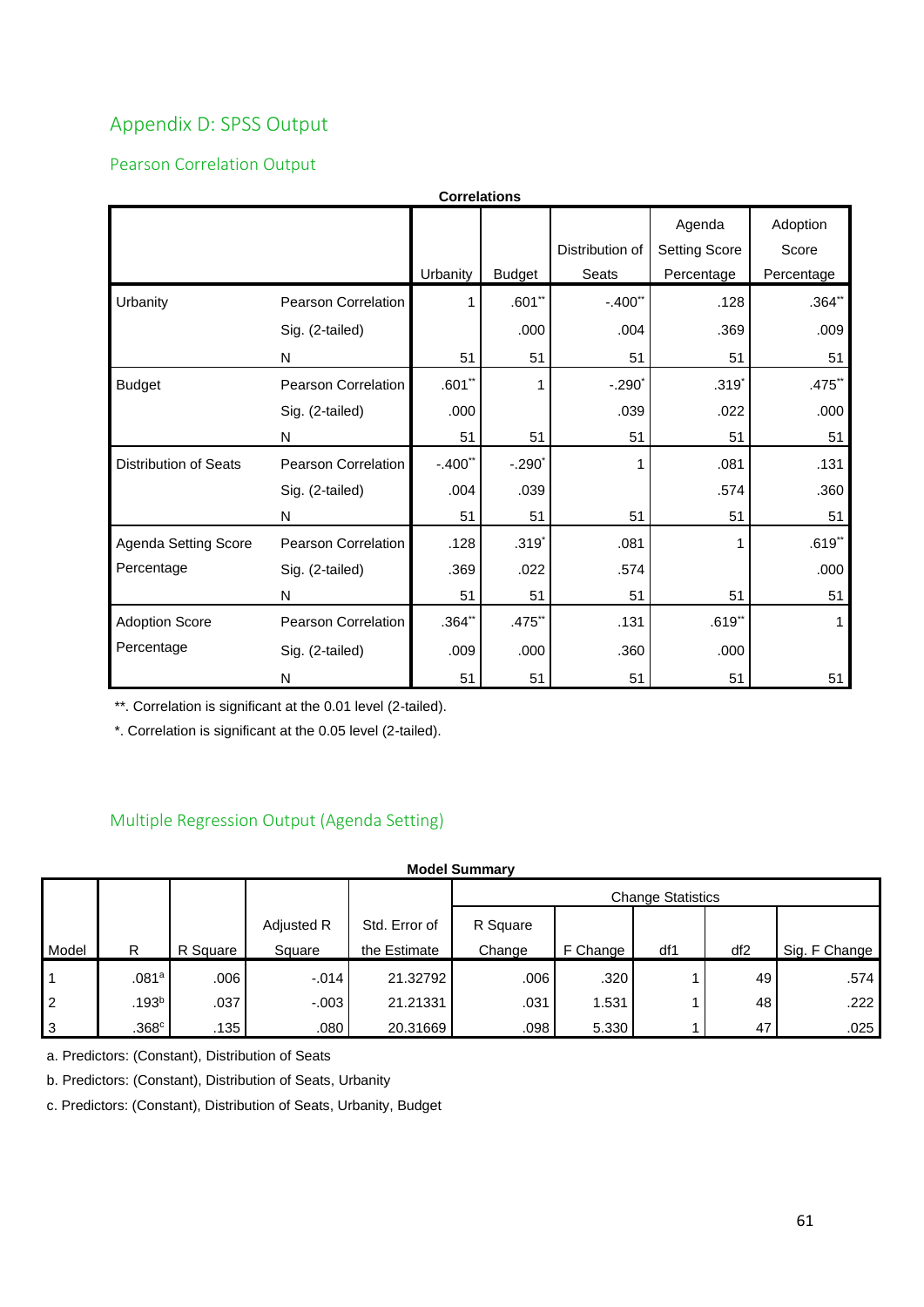| <b>ANUVA</b>   |            |                |    |             |       |                   |  |  |
|----------------|------------|----------------|----|-------------|-------|-------------------|--|--|
| Model          |            | Sum of Squares | df | Mean Square | F     | Sig.              |  |  |
|                | Regression | 145.511        |    | 145.511     | .320  | .574 <sup>b</sup> |  |  |
|                | Residual   | 22289.129      | 49 | 454.880     |       |                   |  |  |
|                | Total      | 22434.640      | 50 |             |       |                   |  |  |
| $\overline{2}$ | Regression | 834.419        | 2  | 417.210     | .927  | .403 <sup>c</sup> |  |  |
|                | Residual   | 21600.221      | 48 | 450.005     |       |                   |  |  |
|                | Total      | 22434.640      | 50 |             |       |                   |  |  |
| 3              | Regression | 3034.544       | 3  | 1011.515    | 2.451 | .075 <sup>d</sup> |  |  |
|                | Residual   | 19400.096      | 47 | 412.768     |       |                   |  |  |
|                | Total      | 22434.640      | 50 |             |       |                   |  |  |

# **ANOVA<sup>a</sup>**

a. Dependent Variable: Agenda Setting Score Percentage

b. Predictors: (Constant), Distribution of Seats

c. Predictors: (Constant), Distribution of Seats, Urbanity

d. Predictors: (Constant), Distribution of Seats, Urbanity, Budget

| <b>Coefficients<sup>a</sup></b> |                              |                                                |        |                                             |        |      |  |  |  |
|---------------------------------|------------------------------|------------------------------------------------|--------|---------------------------------------------|--------|------|--|--|--|
| Model                           |                              | Unstandardized Coefficients<br>Std. Error<br>B |        | Standardized<br>Coefficients<br><b>Beta</b> |        | Sig. |  |  |  |
| 1                               | (Constant)                   | 38.305                                         | 29.668 |                                             | 1.291  | .203 |  |  |  |
|                                 | Distribution of Seats        | .345                                           | .609   | .081                                        | .566   | .574 |  |  |  |
| $\overline{2}$                  | (Constant)                   | 11.410                                         | 36.651 |                                             | .311   | .757 |  |  |  |
|                                 | Distribution of Seats        | .672                                           | .661   | .157                                        | 1.016  | .315 |  |  |  |
|                                 | Urbanity                     | 4.651                                          | 3.759  | .191                                        | 1.237  | .222 |  |  |  |
| $\mathbf{3}$                    | (Constant)                   | 12.936                                         | 35.108 |                                             | .368   | .714 |  |  |  |
|                                 | <b>Distribution of Seats</b> | .771                                           | .635   | .180                                        | 1.215  | .230 |  |  |  |
|                                 | Urbanity                     | -.857                                          | 4.319  | $-0.035$                                    | $-198$ | .844 |  |  |  |
|                                 | <b>Budget</b>                | 4.606E-5                                       | .000   | .393                                        | 2.309  | .025 |  |  |  |

a. Dependent Variable: Agenda Setting Score Percentage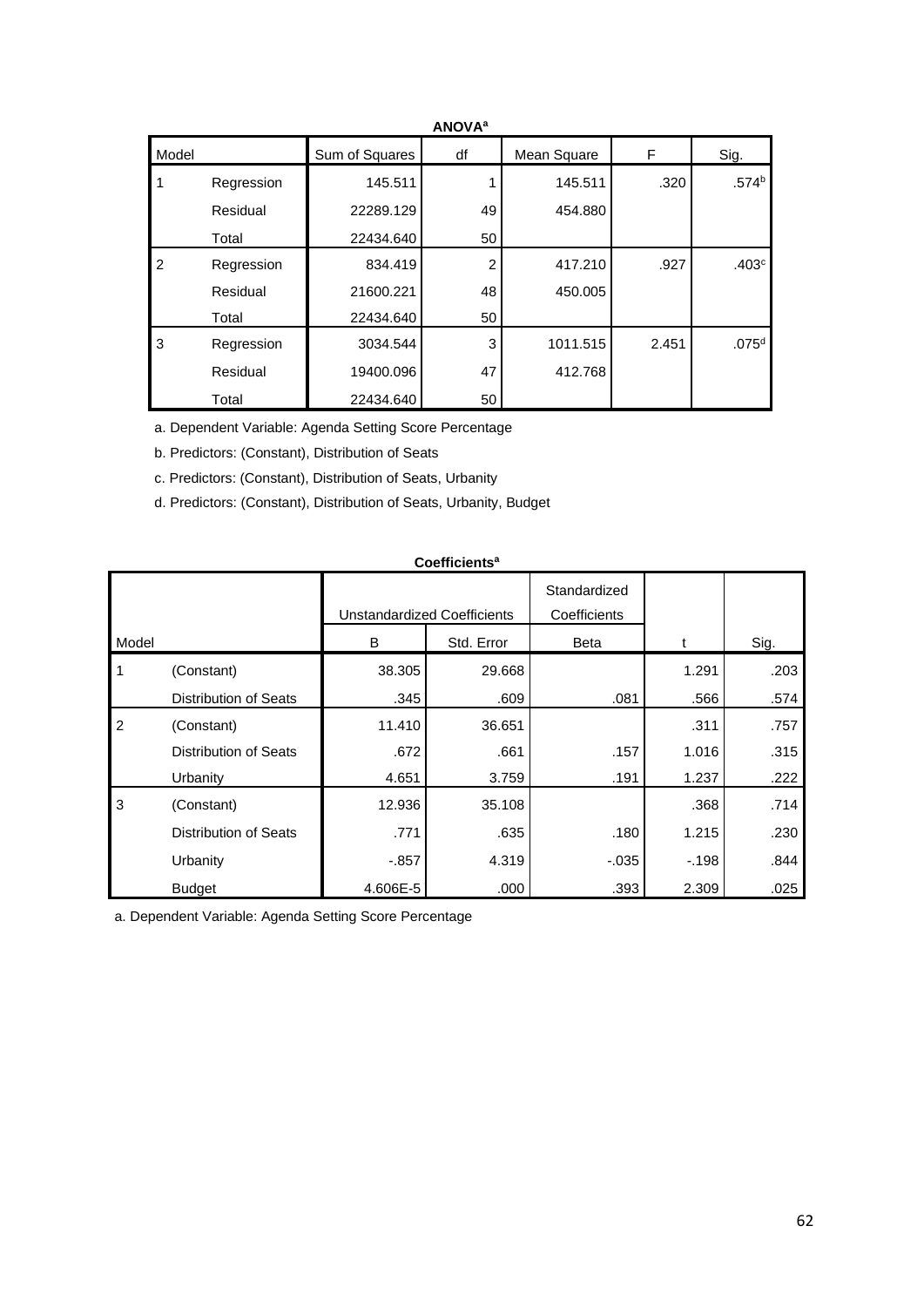### <span id="page-62-0"></span>Multiple Regression Output (Adoption)

| <b>IVIUUTI JUIIIIIIIII</b> |                     |          |            |                   |                          |          |     |     |        |
|----------------------------|---------------------|----------|------------|-------------------|--------------------------|----------|-----|-----|--------|
|                            |                     |          |            |                   | <b>Change Statistics</b> |          |     |     |        |
|                            |                     |          | Adjusted R | Std. Error of the | R Square                 |          |     |     | Sig. F |
| Model                      | R                   | R Square | Square     | Estimate          | Change                   | F Change | df1 | df2 | Change |
|                            | $,245$ <sup>a</sup> | 060      | .041       | 1,33878           | .060                     | 3,136    |     | 49  | ,083   |
| $\overline{2}$             | ,389 <sup>b</sup>   | .151     | ,116       | 1,28546           | .091                     | 5,149    |     | 48  | ,028   |
| $\mathbf{3}$               | $,500^{\circ}$      | ,250     | ,202       | 1,22101           | .099                     | 6,202    |     | 47  | ,016   |

# **Model Summary**

a. Predictors: (Constant), Distribution of Seats

b. Predictors: (Constant), Distribution of Seats, Urbanity

c. Predictors: (Constant), Distribution of Seats, Urbanity, Budget

| ANOVA <sup>a, D</sup> |                 |                |                |                    |       |                   |  |  |
|-----------------------|-----------------|----------------|----------------|--------------------|-------|-------------------|--|--|
| Model                 |                 | Sum of Squares | df             | <b>Mean Square</b> | F     | Sig.              |  |  |
| 1                     | Regression      | 5,620          |                | 5,620              | 3,136 | ,083c             |  |  |
|                       | <b>Residual</b> | 87,825         | 49             | 1,792              |       |                   |  |  |
|                       | <b>Total</b>    | 93,445         | 50             |                    |       |                   |  |  |
| 2                     | Regression      | 14,129         | $\overline{2}$ | 7,064              | 4,275 | ,020 <sup>d</sup> |  |  |
|                       | <b>Residual</b> | 79,316         | 48             | 1,652              |       |                   |  |  |
|                       | <b>Total</b>    | 93,445         | 50             |                    |       |                   |  |  |
| 3                     | Regression      | 23,374         | 3              | 7,791              | 5,226 | ,003 <sup>e</sup> |  |  |
|                       | <b>Residual</b> | 70,070         | 47             | 1,491              |       |                   |  |  |
|                       | <b>Total</b>    | 93,445         | 50             |                    |       |                   |  |  |

# **ANOVAa,b**

a. Dependent Variable: AdoptionScore

b. Weighted Least Squares Regression - Weighted by weight

c. Predictors: (Constant), Distribution of Seats

d. Predictors: (Constant), Distribution of Seats, Urbanity

e. Predictors: (Constant), Distribution of Seats, Urbanity, Budget